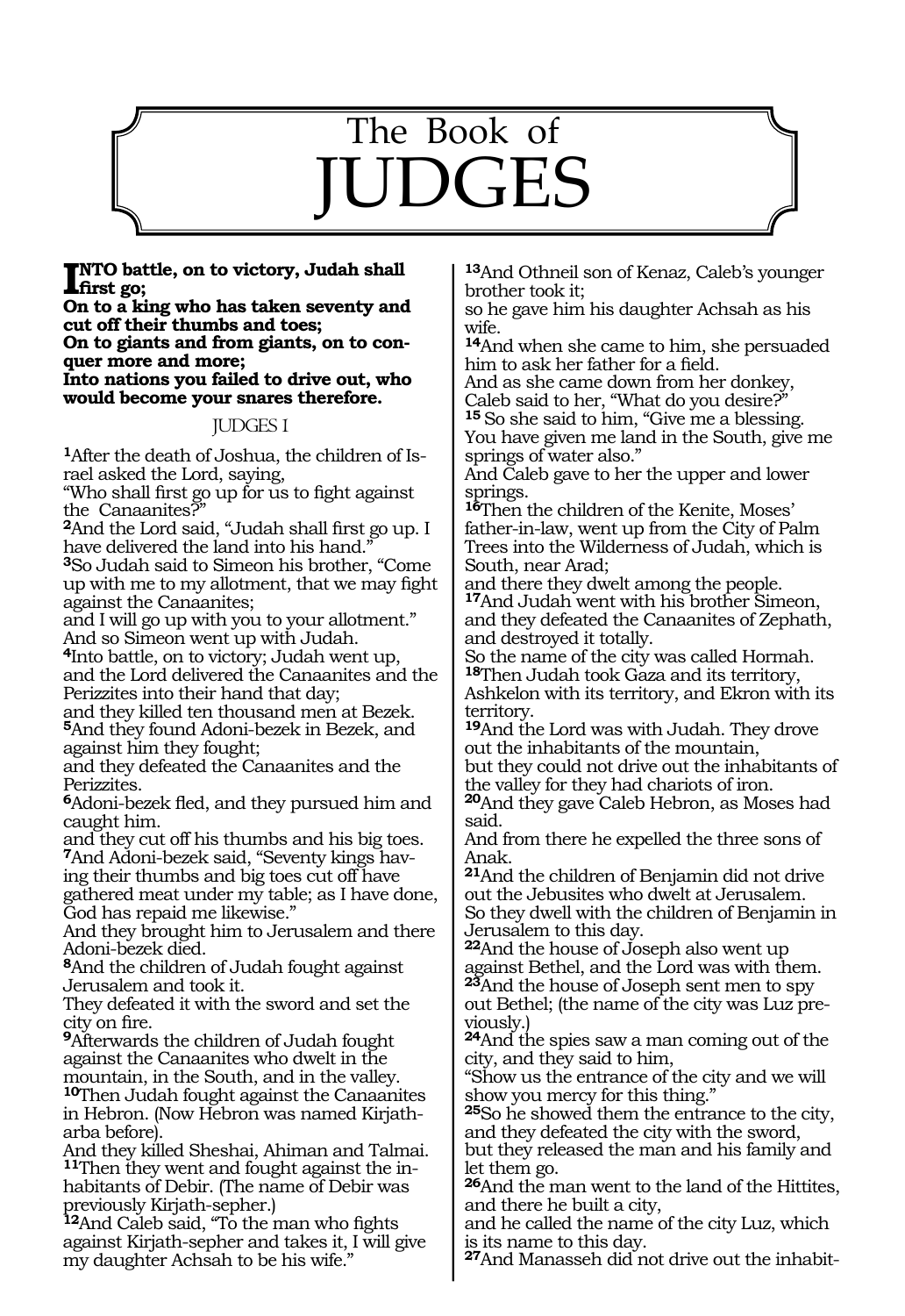ants of Beth-shean and its villages,

or Taanach and its villages, or of Dor, Ibleam, or Megiddo and their villages,

for the Canaanites were determined to dwell in the land.

**<sup>28</sup>**And so, when Israel was strong,

they put the Canaanites to tribute and did not utterly drive them out.

**29**And Ephraim did not drive out the inhabitants of Gezer;

so the Canaanites dwelt in Gezer among them. **<sup>30</sup>**Nor did Zebulun drive out the inhabitants of Kitron, nor of Nahalol;

so the Canaanites dwelt among them, and were put to tribute.

**<sup>31</sup>**Neither did Asher drive out the inhabitants of Acco, Sidon, Ahlab and Achzib,

Helbah, Aphik and Rehob.

**<sup>32</sup>**So the children of Asher lived among the Canaanites, the inhabitants of the land; for they did not drive them out.

**<sup>33</sup>**Nor did Naphtali drive out the inhabitants of Beth-shemesh, or the inhabitants of Bethanath;

but they dwelt among the Canaanites, the inhabitants of the land.

However, the inhabitants of Beth-shemesh and of Beth-anath were put to tributes.

**<sup>34</sup>**And the Amorites forced the children of Dan into the mountains, and would not allow them to come down into the valley.

**<sup>35</sup>**And the Amorites still dwelt in Mount Heres, which is in Aijalon, and also in Shaalbim,

yet the house of Joseph became stronger and they put them to tributes.

**<sup>36</sup>**Now the borders of the Amorites were from the Ascent of Akrabbim, from Sela, and up-<br>wards.

**@***On to battles, unto conquest, but beware of complacency.*

*On to being satisfied with just enough and perhaps with tributes.*

*Into battles, unto victories, unto strength that had increased,*

*but unless you do all God has commanded, you have not moved on to lasting peace.* 

#### **CWDS Bible Quotes**

- *1. When you see your giants as grasshoppers before your God, then you will drive them out of your inheritance like Caleb. When you see yourself as grasshoppers before your giants they will drive you out and restrict you like Dan.*
- *2. If you put your thumbs up, while you place your toes down on others who are at your mercy, you may lose your thumbs and toes.*
- *3. When the enemy causes you(kings) to lose balance or fight, he twists you around his finger or makes you feed as dogs under his table; resist him in the name of the King of kings.*
- *4. You have received it by divine decree, fight for it with defined determination until you claim it all.*
- *5. If you do not drive them out, they will drive you out or cause you to out-drive and drive out yourself by serving their gods.*
- *6. There are no friendly enemies, just enemies pre-*

*tending to be friends.* 

*7. If you shift from God's position regarding sinners, you set up opposition to His promises to you.*

- *8. It is to your disadvantage when you compromise the word of God for advantage or tributes.*
- *9. It is not for your enemies to determine your limits, your limitations, and your boundaries in your God given inheritance, but instead for you to drive them out.*

#### **PRAYER POINTS**

- O God my Father, help me to possess all my possession in You, in the name of Jesus.
- In the mighty name of Jesus Christ, my Lord, I rise in the spirit of Caleb and drive out every giant, every son of Anak, militating in my inheritance. Amen.
- I will not cohabit with sinners, destiny-stealers, or devil worshippers because of advantage, sympathy or benefits, in the powerful name of Jesus Christ.
- By the power in the blood of Jesus, I declare that the enemy shall not cause me to lose balance or fight, in Jesus name. Amen.

#### **Those thorns in your sides may just be proving you**

**If you will walk in His way; Altars not torn down will test and prove and show,** 

**If you will bow or live in victory. How can you not know the Lord After the mighty things He has done? If your fathers did not impress it, Why not give heed to the judge? Will you hear the many curses? When the tears come to your eyes, You will see the gods you worship Are just thorns in your sides.**

#### JUDGES 2

**<sup>1</sup>**He came up from Gilgal to Bochim; it was the Angel of the Lord. He said, "I led you up from Egypt and brought you to this land that I have sworn to your fathers to give it to them; and I said, 'I will never break My covenant with you. **2**'And you shall make no league with the inhabitants of the land; you shall throw their altars down.' But you have not obeyed My voice. Tell me why have you done this thing? **<sup>3</sup>**"Therefore I also said, 'I will not drive them

out before you; but they shall be thorns in your side,

and their god shall be a snare to you.'" **4**He spoke to them in earnest, amidst all Israel's tear-filled eyes.

For when the Angel of the Lord spoke these words to the children of Israel,

the people wept with lifted voices.

**<sup>5</sup>**Then they named the place Bochim, and they sacrificed there to the Lord.

**<sup>6</sup>**And when Joshua had dismissed the people, the children of Israel went to their own inheri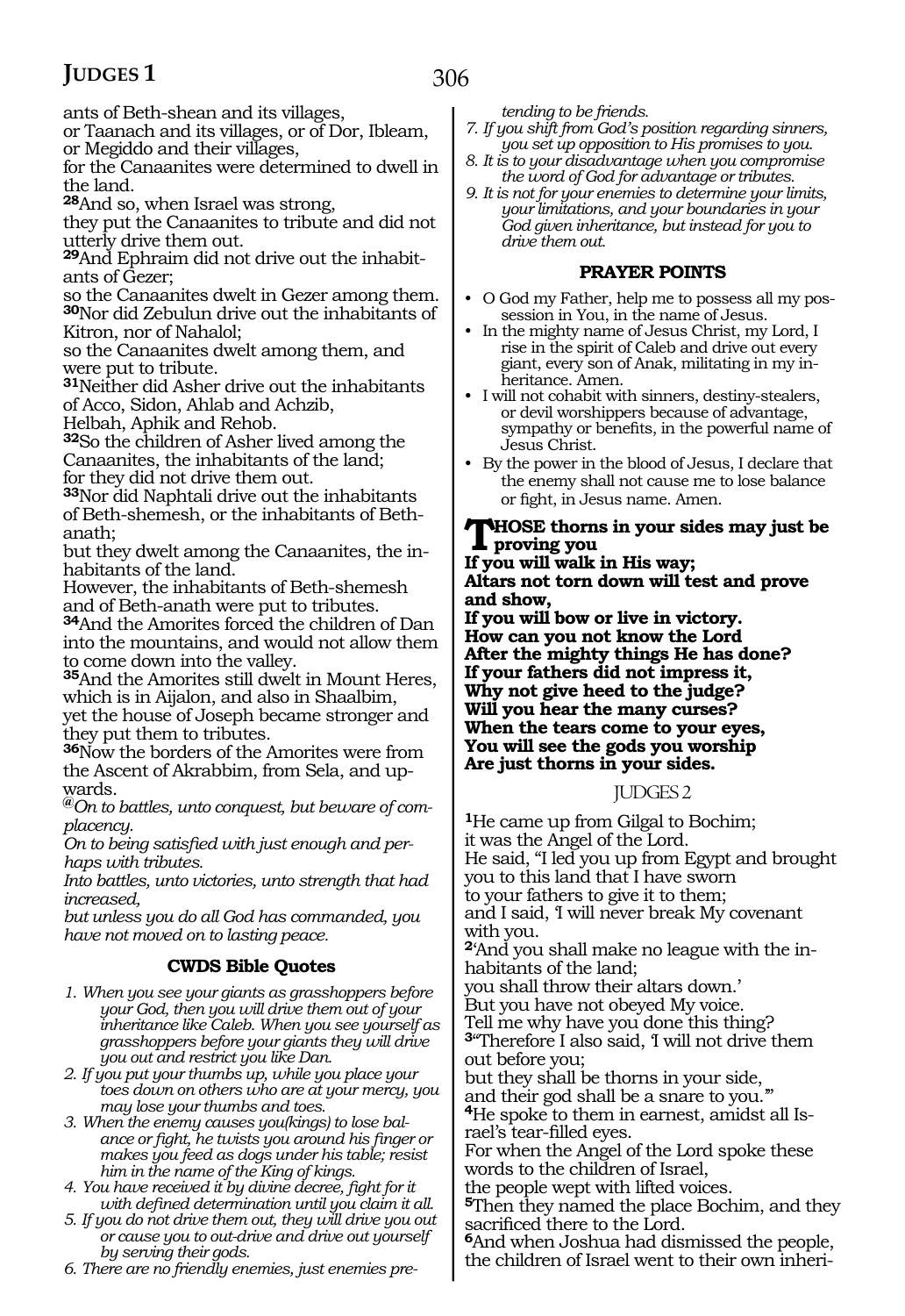tance to possess the land.

**<sup>7</sup>**So the people served the Lord all the days of Joshua,

and all the days of the elders who outlived him,

who had seen all the mighty works the Lord had done for Israel.

**<sup>8</sup>**And Joshua the son of Nun, the servant of the Lord, died at the age of one hundred and ten years.

**<sup>9</sup>**And they buried him within his inheritance at Timnath-heres,

in Mount Ephraim, on the north side of Mount Gaash.

**<sup>10</sup>**And when all that generation died,

another generation replaced them who did not know the Lord nor the work He had done for Israel.

*The elders did not pass it on to them?* **<sup>11</sup>**And the children of Israel did evil in the sight

of the Lord, and served Baal; **12**and they forsook the Lord God of their fathers who had brought them out of the land of Egypt,

and they followed other gods from among the gods of the people all around them;

and they bowed down to them and they provoked the Lord to anger.

**<sup>13</sup>**They forsook the Lord and served Baal and Ashtoreths.

**<sup>14</sup>**And the anger of the Lord burned against Israel.

So He delivered them into the hands of plunderers who plundered them;

and He sold them into the hands of the en- emies all around,

they could no longer stand before their en- emies.

**<sup>15</sup>**Wherever they went, the hand of the Lord was against them for evil,

calamity followed them, just as the Lord had said and just as the Lord had sworn to them. They were extremely distressed.

*They were thorns in their sides but to remove the pain,*

**<sup>16</sup>**the Lord raised up judges who delivered them out of the hand of those who plundered them.

**<sup>17</sup>**Yet they would not listen to their judges, but they prostituted themselves with other gods, and bowed down to serve them.

They turned quickly from the way their fathers walked, in obeying the Lord's commands. **<sup>18</sup>**And when the Lord raised up judges for them,

the Lord was with the judge and delivered them from their enemies all the days the judge

lived;<br>for the Lord was moved by their groans because of those who oppressed and tormented them.

**<sup>19</sup>**And so it was, when the judge was dead, they regressed and behaved more corruptly than their fathers,

in following other gods to serve them and bow down to them.

They did not desist from their evil lust and their own wicked way.

**<sup>20</sup>**And they provoked the Lord to anger and He said,

"Because this nation has transgressed My covenant which I commanded their fathers, and has disdained My voice,

**<sup>21</sup>**"I also will no longer drive out before them any of the nations Joshua left when he died, **<sup>22</sup>**"so that through them I may test Israel, to see whether they will keep the ways of the

Lord, to walk in them, as their fathers rejected them."

**<sup>23</sup>**And so the Lord left those nations, and did not immediately drive them out;

nor did He deliver them into the hand of Joshua.

#### **CWDS Bible Quotes**

- *1. If your eyes are on man you will move when they move, if your eyes are on your God nothing moves you for He never moves.*
- *2. God is taking your measurement based on your adherence to His commandments.*
- *3. The problem you love and fraternize with will become your problem; the sin you love and test God with will become your test from God. God will allow you to select your test paper.*
- *4. When you submit your strength to the enemy, you will lose your strength to the enemy and with it everything you value.*
- *5. Separate yourself from sinners to separate yourself from their sin, or it will separate you from your God and make you sinners just as they are.*
- *6. Separate yourself from sinners to separate yourself from their judgment.*
- *7. When sin becomes easy and righteousness onerous you have a problem, you will revert to easy when your supervisor, mentor, or judge is absent. Make righteousness easy and sin onerous.*
- *8. Your power to drive out, to conquer and to possess is in disassociation; your enemies will conquer you and drive you out by association.*
- *9. A good soldier never entangles himself with the enemy; it defeats his mission; kingdom ambassadors never entangle with the affairs of this world.*
- *10. When you embrace the thing you were deployed to destroy your mission loses its focus and heaven shifts its ire to you.*

#### **PRAYER POINTS**

- O God my Father, help me to keep my eyes on You, even when my world is shaking, in the name of Jesus.
- I declare, by the power in the name of Jesus Christ, I will have no alliance, friendship, fraternity, contract, or business association with sin, in the name of Jesus.
- Father, help me never to surrender my strength to the things that weaken me, but to surrender my weaknesses to Your Son who died to strenghten me. Amen.
- I declare that I shall keep my eyes on God, in His word and on His laws and never be distracted by secular role models, in the name of Jesus.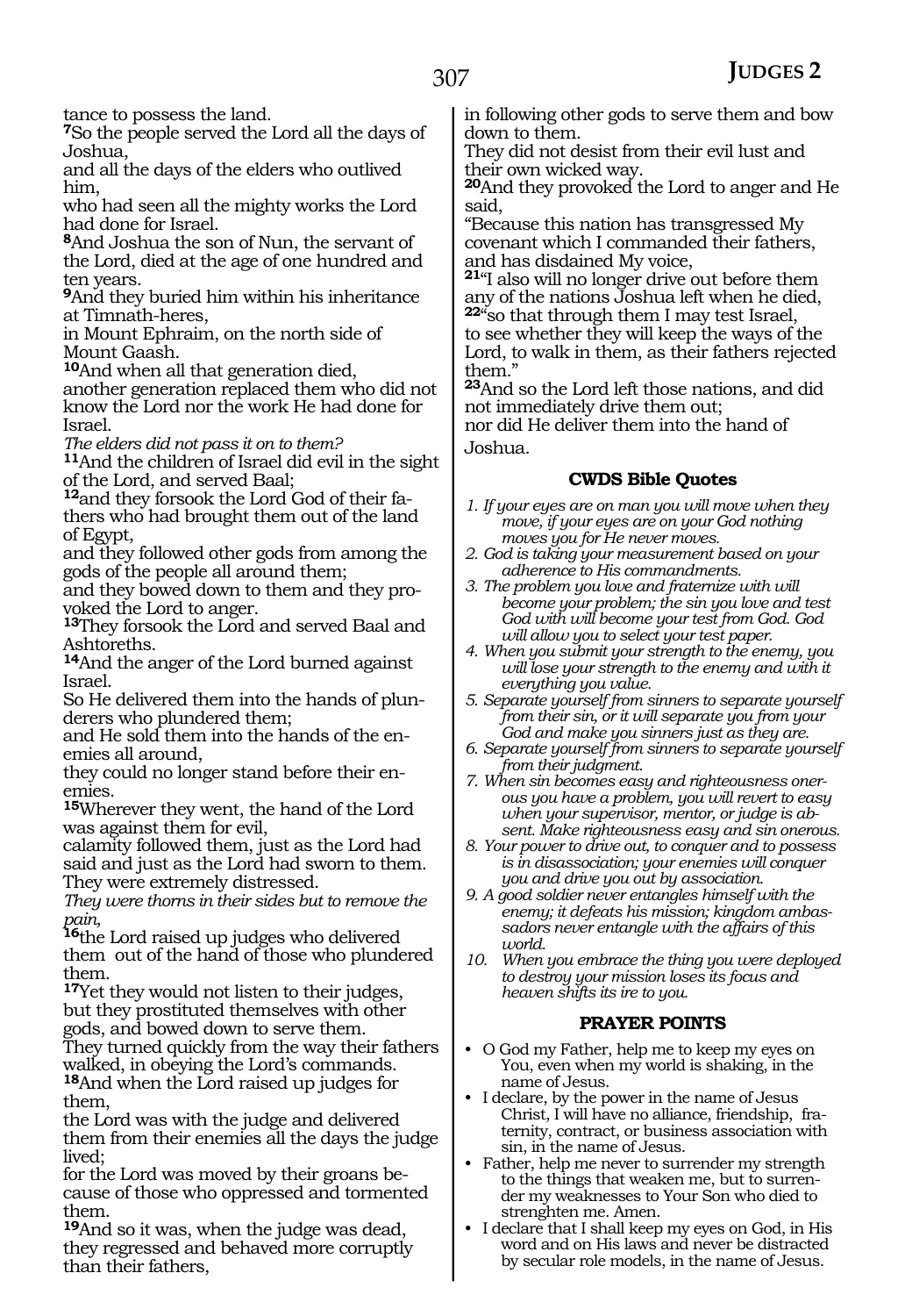• Lord God of Abraham, give me an ear to listen, and a heart tender for Your word, Your directives and Your corrections, in the name of Jesus. Amen.

#### **THE** war of the flesh<br>Will cause distress and shame to come;<br>Othnial way the hattle **Othniel won the battle, But for Israel war was on. Israel battled with the flesh, And Ehud fought, he won, he tried; But you cannot have true victory Until the flesh has died.**

#### JUDGES 3

**<sup>1</sup>**These are the nations the Lord left, that by them He may test Israel,

that is, those who had not known the wars of Canaan,

**2**(this was so that the generations of the children of Israel would experience war by them. These nations were left in the land, for the experience of those who had not known war before;)

*but another battle was on, the war of the flesh.* **3**These nations were: five lords of the Philistine, all the Canaanites,

the Sidonians, and the Hivites who lived in Mount Lebanon,

from Mount Baal-hermon to the entrance of Hamath.

**4**They were left, that by them He may test Israel, to see whether they would obey His commandments,

which He commanded their fathers by the hand of Moses.

**<sup>5</sup>**And the children of Israel dwelt among the Canaanites, the Hittites, the Amorites,

the Perizzites, the Hivites and the Jebusites. *And their internal battle with the flesh began in intensity.*

*They were to have no union with them but be separate and be holy.*

**<sup>6</sup>**But instead, they took their daughters to be their wives,

and gave their daughters to their sons likewise.

*And so a battle raged in Israel, the gods of these nations to disown.*

*And Israel lost the battle;* to their gods they bowed down.

**<sup>7</sup>**So the children of Israel did evil in the sight of the Lord.

They forsook the Lord their God, and served the Baals and Asherahs.

**8**Therefore the anger of the Lord became intense against Israel,

and He delivered them to Cushan-Rishathaim king of Mesopotamia;

and the children of Israel served him for eight years.

**<sup>9</sup>**When the children of Israel cried out to the Lord,

the Lord raised up a deliverer for them, and he

delivered them.

He was Othneil the son of Kenaz, the younger brother to Caleb.

**<sup>10</sup>**The Spirit of the Lord came upon him, and he judged Israel.

He went out to war and the Lord delivered Cushan-Rishathaim, king of Mesopotamia, into his hand; and he defeated him.

**<sup>11</sup>**So the land had rest for forty years until Othniel the son of Kenaz died;

*and with the flesh Israel battled, their struggles revived.*

**<sup>12</sup>**And once more the children of Israel did evil in the sight of the Lord.

So the Lord strengthened Eglon the king of Moab against Israel, because they had done evil in His sight.

**13**He gathered with him the children of Ammon and Amalek, and fought and defeated Israel, and took from them the city of the palm trees, for Israel forsook their hope on high. *For yielding to fleshly desires is to yield to deception and lies.*

**<sup>14</sup>**Israel served Eglon, king of Moab, eighteen years, and they cried.

**<sup>15</sup>**And when the children of Israel cried out to the Lord, the Lord raised up a deliverer for them:

Ehud, the son of Gera, a Benjamite, a man who was left-handed.

By him the children of Israel sent a tribute to Eglon, Moab's king.

**<sup>16</sup>**And Ehud made a dagger with two edges, a cubit in length;

and he secured it on his right thigh, under his clothes.

**<sup>17</sup>**So he brought the tribute to Eglon king of Moab.

(Now Eglon was a very fat man all around.) **<sup>18</sup>**When he finished offering the tribute, he sent away all the people who carried it;

**<sup>19</sup>**but he turned back from the stone idols that were at Gilgal, and said, "O king, I have a secret message for you."

And the king said, "Keep silence." And all his attendants went out from his presence.

**<sup>20</sup>**So Ehud came to him; (he was in a summer parlour upstairs).

Then Ehud said, "I have a message from God for you."

So the king arose from his seat.

**<sup>21</sup>**Then Ehud used his left hand to take the dagger from his right thigh, and he thrust the dagger into Eglon's belly.

**<sup>22</sup>**Even the handle went in with the blade, and the fat closed over the blade, for he did not draw the dagger out, and the internal organs came out then.

*Eglon could not draw it out, though he warred against his mass of flesh.*

**<sup>23</sup>**Then Ehud went out through the porch and shut the doors of the parlour behind him and locked them.

**<sup>24</sup>**When he had departed, Eglon's servants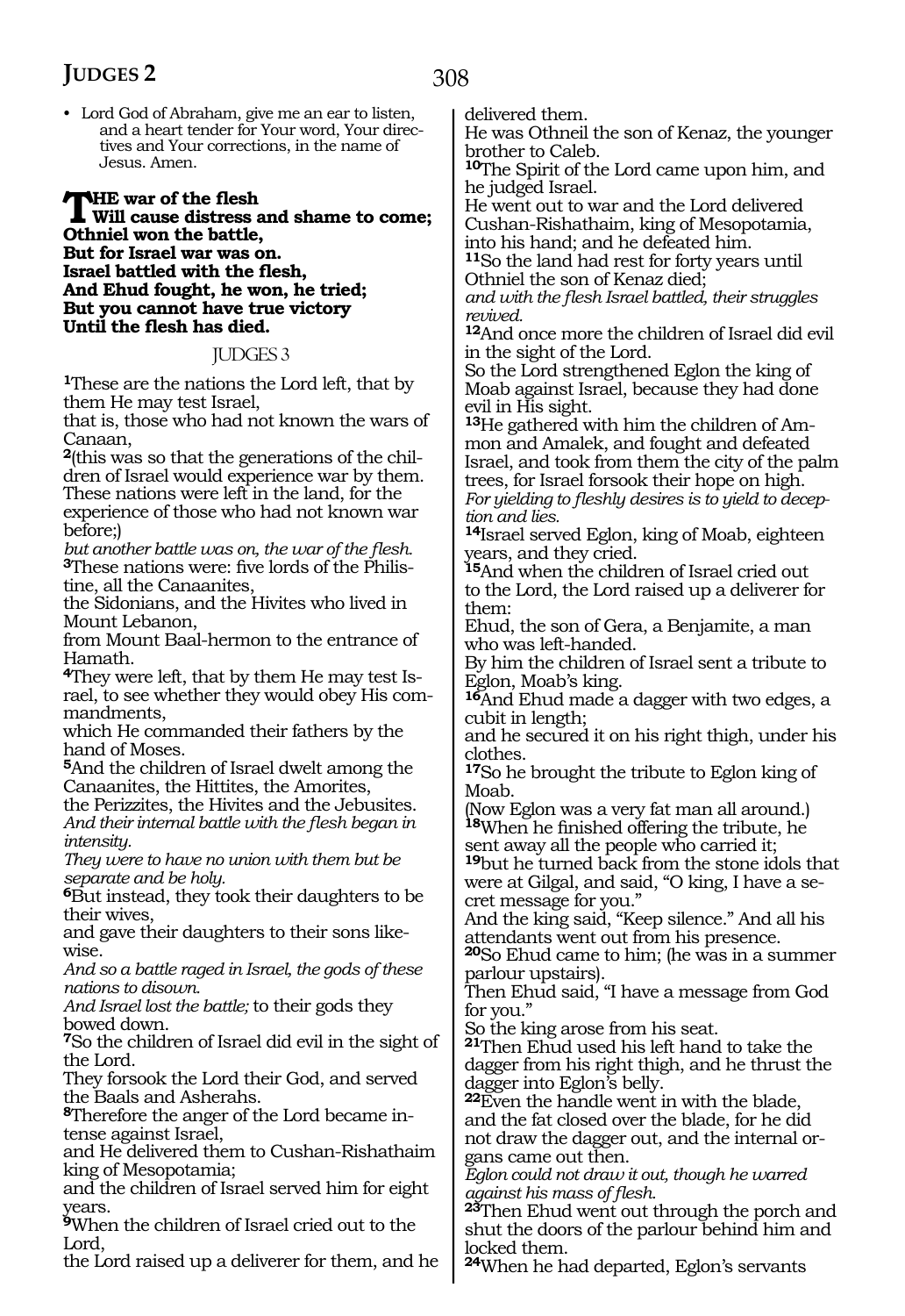came, and they saw the doors of the parlor locked,

so they said, "He is probably attending to his private needs."

**<sup>25</sup>**So they waited until they were ashamed, and still he had not opened the door.

Therefore they opened the door with a key; and there they found their master dead on the floor, his flesh in a lifeless heap.

**<sup>26</sup>**But Ehud escaped while they delayed, and passed beyond the stone idols and to Seirah he escaped.

**<sup>27</sup>**And when he arrived, he blew the trumpet in the mountains of Ephraim,

and the children of Israel went with him from the mountains, and he led them.

**28**He said, "Follow me, for the Lord has delivered your enemy, Moab, into your hand."

So they went down after him, and seized the fords of Jordan leading to Moab, and did not allow anyone to cross.

**29**At that time they killed ten thousand fighting men of Moab,

all men of valour; not a man escaped.

**<sup>30</sup>**So Moab was subdued that day under the hand of Israel. And the land had rest for eighty years.

**<sup>31</sup>**After him Shamgar the son of Anath judged Israel.

He killed six hundred Philistines with an ox goad, and he also delivered Israel.

*But when war is raging in the flesh, you will need deliverance again and again;*

*for the fighting would continue, beyond temporary respite.*

*For there is no true victory until the flesh has died.*

#### **CWDS Bible Quotes**

- *1. If you are fighting recurring battles, recurring grief, recurring problems, and attaining temporary victories, it is a decoy; target your efforts on fighting the besetting sin in your life for lasting victory and complete deliverance.*
- *2. Your flesh is standing in the way of your victory; your comfort with flesh is sitting down on your progress.*
- *3. Mortify the flesh and its desires; let it be crucified with Christ and rise to your victory.*
- *4. The enemy of your flesh may just be the Lord's test of your obedience to Him, and your qualifying exam for His promises and His glory.*
- *5. You cannot fight the word of God and win, it is best to use the word of God to fight sin.*
- *6. Sin is literal bondage; physical bondage in any area of your life is only a manifestation from within.*
- *7. God will raise up people to point you to Him\_\_see Him not the pointers or it becomes pointless. Place Him above, and see Him beyond, the people He uses.*
- *8. Your victory is not in the physical external battles you win, but in defeating your internal struggle with sin.*
- *9. The enemy will keep coming back in different shapes, sizes and forms if you do not defeat sin in your life; sin attracts them to you.*
- *10. Address the root to address the fruit; address*

*the fruit and ignore the root and evil fruit keeps springing.*

#### **PRAYER POINTS**

- O God my Father, let everything within me that cannot reign with You, die now, in the name of Jesus Christ.
- I recover my enduring victory from the hands of the enemy and return to him all his lust and pride, in Jesus' name.
- I declare that I will not surrender my God-given victory to the devil, in the precious name of Jesus Christ. Amen.
- By the Holy Ghost and fire, nothing shall prevent me from claiming the promises of God for my life, or attaining His glory, in the name of Jesus.
- Lord Jesus, I plant myself in the cross from which comes all my victories; I refuse to fight in the flesh. Amen.

**THE** Lord has given victory;<br>
Go on take up your sword. **The Lord has given victory, The prophet spoke; you heard. The Lord has given victory, But if by His word you are not assured, The Lord has given victory, But the honor will not be yours.**

#### JUDGES 4

**<sup>1</sup>**Now when Ehud was dead, the children of Israel did evil again in the sight of the Lord. **<sup>2</sup>**So the Lord sold them into the hand of Jabin king of Canaan, who reigned in Hazor. His army was led by Sisera, who dwelt in Harosheth Hagoyim.

**<sup>3</sup>**And the children of Israel cried out to the Lord;

for Jabin had nine hundred chariots of iron, and for twenty years he greatly oppressed Israel.

**<sup>4</sup>**Deborah, a prophetess, the wife of Lapidoth, was the judge of Israel at that time.

**<sup>5</sup>**She would sit under the palm tree of Deborah between Ramah and Bethel in the mountains of Ephraim.

And the children of Israel came to her for judgment.

**<sup>6</sup>**Then she sent and called for Barak, the son of Abinoam, from Kedesh in Naphtali, and she said to him,

*"*Has not the Lord God of Israel commanded, 'Go and position towards Mount Tabor.

Take with you ten thousand men of the tribes of Naphtali and of Zebulun,

**<sup>7</sup>**'and I will draw Sisera, the captain of Jabin's army with his chariots and his multitude to you at River Kishon;

and I will deliver him into your hand.'?" **<sup>8</sup>***The Lord has given victory, but Barak was afraid.*

He said, "If you go with me, then I will go; but if you will not, I will not go there." **<sup>9</sup>**So Deborah said, "I will go with you, however, you will not get the honor from this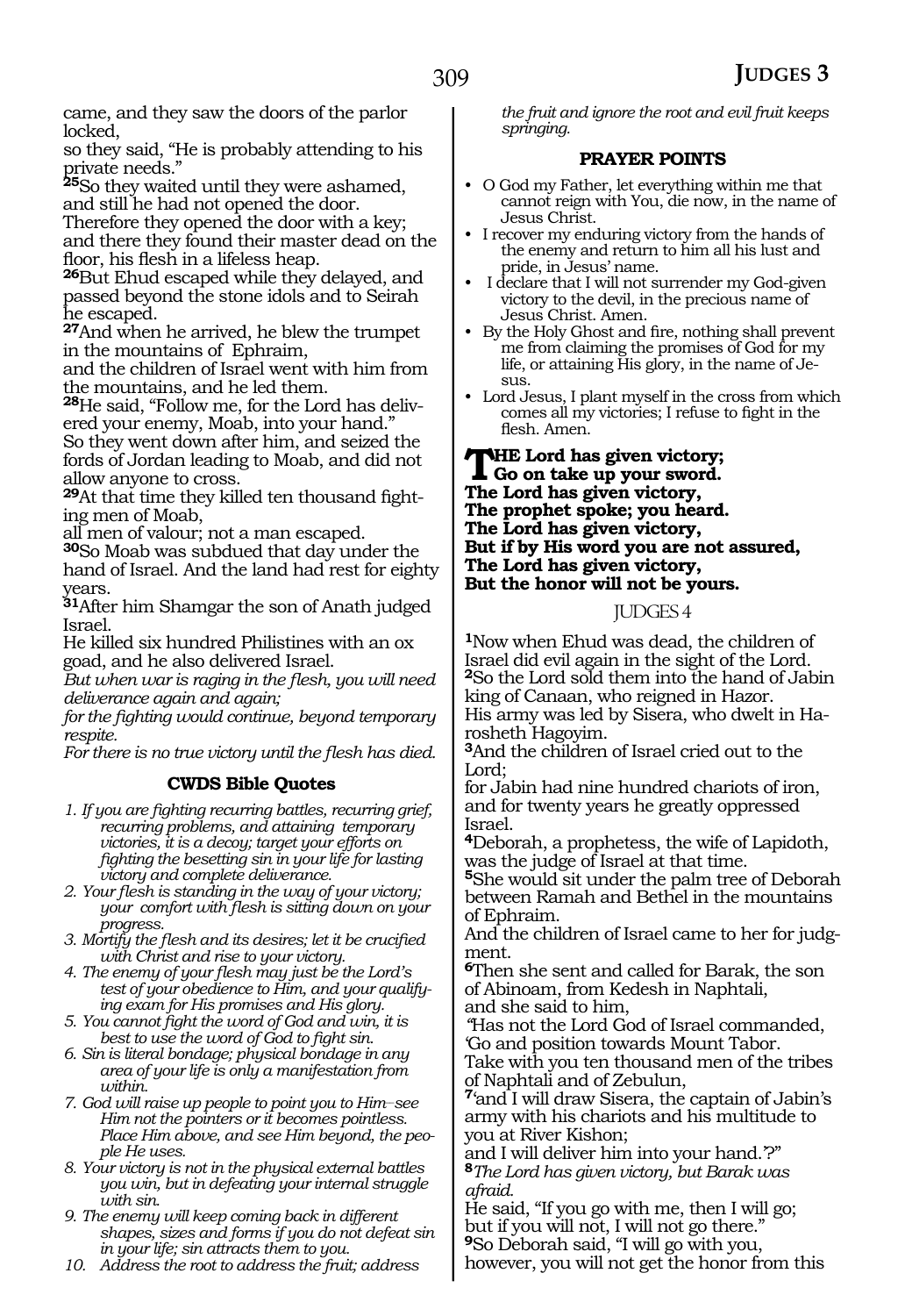battle;

for the Lord will deliver Sisera into the hand of a woman."

*The Lord has given victory.*

Deborah arose then and went with Barak to Kedesh.

**<sup>10</sup>**And Barak called Zebulun and Naphtali to Kedesh.

He went up with ten thousand men in his army and with him was Deborah the prophetess.

**<sup>11</sup>**And Heber, the Kenite, of the descendants of Horeb, Moses' father-in-law, had separated himself from the Kenites;

he came close to the terebinth tree at Zaanaim by Kedesh, and there he pitched his tent.

**12**And Sisera was told that Barak the son Abinoam had gone up to Mount Tabor.

**<sup>13</sup>**So Sisera gathered together all his chariots, nine hundred chariots of iron,

and all the people who were with him, from Harosheth Hagoyim to the River Kishon. **<sup>14</sup>**And Deborah said to Barak,

"Up! For the Lord has delivered Sisera into your hand this very day.

Has not the Lord gone out before you?" So with ten thousand men following him, Barak went down from Mount Tabor.

**<sup>15</sup>**The Lord discomfited Sisera and all his chariots of iron and all his army with the sword before Barak.

*Iron chariots cannot save you, when you do battle against the Lord.*

Sisera came down from his chariot and ran away on foot.

**<sup>16</sup>***The Lord had given victory.*

Barak pursued the army and the chariots as far as Harosheth of the Gentiles;

and all the army of Sisera fell by the sword; no one remained alive.

**<sup>17</sup>**But Sisera, the captain, had fled away by foot

to the tent of Jael, the wife of Heber the Kenite; there he sought refuge for there was peace

between Jabin king of Hazor, and the house of Heber the Kenite.

**<sup>18</sup>**And Jael went out to meet Sisera, and said to him,

"Turn in to me, my lord, do not fear." And when he had turned aside with her into the tent, she covered him with a blanket.

**<sup>19</sup>**Then he said to her, "Please give me some water; I am thirsty."

He wanted water; she gave him milk, *so he would rest assured and sleep.*

Then she covered him up, *her tender care was all he would need.*

**<sup>20</sup>**And he said to her, "Stand at the door of the tent, and if any man should come near, and inquires of you, and say, 'Is there any man here?' Tell him, 'No, no man is here.'"

**<sup>21</sup>**He was weary from battle *so in her kindness he found rest.*

*He could not see her intent, so he sweetly slept.*

Then Jael, Heber's wife, took a tent peg and a hammer in her hand,

and went softly to him, and drove the peg into his temple, and fastened it into the ground. He was tired and sound asleep. So he died. *The Lord has given victory.*

**<sup>22</sup>**As Barak pursued Sisera, Jael came out to meet him. And she said to him,

"Come, let me show you the man you are seeking.

And when he went into the tent, he saw Sisera there dead.

*@The Lord had given victory, but the glory would not be his; it would go to this woman, for he did not believe.*

In Sisera's temple was the peg.

**<sup>23</sup>**So on that day God subdued Jabin king of Canaan in the presence of the children of Israel.

**24**And the hand of the children of Israel prospered and prevailed against Jabin king of Canaan, until he was completely destroyed. *The Lord has given victory, if you will take it, it is yours!*

#### **CWDS Bible Quotes**

- *1. The instruction of the Lord carries the anointing for victory, your faith in the Lord determines the appropriation of your victory.*
- *2. Never replace the God who spoke the word with the messenger who delivered the word.*
- *3. Understand, appreciate and embrace your calling and your strength with God.*
- *4. The one who believes it will achieve it, man or woman.*
- *5. You will understand that chariots of iron (any modern weaponry) in the greatest number, are no match to a word from God when kings run away from them on foot.*
- *6. Major win, major loss; you sold the credit for all your hard work due to lack of faith in yourself and in God.*
- *7. The arm of deception that brings you comfort is the arm of death that enfolds you; the arm of deception that puts you to sleep may ensure you never wake up.*
- *8. If they fight against God step away from them quickly or their fight becomes your judgment.*
- *9. Fight with God; friendship is not casual but must be the first casualty if it opposes your spiritual survival and kingdom assignment.*

#### **PRAYER POINTS**

- O Lord God of my strength, help me to understand, appreciate and embrace my strength with You, in the precious name of Jesus. Amen.
- O God my Father, help me to embrace Your unique calling on my life, and let me not be satisfied with anything but complete fulfilment, in the name of Jesus.
- I declare that I shall not surrender the rights of my hard work to any opportunist, in the name of Jesus.
- By the power in the blood of Jesus I claim complete victory; no one will steal the credits; the glory belongs to Jesus. Amen.
- By the power in the blood of Jesus, let every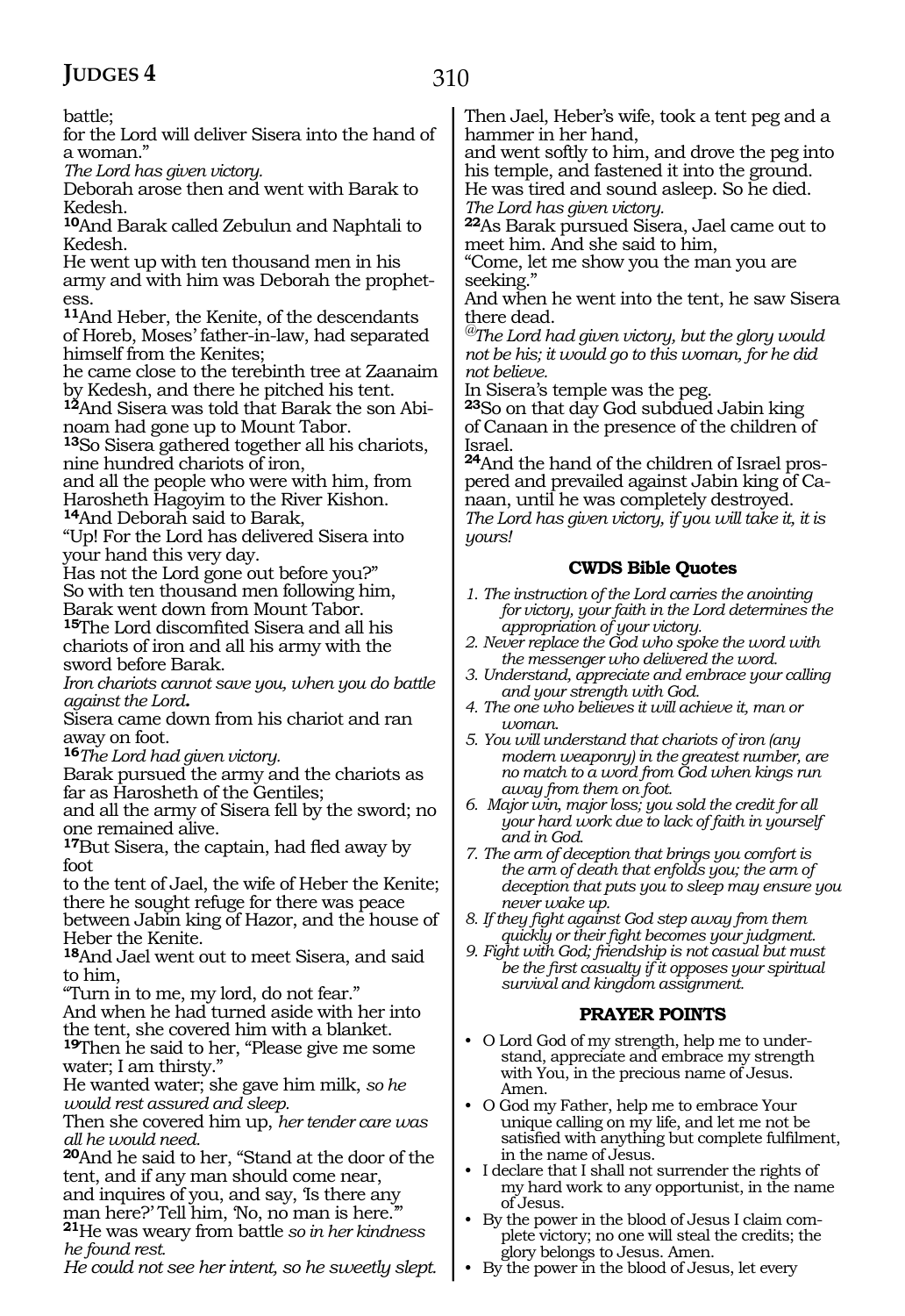friend or associate who is a threat to the call of God on my life be uprooted and removed now; may their evil influence die. Amen.

#### **I** WILL sing praises to the God of Israel.<br> **II** will sing to the Lord.<br>
When He membed the earth trambled. **When He marched the earth trembled; When He marched the heavens dropped. I will sing for He avenges. In the praises of Israel it was done. I will sing: let all who love Him be as the mighty rising sun.**

#### JUDGES 5

**<sup>1</sup>**Then Deborah and Barak the son of Abinoam sang on that day, saying: **<sup>2</sup>**"When leaders lead in Israel, when the people offer themselves willingly, bless the Lord! **<sup>3</sup>**"Hear, O you kings! give ear, O you princes! I, yes even I, will sing to the Lord; I will sing praise to the Lord God of Israel. **<sup>4</sup>**"Lord, when you went out from Seir, when you marched from the field of Edom, the earth trembled and the heavens rained, the clouds also poured out water. **<sup>5</sup>**"The mountains melted before the Lord, even Sinai, before Israel's God. **<sup>6</sup>**"In the days of Shamgar, son of Anath, in the days of Jael it was done. The highways were deserted. Through byways the travellers walked. **<sup>7</sup>**"The activities of the villages ceased. It ceased in Israel, until I, Deborah arose, a mother in Israel. **<sup>8</sup>**"They chose to them new gods. Then there was war in the gates. Say, was there a shield or spear seen among forty thousand in Israel? Not one! **<sup>9</sup>**"My heart is with the rulers of Israel, who gave themselves willingly with the people. Bless the Lord! **<sup>10</sup>**"*Bless you the Lord, all you masses.* Speak you who ride on white donkeys. You who sit in the seat of judges, and who walk along the passes, **<sup>11</sup>**"and are delivered from the noise of the archers; in the place of drawing water. "There they shall speak of the righteous acts that the Lord has done towards the inhabitants of all Israel. Then the people of the Lord shall go down to the gates. **<sup>12</sup>**"Awake, awake, Deborah! Awake and sing a new song! Arise Barak, and lead your captives away, O son of Abinoam! **<sup>13</sup>**"Then those who survived came down, the people against the nobles; The Lord has made me have dominion over the mighty. **<sup>14</sup>**"There came a root of them against Amalek out of Ephraim.

After you Benjamin, with your people. Out of Machir the rulers came, and out of Zebulun those who handle the pen, even the writer's pen. **<sup>15</sup>**"The princes of Issachar were with Deborah. As Issachar, so was Barak sent on foot into

the valley under his command. Among Reuben there were great resolves of

heart.

**<sup>16</sup>**"Why did you sit among the sheepfolds? Is it to hear the bleating of the sheep? Reuben had great searching of the heart. **<sup>17</sup>**"Gilead stayed beyond the Jordan.

Why did Dan remain on ships?

Asher continued at the seashore, and stayed by its beaches.

**<sup>18</sup>**"Zebulun and Naphtali placed their lives in jeopardy of death,

on the high places of the battlefield. **<sup>19</sup>**"The kings came and fought.

Then the kings of Canaan fought

in Taanach by the waters of Megiddo.

They took no spoils of money.

**<sup>20</sup>**"They fought from the heavens. The stars from their courses fought against Sisera.

**<sup>21</sup>**"The River Kishon swept them away; the ancient river, the River Kishon. O my soul, you have marched on in strength! **<sup>22</sup>**"Then the horses' hoofs pounded that day, by means of their prancing,

The prancing of their mighty ones.

**<sup>23</sup>**"The angel of the Lord said, 'Curse you Meroz;

I bitterly curse all your inhabitants.' 'For they did not come to help the Lord, to give a hand against the mighty.' **<sup>24</sup>**"Most blessed among women is Jael,

the wife of Heber the Kenite. She is blessed among women in tents. **<sup>25</sup>**"He asked for water, she gave him milk. She brought him butter in a stately dish.

**<sup>26</sup>**"She stretched her hand to the tent peg, her right hand to the workmen's hammer. She struck Sisera; she pierced his head. She pierced through his temple.

**<sup>27</sup>**"At her feet he bowed, he fell, he lay still. At her feet he sank.

Where he sank, there he fell down dead. **<sup>28</sup>**"The mother of Sisera looked through the window,

and cried out through the lattice, 'Why is his chariot so long in returning?

Why does the clatter of his chariots delay?' **<sup>29</sup>**"Her wise ladies answered her;

yes, and she answered herself.

*They all consoled themselves.*

**<sup>30</sup>**'Are they not sorting and dividing the spoil, to every man a girl or two.

For Sisera a garment of many colors

and of embroidered work on both sides,

fit for the necks of those who take spoil?' **<sup>31</sup>**"Even so, let the enemies perish, O Lord!

But let those who love Him be as the sun,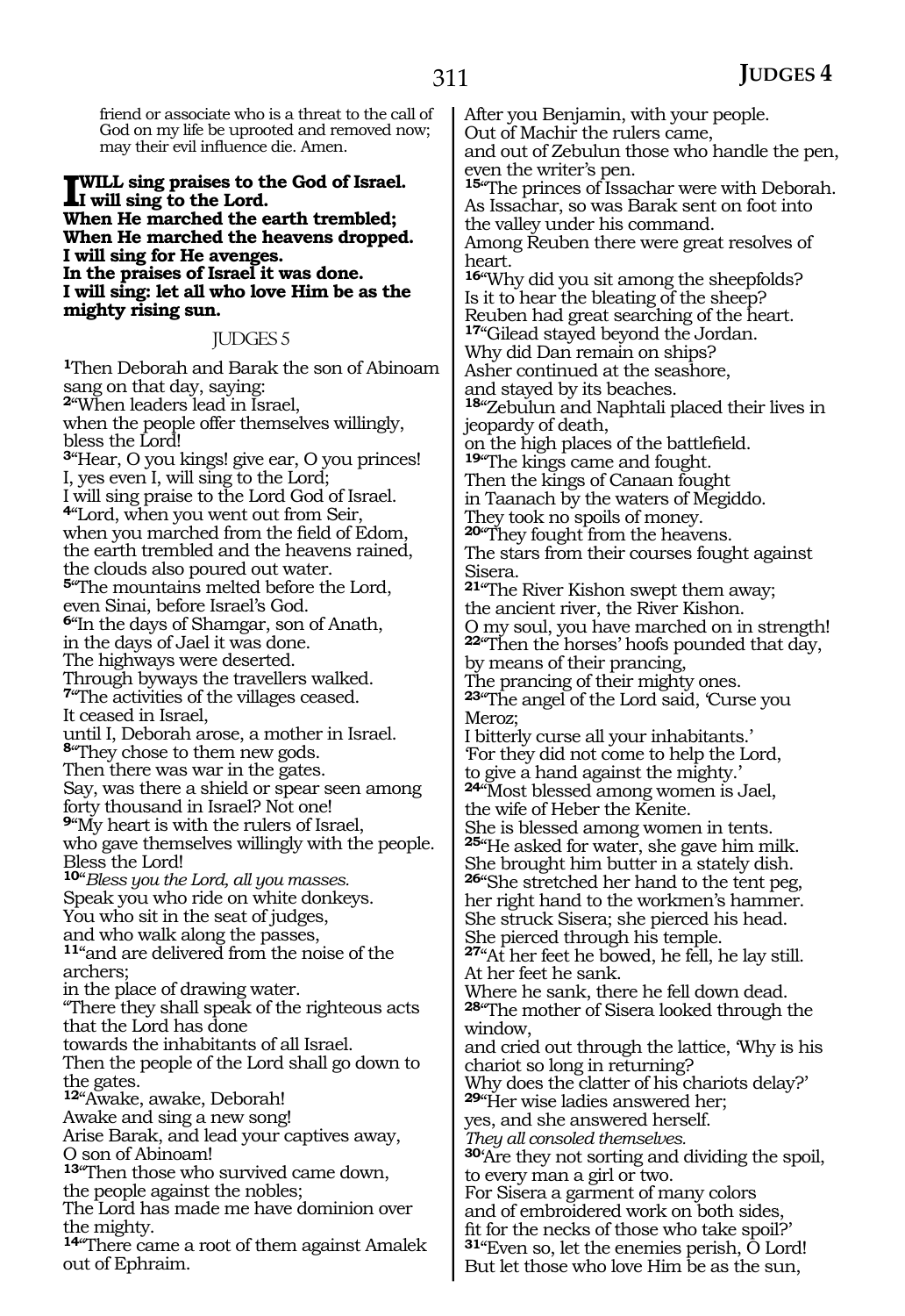rising in its might, when it comes out in full strength."

So the land had rest for forty years.

#### **CWDS Bible Quotes**

- *1. A victory without a praise is like the sun without the rays.*
- *2. The depth of your praise should capture the breadth of His goodness, and the height and length of His grace, or at least make an attempt to.*
- *3. A glamorous God deserves glamorous acknowledgments; an extraordinary feat deserves excess acknowledgment.*
- *4. See behind the scenes of your victory and add glamour to your praise.*
- *5. If it means that much to you, then say it as it is, the way you receive it means that much to him.*
- *6. Put the stars, the people, the parents, the servants and the scenery in your praise and you will have a better picture.*
- *7. Elaborate to exaggerate your praise; detail your victories to capture a complete picture of your God in detailing, determining and delivering your victory.*

#### **PRAYER POINTS**

- O Lord my God, help me not to be silent about your goodness to me, in the name of Jesus.
- God of Heaven and Earth, King of Glory, You are the most glamorous and lavish Person I have ever known; my praise to You shall be profuse and bountiful, but even then it will not begin to capture your awesomeness. Amen.
- O God of my victories, give me a heart of appreciation to praise You constantly for Your blessings each day, in Jesus' name.
- For Your elaborate work in my life, give me elaborate praises and help me to elaborate my praises, in the precious name of Jesus. Amen.

**Oh, praise the Lord, it has happened; Jehovah Shalom has brought peace! When in your sight you are unworthy, then you see just what God sees.** 

**When you are hiding in a winepress, not a place to thresh your wheat.** 

**When you are called a mighty man of valor, and all you say is, "Where, Who me?" When you throw down false gods' altars, stand up and say, "Let those gods speak." When you have heard the word God has spoken, but you test it with a fleece, Sound the trumpet for it has happened. When you have witnessed all of these, Your wind right now is changing; Jehovah Shalom has brought peace.** 

#### JUDGES 6

**<sup>1</sup>**The children of Israel did evil in the sight of the Lord

and the Lord delivered them into the hand of Midian for seven years,

**<sup>2</sup>**and Midian prevailed against Israel. Because of the Midianites, the children of Israel made for themselves strongholds in the mountains, and dens and caves.

**<sup>3</sup>**And so when Israel had sown, the Midianites came,

the Amalekites and the people of the East also came up against them.

**4**They would encamp against them and destroy the produce of the land, as far as Gaza, and would leave no sustenance for Israel,

neither sheep, nor ox, nor donkey.

For they came with tents and cattle like grasshoppers in multitude.

**<sup>5</sup>**For they would come with their livestock and their tents,

entering as numerous as the locusts; both they and their camels without number, and they would enter the land with the intent to destroy it.

**<sup>6</sup>**Therefore Israel was greatly impoverished because of the Midianites,

and so they cried; they cried, "O Lord!" **<sup>7</sup>**And when the children of Israel cried out to the Lord because of the Midianites,

**8**the Lord sent a prophet to the children of Israel, who said to them,

"This is what the Lord God of Israel says: 'I brought you out of the house of bondage; **<sup>9</sup>**'and I delivered you out of the hand of the Egyptians,

and out of the hand of all who oppressed you, and I drove them out before you and gave to you their land.

**<sup>10</sup>**'And I said to you, "I am the Lord your God; do not fear the gods of the Amorites, in whose land you dwell.

But you have not obeyed My voice."

**<sup>11</sup>**Then the Angel of the Lord came, and sat under the oak tree in Ophrah;

it belonged to the Abiezrite whose name was Joash.

There in the winepress, his son Gideon threshed wheat, in order to hide it from the<br>Midianites; oh, how much they craved for peace! <sup>12</sup>And the Angel of the Lord appeared to him, and said to him,

"The Lord is with you, you mighty man of valor!"

*I wonder what He could have seen? Surely not with the eyes of Gideon;* 

**<sup>13</sup>**Gideon said to Him, "O my lord,

if the Lord is with us, why then has all this disaster fallen on us.

And where are all His miracles which our fathers told us of,

saying, 'Were we not brought up out of Egypt by the Lord?'

But now the Lord has forsaken us and has delivered us into the hands of the Midianites." **<sup>14</sup>**Then the Lord looked on him and said, "Go in this your might,

and you shall save Israel from the hand of the Midianites. Haven't I sent you?"

**<sup>15</sup>**And Gideon responded, "O my Lord,

how can I save Israel? My family is the weakest in Manasseh,

and I am the least of my father's house."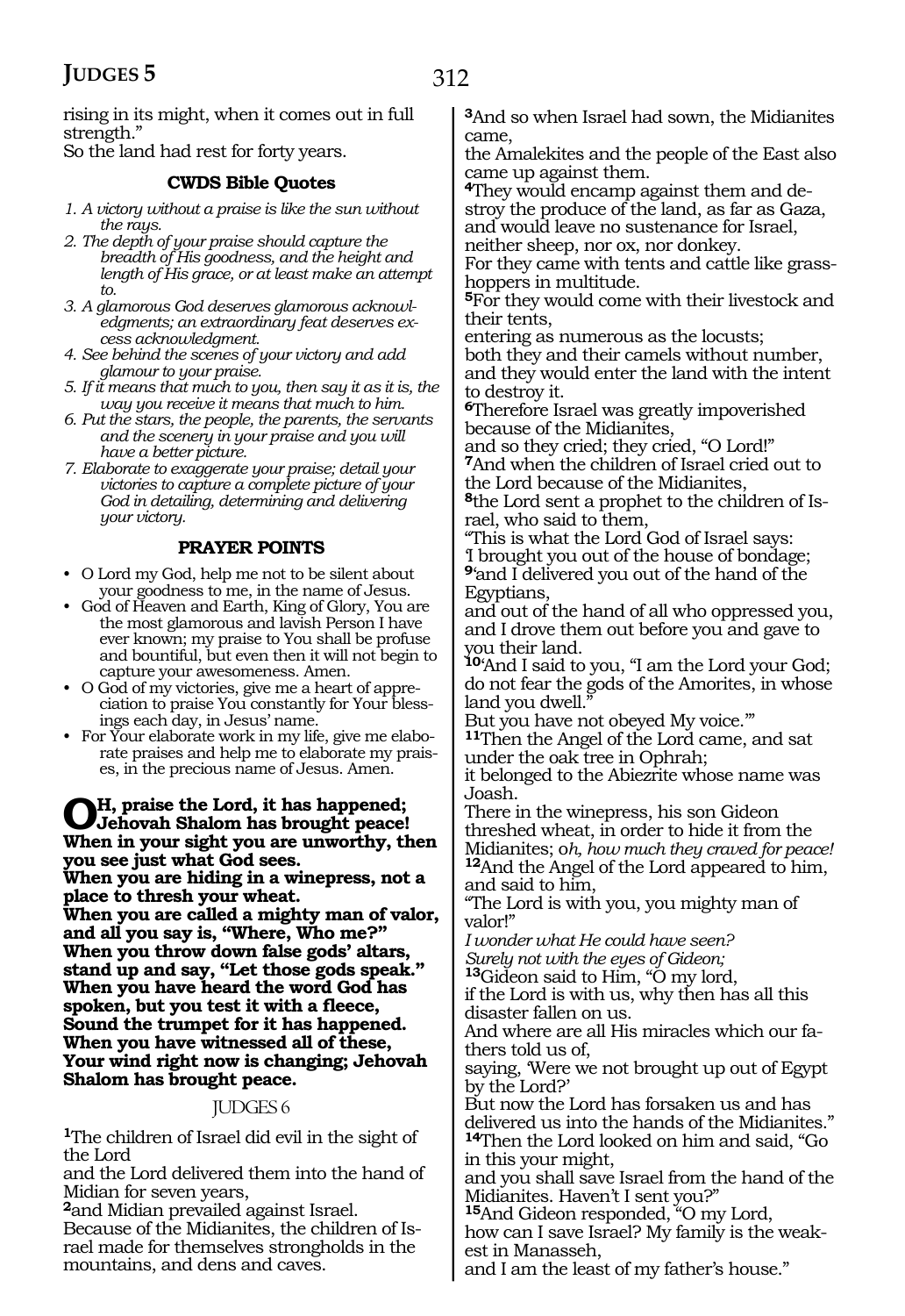**<sup>16</sup>**And the Lord said to him, "Surely I will be with you,

and you shall defeat the Midianites as one man.'

**<sup>17</sup>**And Gideon said to Him, "If I have found grace in Your sight,

so I know that this is real, and that it is you who talk with me, show to me a sign.

**<sup>18</sup>**"Do not depart from here, I beg You, until I come to You

and bring my offering and set it before You." And He said, "I will wait until you return."

**<sup>19</sup>**So Gideon went and prepared a young goat kid, and unleavened bread with flour.

He put the meat in a basket, and the broth in a pot;

and He brought them out to Him under the oak and presented them.

**<sup>20</sup>**And the Angel of God said to him, "Take the meat and the unleavened cakes,

lay them on this rock, then pour out the broth." And Gideon did so.

**<sup>21</sup>**Then the Angel of the Lord put out the end of the staff in His hand,

and touched the meat and the unleavened cakes,

and out of the rock sprung up fire.

It consumed the flesh and the unleavened cakes, *to Gideon's surprise.* 

Then the Angel of the Lord departed out of his sight.

**<sup>22</sup>**When Gideon perceived it was the Angel of the Lord, he said, "Alas, O Lord God,

for face to face I have seen . . . I have seen an Angel! An Angel of God!"

**23**The Lord said to him, "Peace be to you Gideon; do not fear, you shall not die."

**<sup>24</sup>**Then Gideon built an altar there to the Lord, and called it Jehovah-Shalom (The Lord Is Peace).

It is in Ophrah of the Abizerites to this day. **<sup>25</sup>**And it came to pass that same night, the Lord said to him,

"Take your father's young bull, the second bull of seven years old,

and tear down the altar of Baal that your father has,

and cut the wooden image that is beside it down.

*As long as that altar is standing there can be no peace around!* 

**<sup>26</sup>**"Then build an altar to the Lord your God on the top of the rock in the correct arrangement; then take the second bull and offer a burnt

sacrifice with the wood of the image you have cut down."

**<sup>27</sup>**So Gideon took ten men of his servants, and did as the Lord instructed him.

*They cried for peace but would not get it until the image was removed from their midst.* 

But because he feared his father's household and the men of the city,

he would not do it by day, and so he did it by night.

**<sup>28</sup>**And early in the morning when the men of the city arose,

there it was, the altar of Baal torn down; and the wooden image that was beside it cut down,

and the second bull was also offered on the altar that was built.

**<sup>29</sup>**And they said one to another, "Who could have done this thing?"

And when they inquired and asked, they said, "This was done by Gideon, the son of Joash."

**<sup>30</sup>**Then the men of the city said to Joash, "Bring out your son that he may die,

for he has torn down the altar of Baal, and has cut down the wooden image that was there by it."

**<sup>31</sup>**But Joash said to them all, "Will you plead for Baal? Would you save him?

He who will plead for Baal, let him now be put to death by morning!

His altar is torn down, if he is god, let him plead for himself!"

**<sup>32</sup>**Therefore, they called him Jerubbaal on that day, saying,

"Let Baal plead against him, for he has torn his altar down."

**<sup>33</sup>**Then all the Midianites and the Amalekites gathered with all the people of the East.

**@***They did not know their dominance was broken; Jehovah Shalom had brought peace.* 

They crossed over, and there in the Valley of Jezreel they camped.

**34**But the Spirit of the Lord came upon Gideon, and he blew the trumpet when he heard this, and the Abiezerites gathered with him. **<sup>35</sup>**And he sent messengers throughout all Manasseh, who also gathered with him. He also sent to Asher, Zebulun, and Naphtali;

and they came up and met with him. **<sup>36</sup>**And Gideon said to the Lord, "If You will save Israel by my hand as You have said-**37**behold, I put a fleece of wool on the threshing floor;

if there is dew on the fleece only, and all the ground is dry,

then I will know that You will save Israel by my hand, as You have said."

**<sup>38</sup>**And so it was, early the next morning he rose up, and squeezed the fleece together, and wrung the dew out in a bowl.

The bowl was full of water.

**<sup>39</sup>**Then Gideon spoke to God,

"Do not be angry with me, but let me speak just once more.

Let me prove, I pray You, just this once more with the fleece.

Let the fleece alone be dry and let the dew be on all the ground."

**<sup>40</sup>**And God did so that night. The fleece alone was dry, but all the ground was wet with dew. *Without a doubt or question Jehovah Shalom had brought peace.* 

#### **CWDS Bible Quotes**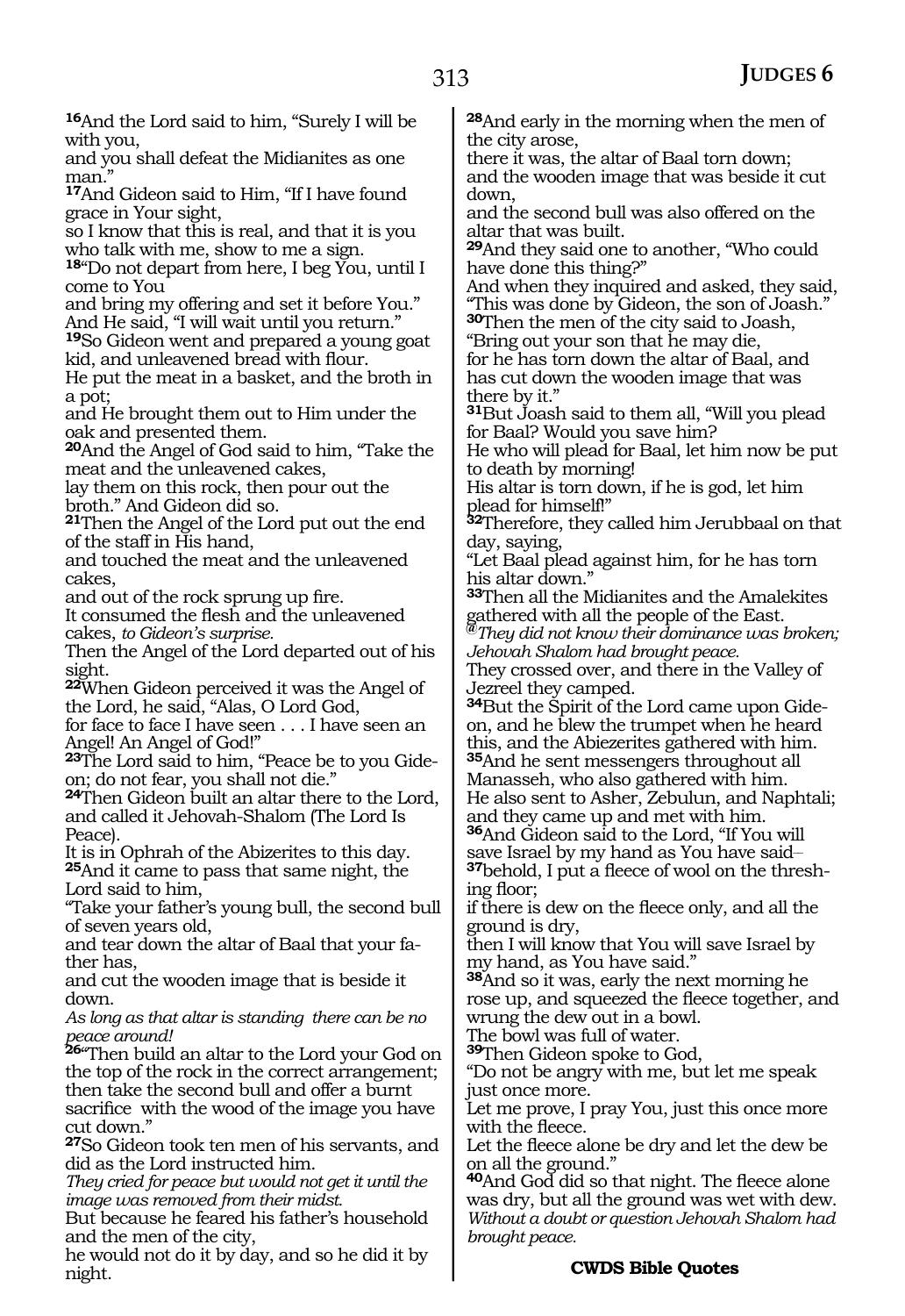- 314
- *1. Your problem may be a picture of your sin. Are you capturing God's attention for the wrong reasons?*
- *2. Your sins have separated you from your God and caused Him to turn His back on you; appeal to His tender loving and forgiving nature...He can be touched.*
- *3. The perfect set-up for God to move on your behalf is to pull your idols down and set God up in your heart.*
- *4. When who you are in your eyes diminishes your image of who you are in God's eyes, you need refocus, optical correction; you need to hear God speak about you.*
- *5. When you exalt the situation above God, you make God smaller than the situation. You determine the size of the God you serve by your comparative perception of the size of the problem you face.*
- *6. Be fearless in pursuit of God's instructions and He will be resolute in your defence and promotion.*
- *7. Will you plead for Baal or any of the other gods you worship? Will you violently defend their image or existence? Coming to the defence of your defender proves him defenceless.*
- *8. Your experience, your history, and your environment, is only a part of your processing, it does not determine your destiny. Never confuse the process with the finished product.*
- *9. Enjoy the exuberant triumph of putting God's word to the test by faith, rather than the enduring guilt of putting God to the test by doubt.*

#### **PRAYER POINTS**

- Father help me to grab Your attention by my righteousness and my worship rather than by my sin, in the name of Jesus.
- O Lord God my Father, help me to accept Your instructions about me, to me and for me, without question or contest, in the marvellous name of Jesus Christ.
- Heavenly Father, I stand covered in the redemptive blood of Jesus Christ, and reject every lie spoken to me by myself, by others, by my ancestry, by my attainments, by my resources, by perceived limitations, or by my environment, in Jesus' name.
- I am a child of God by faith in Christ Jesus, created in His image, redeemed by His blood, and a partaker of His divine nature, in the name of Jesus.
- Thank You Lord Jesus for raising me up to more than I could ever be. Amen.
- I am not afraid to do great things for God; Father, let me be Your battle axe to take down strong opponents of the cross, in the name of Jesus.

#### **The enemy is talking in the quiet of the night;**

**When all the world is sleeping, they are dreaming of your might.**

**Do not be afraid of their numbers, just you listen to the sound;**

**With God you are more than able; You need no great numbers of your own. So when others have departed, should you feel you cannot win;**

**Do not fear, they are just being sorted so men will know God's mighty hand. Shhh! Won't you listen! Feel the wind; hear** 

#### **what it says; The enemy is talking; Now up, up and away!**

JUDGES 7

**<sup>1</sup>**Then Jerubbaal (that is Gideon) and all the people with him rose up early and pitched camp by the well of Harod,

with the host of Midian to the north of them, in the valley by the hill of Moreh.

**<sup>2</sup>**And the Lord said, "Gideon, the people who are with you are too many for Me to give the Midianites into their hands,

lest Israel vaunt itself against Me, saying, 'My own hand has done this!' *No*, *this will not make the enemy talk.*

**<sup>3</sup>**"Now go proclaim to the people, and say, 'All you who are fearful and afraid, depart at once from Mount Gilead.'"

Twenty-two thousand left at once and ten thousand remained.

**<sup>4</sup>**And the Lord said to Gideon, "The people are still too many;

bring them down to the water and I will test them there.

Then of whom I say, 'This one shall go with you,' he shall go with you,

and of whom I say, 'This one shall not go,' he shall not go with you."

**<sup>5</sup>**So Gideon brought the people down to the water.

And the Lord said to Gideon, "All those who lap the water with his tongue, as a dog laps, separate by himself;

and also those who bow down on their knees to drink."

**<sup>6</sup>**Three hundred men lapped, putting their hand to their mouths, watchful;

all the others got down on their knees to drink water.

**<sup>7</sup>**And the Lord said to Gideon, "By these three hundred men who lapped, I will save you, and deliver the Midianites to you.

Let all the other people go, every man to his home."

**<sup>8</sup>**So the three hundred men took provision and their trumpets in their hands.

And Gideon sent all the others away; every man returned except the three hundred. Now below them in the valley, the Midianites were encamped.

**<sup>9</sup>**And the Lord said to Gideon that same night, "I have delivered the camp into your hand, go down against them, arise!

**<sup>10</sup>**"Arise Gideon, engage their multitude, but do this one thing if you are afraid,

*turn your ear to the wind and let the music fill your ear.*

"Go down with Purah your servant; *catch the beat of the enemies' heart;*

**<sup>11</sup>**"your hand will be strengthened for battle when you hear the enemy talk."

So he went down with Purah his servant to the outskirts of the armed men in the camp.

**12**The Midianites and Amalekites, all the peo-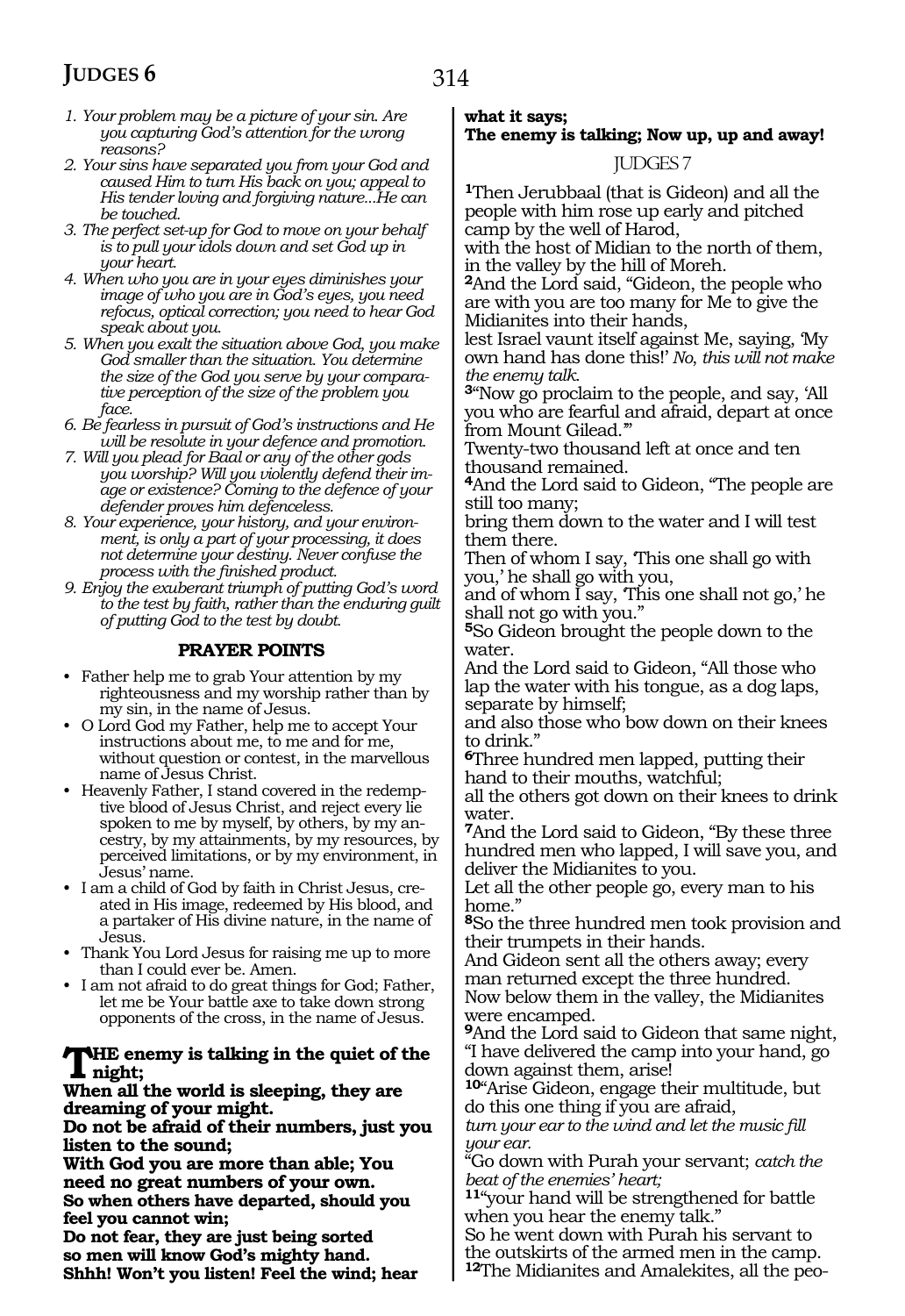ple of the East were as numerous as grasshoppers in the valley;

their camels were innumerable as the sand by the sea.

*If it was strength he was after, it was not in what the eye could see.*

**<sup>13</sup>**Then on the wind he heard it, a man telling a dream.

The man told his companion, "I dreamed a dream; and behold, a cake of barley bread tumbled into the host of Midian and came to a tent.

It struck it to the ground and overturned it, that the tent lay down!"

**14**Then his companion interpreted, and Gideon heard his name out loud.

"This is nothing else but the sword of Gideon, son of Joash, a man of Israel, into whose hand God has delivered Midian and the entire

army."

**15**When Gideon heard the dream and the interpretation he worshipped.

He then returned to the people in his camp and said, "Arise, for the Lord has delivered the army of Midian into your hand."

**<sup>16</sup>**He then divided the three hundred men into three parties;

he gave a trumpet to every man, and he gave them empty pitchers with lamps in them.

**<sup>17</sup>**And he said to them, "Look at me and do likewise;

observe, and when I come outside the camp, do as I do.

**<sup>18</sup>**"When I blow the trumpet, with all who are with me,

you shall also blow the trumpet on every side of the camp, and say,

'The sword of the Lord and of Gideon!'"

*He had confidence in his name because of what he heard.* 

**<sup>19</sup>**So at the beginning of the middle watch, Gideon and the hundred men with him came just outside the camp;

it was just as they had posted the watch; and they blew the trumpets and broke the pitchers in their hands.

**<sup>20</sup>**Then all three companies blew the trumpets and broke the pitchers\_\_

they held the lamps in their left hands and the trumpets in their right hand for blowing\_\_

and their cries were overpowering: "The sword of the Lord and of Gideon!"

**<sup>21</sup>**That was all that was needed; then every man stood in his place all around the camp. And the entire army of the Midianites ran and cried out and fled in fear.

*It pays if you will hear it, for the enemy hears the 'enemy's talk'.*

**<sup>22</sup>**Another blow of the trumpets and enemies' swords pierced enemies' hearts.

For as the three hundred blew the trumpets, the Lord confused every man throughout the entire camp,

so they turned their swords against each

other; each slew his companion;

and the army fled to Beth-acacia, towards Zererah, as far as the border of Abel-meholah by Tabbath; *killing each other in confusion as they ran.*

**<sup>23</sup>**And the men of Israel gathered together out of Naphtali, Asher, and all Manasseh, and pursued the Midianites.

**<sup>24</sup>**Then Gideon sent messengers throughout all Ephraim, saying,

"Come down against the Midianites, and seize from them the watering places as far as Bethbarah and Jordan."

So all the men of Ephraim gathered and did accordingly.

**25**And they captured the two princes of Midian, Oreb and Zeeb,

and they killed Oreb at the rock of Oreb,

and they killed Zeeb at the winepress of Zeeb. They pursued Midian and brought the heads of Oreb and Zeeb to Gideon on the other side of Jordan.

*The enemy has spoken; can you see you in their eyes?*

*For in the silence they are quaking; do not be weak in your own sight.*

*Know that you have power; know that you have might*

*though God may still be sifting some weak things from your life.*

#### **CWDS Bible Quotes**

- *1. Do not feel weakened when people you trust leave you, God may be sifting some weak things from your life so He can be strong for you.*
- *2. The fearful will start a panic which will start a slide, filter them out of your circle of faith.*
- *3. There is no place for the naive on the battlefield, God only positions those who are alert and watchful in spirit for His elite army.*
- *4. God is numbers enough, not just number one but all the number you need; walk away the thousands and walk with the called-out ones.*
- *5. Lap like a dog, watch constantly like a good soldier of the cross; eternity is that important.*
- *6. God loves God-sized challenges not god-sized armies; when the battle becomes too big for you just stand still and see God.*
- *7. When the arms of men fail, angels get to play; never omit them from your battles.*
- *8. God will reduce your numbers to increase your faith. He will increase your challenge to reduce your focus to Him alone.*
- *9. Rest assured, your enemies are secretly talking themselves to fear and defeat.*
- *10. Do not be obsessed with your enemy's strength, they are obsessed with yours...and your God's, even before you introduce yourself.*
- *11. A spiritual introduction beats any promotion or advertisement of man; trumpet to heaven and let heaven trumpet you to man.*
- *12. Man will give you a name casually, but God will make you a name and a brand that man must contend with.*
- *13. Divine strategies may be confusing...yes, especially to the enemy, they will use their swords against themselves.*
- *14. There are rocks and winepresses to be named*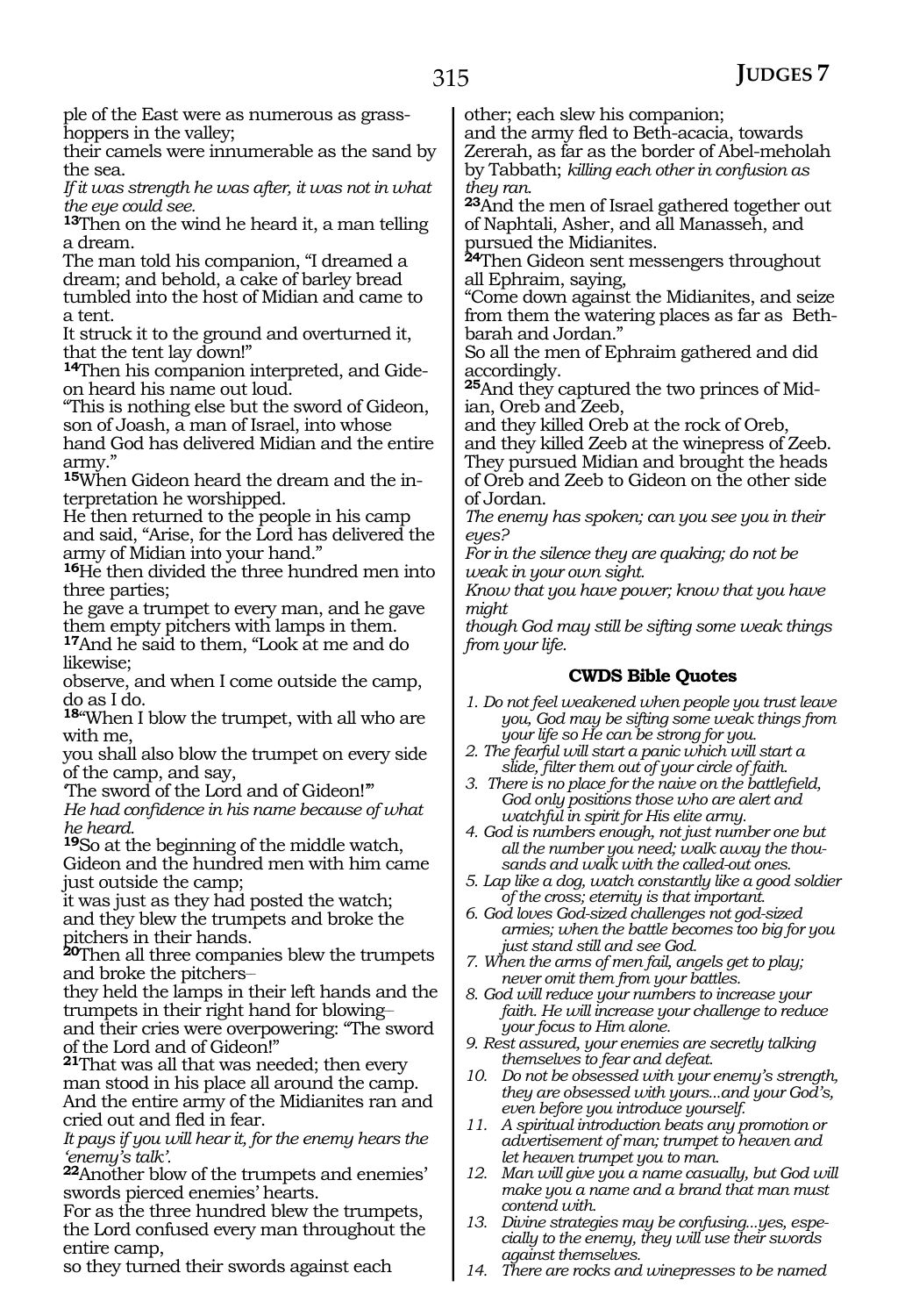*after every spirit that opposes the work of God in your life.*

#### **PRAYER POINTS**

- O God my Creator, help me to depend on You alone, and not on Your creation, in Jesus' name.
- My Father God, I thank You for every weak thing or person You have filtered from my life, in Jesus' name.
- Eternal Father and God, I may not see how but I see You and that is enough for me. Help me to respond to You even when I am baffled by what You are doing, in the name of Jesus.
- O God my Father, keep my enemies talking; let them prophesy their own demise. Amen.
- Almighty God, give me divine strategies, and childlike obedience to You, in the name of Jesus. Amen.
- Father God, program divine confusion into the heavens against every enemy of the cross, in the name of Jesus.
- King of Glory, Lord of Host, confuse every enemy of my destiny; let them destroy their own strength, in the name of Jesus. Amen.

#### **They cannot see you through God's eyes;**

**What you ask they will not do. Who are you? What have you conquered? This is what they will ask of you. They will not see God through your eyes, When victory in battle has been gained; They will see you and not God, And when you are gone, they will sin again.**

#### JUDGES 8

**<sup>1</sup>**But the men of Ephraim *could only see themselves.*  They said to Gideon, "Why have you done this to us by not calling us into battle?" Gideon faced chiding angry men. **<sup>2</sup>***He appealed to their ego and gave them pleasant words to keep,* saying, "What have I done in comparison to you? Is not the gleaning of the grapes of Ephraim better than the vintage of Abiezer? **3**"God has delivered into your hands the princes of Midian, Oreb and Zeeb. What was I able to do compared to you?" And their anger was abated when he spoke these words of wisdom. **<sup>4</sup>**Three hundred men with Gideon passed over Jordan that day; exhausted but still pursuing the kings of Midian. **<sup>5</sup>**He said to the men of Succoth,

"Please give loaves of bread to the people here with me, for they are hungry and exhausted, and I am pursuing Zebah and Zalmunna, kings of Midian."

**<sup>6</sup>**And the princes of Succoth responded, "Are the hands of Zebah and Zalmunna now in your hand,

that we should give bread to your army?" **<sup>7</sup>**And Gideon said in response:

"For this, when the Lord delivers Zebah and Zalmunna to me,

I will tear your flesh with thorns and briers." *They could not see what he could see.*

**<sup>8</sup>**From there he went to Penuel,

and in the same manner to them he spoke. The men of Penuel answered him just as the men of Succoth had done before.

**<sup>9</sup>**So he spoke to the men of Penuel, saying, "When I come again in peace, I will break down this tower!

*They too could not see what God had designed for him.* 

**<sup>10</sup>**Zebah and Zalmunna were in Karkor, and with them were their army of about fifteen thousand men,

all who remained of all the army of the people of the East.

For one hundred and twenty thousand who drew the sword had fallen.

**<sup>11</sup>**Then Gideon went up by the road of those who dwell in tents on the east of Nobah and Jogbehah;

and he attacked the army while they felt they were now secure.

**12**When Zebah and Zalmunna fled, he pursued them;

and he took the two kings of Midian, Zebah and Zalmunna, and discomfited the entire army.

**<sup>13</sup>**Then Gideon the son of Joash returned from battle, from the Ascent of Heres.

*He caught Zebah and Zalmunna.*

*Now the seventy-seven princes of Succoth would see,*

*that to refuse to stand with God is to strike hands with the weak.*

**<sup>14</sup>**He caught a young man of Succoth and he ordered him to describe the princes of Succoth and its elders; the seventy-seven men who

had defied him*.* **<sup>15</sup>**Then he came to the men of Succoth and said,

"See! Zebah and Zalmunna of whom you said, 'Are the hands of Zebah and Zalmunna now in your hand,

that we should give bread to your weary men?'"

**<sup>16</sup>**And he took the elders of the city and with briers and thorns,

to the men of the city, a lesson he taught. **<sup>17</sup>**Then he tore down the tower of Penuel and killed the men of the city who scoffed and laughed.

**<sup>18</sup>**And he said to Zebah and Zalmunna, "Tell me of the men who you killed at Tabor." And they replied, "They resemble the sons of a king; each of them were just as you are."

**<sup>19</sup>**Then Gideon said, "They were my brothers, my mother's sons.

As the Lord lives, if you had spared them I would have spared you."

**<sup>20</sup>**And he instructed Jether his firstborn son to kill them,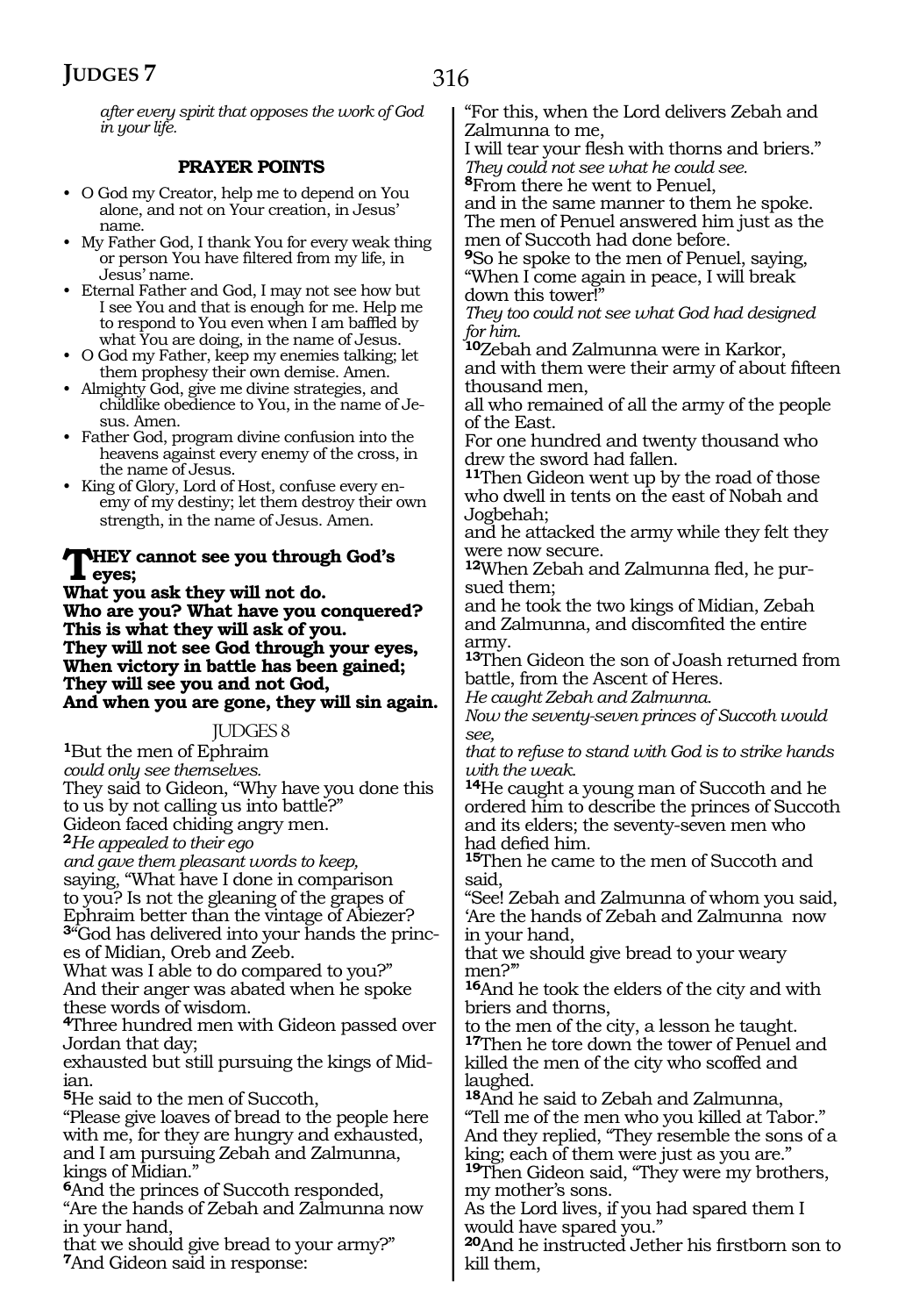but he was afraid because he was a youth, and he would not draw his sword.

**<sup>21</sup>**So Zebah and Zalmunna said,

"You arise and kill us,

for as a man is, so is his strength."

So Gideon rose up and killed Zebah and Zalmunna,

and he took the ornaments that were on their camel's necks.

*They could not see him when he battled, but now it was, oh, so plain.*

**<sup>22</sup>**The men of Israel said to Gideon,

"Rule us!" *Yes, now they wanted him to reign.* "You, your son and your grandson rule us, for you delivered us from the hand of Midian."

Oh, *now we can clearly see.* **<sup>23</sup>***He knew all the time in battle there was One to guide his sword.*

So Gideon said to them, "Neither I nor my sons shall be your king – *and he pointed them to the Lord\_\_*

the Lord shall rule over you.

*He is the source of all my victories.*

*Let His strength, not mine, be yours.*" **<sup>24</sup>***But Gideon did not know he would regret it,* when he desired of them their gold.

He said, "I request that you give me the earrings from your plunder."

For they had gold earrings, because they were Ishmaelites.

**25**So they answered, "We will give them gladly."

And they spread out a garment, and into it each man threw the earrings they had plun- dered.

**<sup>26</sup>**The weight of the gold earrings he received was one thousand, seven hundred shekels, besides the crescent ornaments, the pendants and the purple robes which the kings of Midian wore,

and besides the chains which were around their camel's necks.

**<sup>27</sup>**And Gideon made an ephod of the gold with it, and set it up in his city Ophrah.

And all Israel went prostituting after it there. To Gideon and to his house it became a snare. *For this is all Israel could now see.*

*He was grieved, for Israel saw him and the ephod, not the God of his victory.*

So Gideon went and dwelt in his own house *grieved, for Israel could not see God.*

**28**And so Midian was subdued before the children of Israel; they rose against them no more. And the country was quiet for forty years in the days of Gideon.

**<sup>29</sup>**Then Jerubbaal the son of Joash went and dwelt in his own house.

**<sup>30</sup>**Gideon had seventy sons, his own offspring, for he had many wives.

**<sup>31</sup>**And his concubine in Shechem also bore him a son named Abimelech.

**<sup>32</sup>**And Gideon the son of Joash died at a good old age, and in his father's sepulchre in Ophrah of the Abizerites they buried him.

**<sup>33</sup>**And it came to pass, as soon as Gideon was dead, the children of Israel turned again, and they played the harlot with the Baals,

and made Baal-berith their god.

**34**And so the children of Israel did not remember the Lord their God,

who delivered them from the hands of all their enemies on every side;

**<sup>35</sup>**nor did they show kindness to the house of Jerubbaal (Gideon),

according to the good he had done for Israel. *For they will not see you through God's eyes, when the battle has begun.*

*Nor will they see God through your eyes, when the battle has been won.*

*But they will see you and not God though His goodness is made plain;*

*and when you are no more in their sight, they will surely sin again.*

#### **CWDS Bible Quotes**

- *1. When the scenes of your life are shifting, see God who never changes and your life will never shift.*
- *2. Never despise the days of small beginnings, or the days of significant breakthrough will despise and detest you.*
- *3. There will be some who will fight against you fighting for them.*
- *4. People will often not recognize your power for victory, but will wait until victory to applaud the process, the price and the prize.*
- *5. Always applaud and encourage the initiative, the effort and the courage; you know who has gone out but you do not know who is coming back to you.*
- *6. It is best to position yourself to be exalted by your investment than to be beheaded by your mockery of the investment.*
- *7. See your enemies under your feet, see your feet on their necks; see your foot weighted by the cross, crushing the serpent's head.*
- *8. It is of God that it should be to God; it is of man to leave God out of the picture of His own painting.*
- *9. If the image of God in your heart is smaller than the image of your sin, you will always resort to your sin when the novelty of your victory and deliverance wears off.*
- *10. Give your heart to the God who gives you victories and business spoils rather than lose sight of your God to the image of your victory and your spoils.*
- *11. What are you still searching for? It was, it has been, it still is God.*
- *12. Do it unto the Lord or you will be distracted and disappointed; the hearts of men will soon forget you and your sacrifice for them.*

#### **PRAYER POINTS**

- O God my Father, let my vision be fixed on you even when the scenes of my life have shifted, in the name of Jesus.
- By the power of God my Father, I put my feet on the necks of all my strong enemies, in the name of Jesus.
- O God my Father, put to silence and shame, every voice that gainsay Your work in my life, in the name of Jesus.
- King of hearts, give me the heart of an encourager, so I will applaud, support and encourage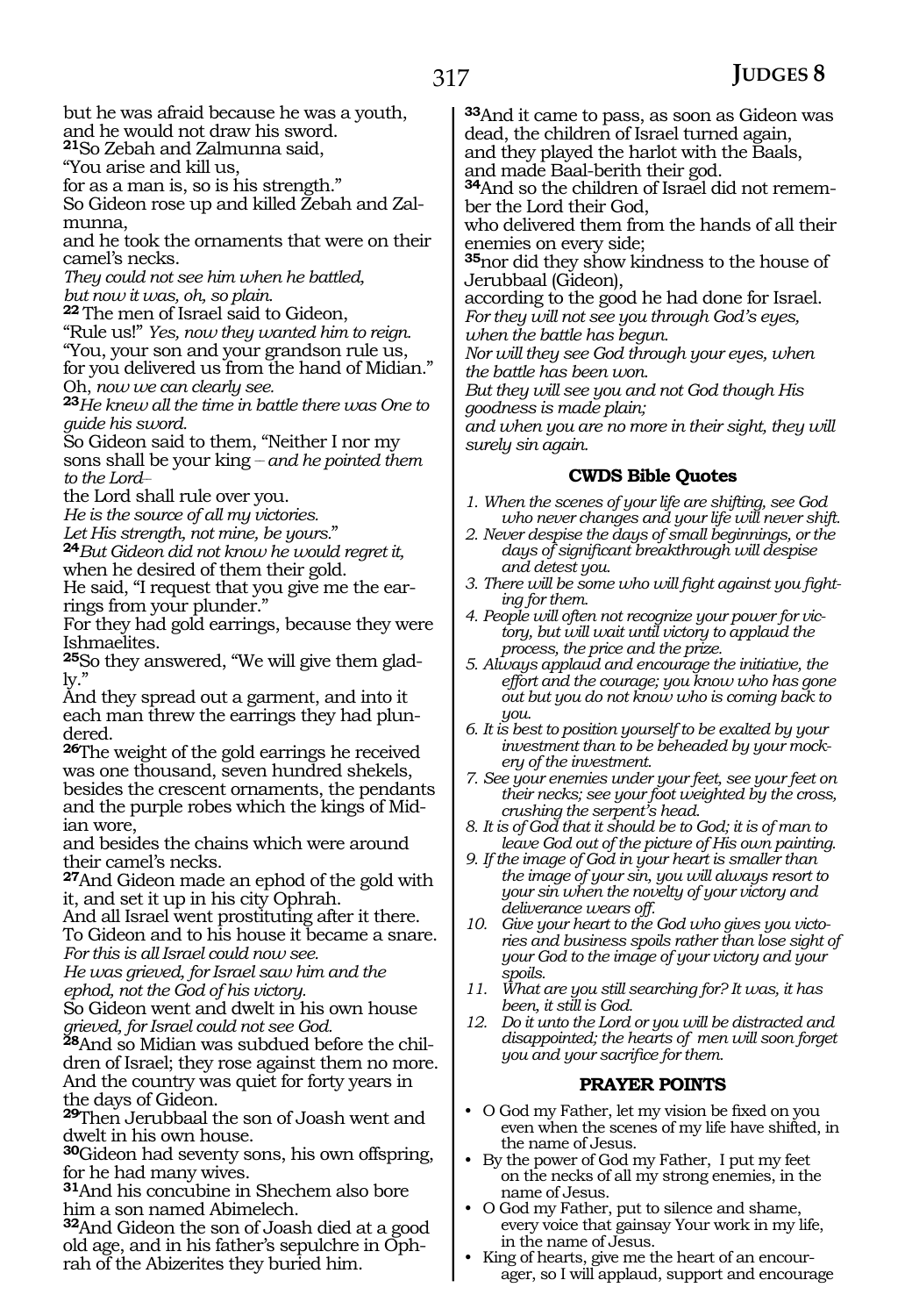318

every Kingdom impacting and courageous effort until it manifests, in the name of Jesus.

- By the power in the blood of Jesus, help me to recognize God investments that will advance the kingdom and bank my scarcity into it, in the name of Jesus.
- O God my Father, let my heart be never drawn away by, or to the things You have giving me in battle or business conquest, but let it be submitted to you in the precious name of Jesus.

## ALL your life you have done them good;<br>
Was girl and that they return.

**You risk your life to give them peace, But they will soon forget all that you have done.**

**I am speaking to a brother; I am speaking to a friend;**

**I am speaking to all those who will not justify themselves.**

**When all men turn against you,**

**You wonder what you could have done? Three years may seem a long time, But wait; God's judgment will surely come.**

#### JUDGES 9

**<sup>1</sup>**Abimelech son of Jerubbaal went to his mother's brothers at Shechem. He spoke to them and all the family of the

house of his mother's father, saying, **<sup>2</sup>**"Please, speak to all the men of Shechem, and say, 'What is better for you to do, to have all the seventy sons of Jerubbaal reign over you, or for one to reign over you?' Remember that I am your own flesh and bone."

**<sup>3</sup>**And his mother's brothers went and spoke all these words concerning him to the men of Shechem;

and their heart was inclined to follow Abimelech, for they said, "He is your brother."

**<sup>4</sup>**They gave him seventy shekels of silver from the temple of Baal-berith.

With this Abimelech hired reckless and vain men, and they followed him.

**<sup>5</sup>**He then went to his father's house at Ophrah and killed his brothers, the seventy sons of Jerubbaal on one stone.

*Gideon's kindness was now forgotten.*

They slew all Jerubbaal's sons, except for Jotham, the youngest son, who hid himself. **6**And all the men of Shechem gathered together, all the house of Beth-millo,

and they made Abimelech king by the plain at the pillar in Shechem.

**<sup>7</sup>**And when they told it to Jotham, he went, and at the top of Mount Gerizim he stood; and he lifted his voice and cried out. And he said to them;

"Men of Shechem, hear me good! Listen to me that God may listen to you! **<sup>8</sup>**The trees went forth at a time appointed to anoint a king over them.

They said to the olive tree, 'Reign over us!' **<sup>9</sup>**"But the olive tree responded, 'Should I leave giving my oil,

with which they honor both God and man, to be promoted over the trees?'

**<sup>10</sup>**"Then the trees said to the fig tree, 'You come and reign over us!'

**<sup>11</sup>**"But the fig trees said to them, 'Should I leave my sweetness and my good fruit, to be promoted over the trees?'

**<sup>12</sup>**'Come reign over us,' the trees then said to the vine;

**<sup>13</sup>**"But the vine said to them, 'For promotion over the trees should I leave my wine, which cheers both God and man?'

**<sup>14</sup>**"Then all the trees said to the bramble, 'You come reign over us!'

**<sup>15</sup>**"And the bramble said to the trees, 'If you anoint me as king over you this day, then put your trust in my shade; but if not, let fire come out of the bramble

and let it devour the good cedars of Lebanon!' **<sup>16</sup>**"Now therefore, if you have acted in truth

and justice in making Abimelech king, and if you have treated Jerubbaal and his house well, even as he deserves to be treated-**<sup>17</sup>**"oh how my father fought for you, risked his very life completely and delivered you out of the hand of Midian;

**<sup>18</sup>**"but you have risen up against my father this day,

and slaughtered his seventy sons on one stone,

and you have made Abimelech, the son of his female slave, king over the men of Shechem, because he is your brother\_\_

**<sup>19</sup>**"if you have acted in truth and sincerity with Jerubbaal and with his house this day, then rejoice in Abimelech and let him rejoice in you the same.

**<sup>20</sup>**"But if not, let fire come out from Abimelech and devour the men of Shechem and Bethmillo;

and let fire come from the men of Shechem and Beth-millo and devour Abimelech!"

**<sup>21</sup>**And for fear of his brother Abimelech, Jotham fled away and dwelt in Beer.

**<sup>22</sup>**And it came to pass, after Abimelech had reigned over Israel for three years,

**<sup>23</sup>**God sent a spirit of division between Abimel- ech and the men of Shechem;

and the men of Shechem dealt treacherously with Abimelech,

**<sup>24</sup>**that the cruelty done to his brothers, the seventy sons of Jerubbaal would be avenged, and their blood would be laid on Abimelech their brother, who killed them,

and on the men of Shechem, who aided him to kill his brothers.

**25**And the men of Shechem set men in ambush against him on the tops of mountains, and they robbed all who passed along that way by them.

And Abimelech was told.

**<sup>26</sup>**And Gaal the son of Ebed came over with his brothers and went out to Shechem,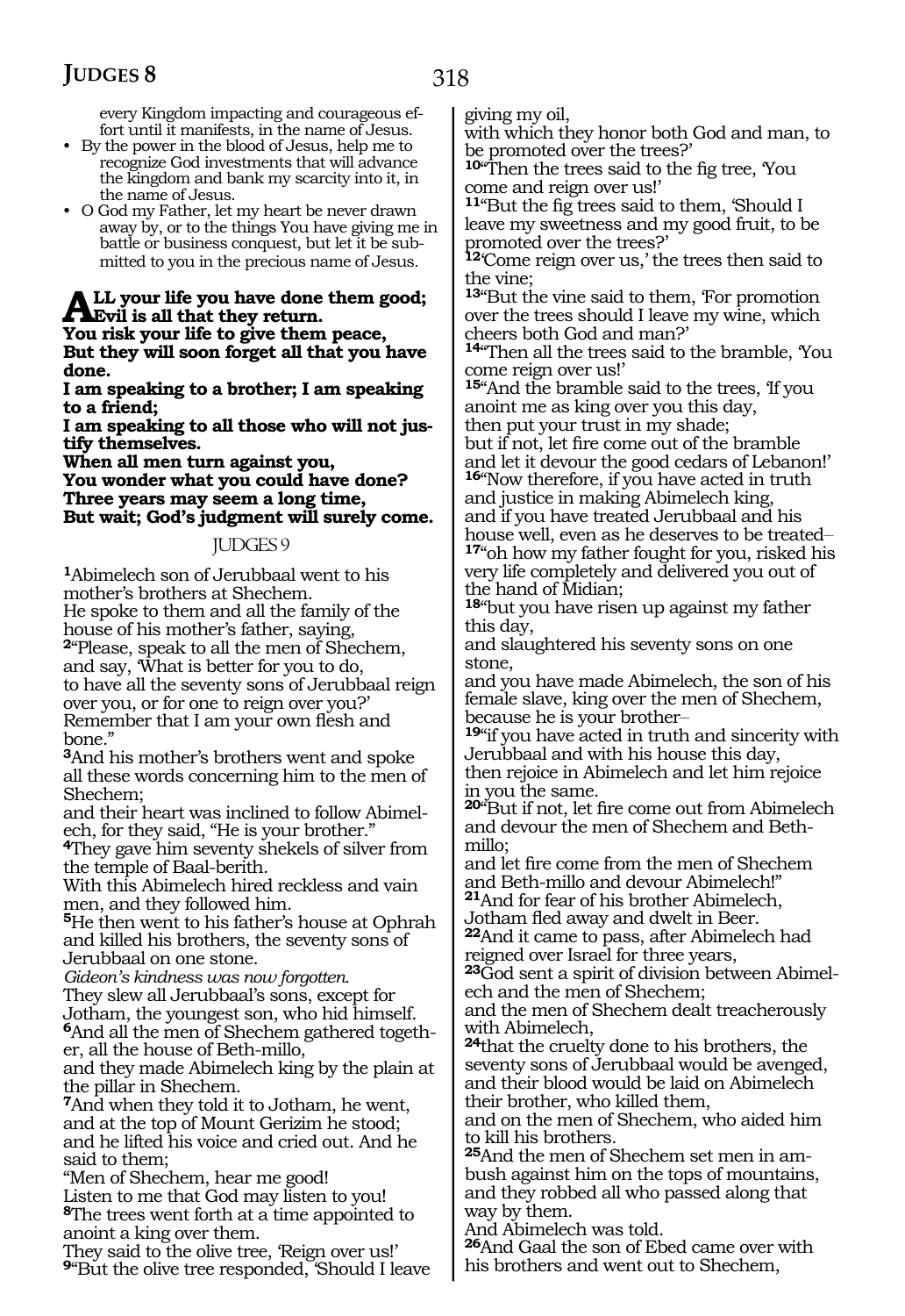and the men of Shechem put their confidence in him.

**27**So they went out into the fields, and gathered grapes from their vineyards and pressed them, and partied.

And they went into the house of their god, and ate and drank and cursed Abimelech.

**<sup>28</sup>**Then Gaal the son of Ebed spoke with them and said, "Who is Abimelech, and who is Shechem, that we should serve him?

Is he not the son of Jerubbaal, with Zebul as his officer?

Serve the men of Hamor, the father of Shechem; why should we serve him?

**<sup>29</sup>**"If only I was in charge of you all, then I would remove Abimelech!"

So he said to Abimelech, "Increase your army and come out!"

**<sup>30</sup>**When Zebul, the ruler of the city, heard Gaal's words, his anger was aroused.

**<sup>31</sup>**And he sent secretly to Abimelech saying, "Behold, Gaal the son of Ebed and his broth- ers have come to Shechem;

and they are there, fortifying the city against you.

**<sup>32</sup>**"Now therefore, you and all the people with you, get up by night and lie in wait in the field.

**<sup>33</sup>**"And it shall be, early in the morning, at the rising of the sun, rise up and rush the city; and when they come out against you, do to them as you desire to do."

**<sup>34</sup>**So Abimelech and all the people with him, rose by night,

and lay in ambush against Shechem in four companies.

**<sup>35</sup>**When Gaal the son of Ebed went out, and stood in the entrance of the city gate,

Abimelech and the people with him rose up from their ambush.

**<sup>36</sup>**And when Gaal saw the people, he said to Zebul, "Look, people come down from the top of the mountains!"

But Zebul said to him, "You see the shadows of the mountains and think they are men."

**37**Then Gaal spoke again and said, "See people are coming down from the middle of the land,

and by the plain of Elommeonenim, another company comes."

**<sup>38</sup>**Then Zebul said, "Where is your mouth now, with which you said,

'Who is Abimelech that we should serve him?' Are not these the people you despised? Go out if you wish, and fight them now.

**<sup>39</sup>**So Gaal went out, leading the men of Shechem, and fought with Abimelech.

**<sup>40</sup>**And Abimelech chased him, and before him he fled;

and many fell wounded to the entrance of the gate.

**<sup>41</sup>**And Abimelech camped at Arumah, and Zebul drove out Gaal and his brothers from Shechem, so they could not live there. **<sup>42</sup>**And on the following day the people went out into the field and told Abimelech.

**<sup>43</sup>**And he divided his people into three compa- nies, and set an ambush in the field.

And when they saw the people coming out of the city, he rose up against them and attacked them.

**<sup>44</sup>**Then Abimelech and the company with him rushed forward and stood at the entrance of the city gate,

and the other two companies rushed upon all the people who were in the fields and killed them.

**<sup>45</sup>**So Abimelech fought against the city all day, took it, and killed the people in it;

and tore down the city and sowed it all with salt.

*He was very ruthless in spite of Zebul's kindness. This did not appease Abimelech, nor console his evil heart.*

**<sup>46</sup>**Now when all the men of the tower of Shechem had heard this,

they entered the stronghold of the temple of the god Berith.

**<sup>47</sup>**And Abimelech was told that the men of the tower of Shechem were gathered together in the stronghold.

**<sup>48</sup>**And he went up to Mount Zalmon, with all his people with him.

And Abimelech took an axe in his hand and cut a bough from the trees and laid it on his shoulder;

then he said to the people with him, "Make haste and do what I have done."

**<sup>49</sup>**So each man cut down his bough and fol- lowed Abimelech;

they put them against the stronghold, and set it on fire above them, *(just as Jotham prophesied)*

so all the people of the tower, about a thou- sand men and women, died.

**<sup>50</sup>**Then Abimelech went up to Thebez, and he camped against Thebez and took it.

**<sup>51</sup>**But there was a strong tower in the city, and all the people of the city, men and women, fled there and shut themselves in;

they then went up to the top of the tower.

**<sup>52</sup>**And Abimelech fought against the tower and came near to burn the door with fire.

**<sup>53</sup>**But a certain woman dropped a piece of millstone on his head, and it all but broke the skull.

**54**Then he called the young man, his armourbearer to come quickly, and said to him,

"Kill me, that men do not say of me, 'A woman killed him.'"

So the young man thrust him through, and he died.

**<sup>55</sup>**And when the men of Israel saw Abimelech dead, they left, and each man returned to his own place.

**<sup>56</sup>**So God repaid the wickedness of Abimelech, which he did to his father by slaying his seventy brothers.

**57**And the evil of the men of Shechem God re-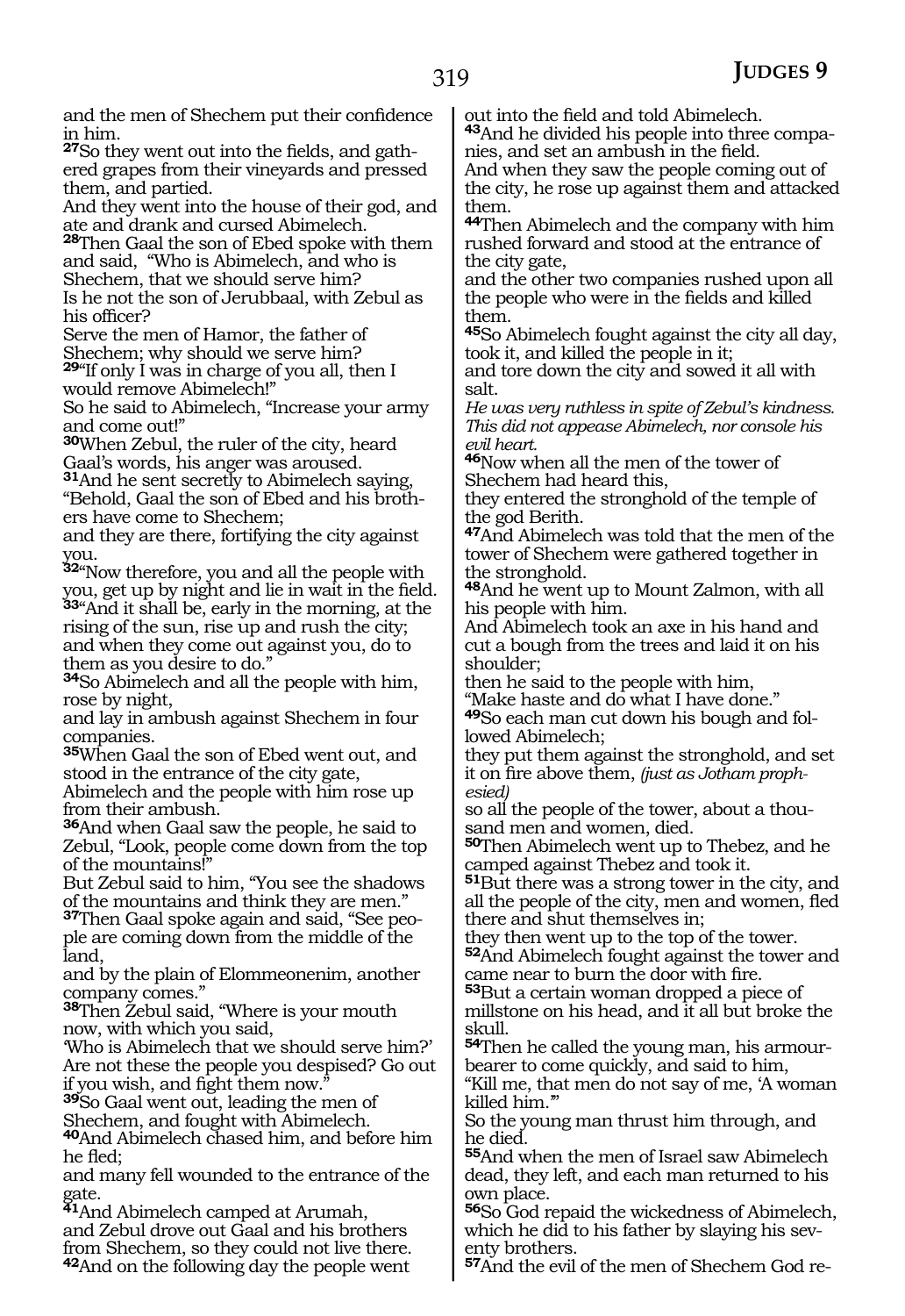turned on their heads;

on them came the curse of Jotham the son of Jerubbaal.

#### **CWDS Bible Quotes**

*1. The principle of sowing and reaping is an eternal law. Never be deceived, God is not mocked, whatever you sow you will reap with interest.*

*2. The devil incites household wickedness stemming from jealousy and greed to break you down from within and to hurt you most emotionally.*

*3. You may not be able to commit them to justice, but you can commit them to the Lord; He is a God of justice.*

*4. The lull does not mean you have escaped, but that your reward has gone ahead of you; you are quickly catching up.* 

*5. Jealousy incites household wickedness; household wickedness incites God to jealousy.* 

*6. If you strike hand with the wicked for evil, God will place you in their package for judgment; His hand will strike you both.*

*7. You undermine authority, someone is working to undermine yours.*

*8. Wickedness is not sustainable; it is programmed with self-destruction and death.*

*9. Your shameful end is simply a reflection of your shameful life; live holy and end in glory.*

*10. When you help the wicked you can expect hell from the wicked or hell because of your association with them.*

#### **PRAYER POINTS**

• O God my Father, I cancel and uproot every negative seed I have sown in my life, in the awesome name of Jesus Christ.

• Merciful God, forgive everyone who has wronged me; let them be overtaken by Your redemptive love, in the name of Jesus. Amen.

• By the power in the blood of Jesus, let every wickedness operating in my household be dismantled by fire, in the name of Jesus. Amen.

• Mighty God, let every agreement or league for wickedness against my destiny or against Your kingdom, be dismantled by fire, in the name of Jesus. Amen.

#### **ISN'T God good? Isn't He beautiful?**<br>**ISn't He Someone who is touched w Isn't He Someone who is touched with all our grief?**

**Isn't God good, even when we turn away? Yes, for if we return with all our heart and pray,**

**we shall see that God is good!**

**Isn't God good, even when we hear Him say,**

**"Go cry to the gods you serve; let them deliver in their name"? But when we repent then we will see, He is grieved by our grief. God is good!**

#### JUDGES 10

**<sup>1</sup>**And after Abimelech there arose Tola son of Puah, the son of Dodo, to defend Israel, he was a man of Issachar, and he dwelt in Shamir in Mount Ephraim. **<sup>2</sup>**He died and was buried in Shamir, after he

judged Israel for twenty-three years.

**<sup>3</sup>**After him arose Jair, a Gileadite; he judged Israel for twenty-two years.

**<sup>4</sup>**He had thirty sons who rode on thirty donkey colts,

and they had thirty cities; which are called Havoth-jair to this day; they are in the land of Gilead.

**<sup>5</sup>**And Jair died and they buried him in Camon. **<sup>6</sup>**And the children of Israel again did evil in the sight of the Lord,

and they served the Baals and the Ashtoreths, the gods of Syria and the gods of Sidon,

the gods of Moab and the gods of the people of Ammon,

and the gods of the Philistines; and they forsook the Lord and did not serve Him.

**7**So the anger of the Lord was hot against Israel;

and he sold them into the hands of the Philistines and into the hands of the people of Ammon.

**8**From that year they were vexed and oppressed the children of Israel for eighteen years\_\_

all the children of Israel who were on the other side of Jordan in the land of the Amorites, which is in Gilead.

**<sup>9</sup>**Moreover, the people of Ammon crossed over Jordan to fight against Judah and Benjamin, and against the house of Ephraim, so they severely distressed Israel.

**10**And the children of Israel cried to God saying, "We have sinned against You,

for we have forsaken our God and served the Baals."

*And they knew then, God was good!* **11**The Lord spoke to the children of Israel, saying, "Did I not deliver you from the Egyptians and from the Amorites,

and from the people of Ammon and from the Philistines?

**<sup>12</sup>**"Also the Sidonians, the Amalekites, the Maonites oppressed you,

and you cried out to Me, and I delivered you from their hand.

**<sup>13</sup>**"Yet you have forsaken Me and served other gods. I will deliver you no more!

**<sup>14</sup>**"Go and cry to the gods you have chosen to serve.

Let them deliver you in your time of tribulation."

**<sup>15</sup>**But the children of Israel said, "Lord, we have sinned!

Do to us as it seems best to You; only deliver us Lord this day, we pray."

**<sup>16</sup>**And so they put away the strange gods from among them, and they served the Lord.

And because of the misery of Israel, the soul of the Lord was grieved, He could no longer resist.

*He is a God who can be touched; our God is good indeed!*

**17**Then the children of Ammon gathered to-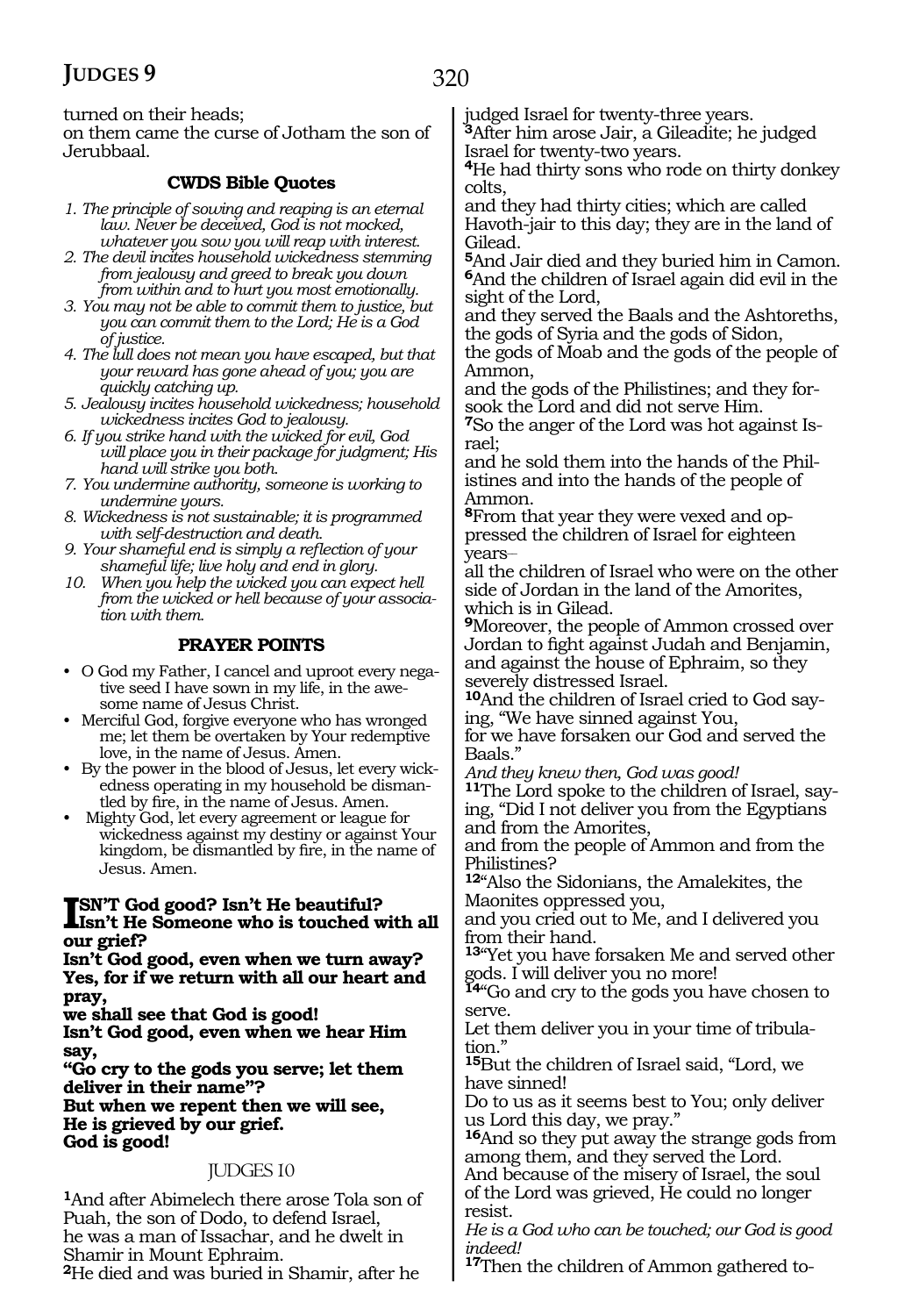gether and encamped in Gilead.

And the children of Israel assembled and encamped in Mizpah.

**<sup>18</sup>**And the people, the princes of Gilead, said to each other, "Who will be the man to lead us in the fight against the people of Ammon? He shall be head over all the inhabitants of Gilead."

#### **CWDS Bible Quotes**

- *1. Make God your abode and your resource rather than your convenience resort.*
- *2. The good God you seek in bad times is the same God in good times who can prevent the bad times if you seek Him all the time.*
- *3. Consistent pursuit is preventative, erratic pursuit is problematic.*
- *4. The God who never changes will change His handwriting of judgement against you if you will truly repent; His love for you has never changed or shifted.*
- *5. It takes gentle love and tenderness to give an ear knowing the anxiety in the voice does not reflect genuineness of the heart.*
- *6. Never allow your presumption to abuse your privilege of grace; never confuse goodness with weakness.*
- *7. The goodness of God continues to expose the callousness and insensitivity in the hearts of man.*
- *8. When it comes to judgment, never be satisfied with the edict of the enemy; God can be touched; He already judged His Son to accommodate you.*
- *9. So you feel you have gone too far? Try God!*

#### **PRAYER POINTS**

- O Lord God of grace, I thank You for who You are, a good, good Father, in Jesus' name.
- O God my Father, forgive me for every time I have taken your goodness for granted, in Jesus' name.
- Loving Father, help me never to nail You to the cross a second time by placing my selfish desires above Your righteous laws, in Jesus' name. Amen.
- Merciful and forgiving God, please forgive every Christian who is living an inconsistent life, abusing Your grace and tender mercies. Amen.
- Lord Jesus, by the power of the Holy Ghost within us, help us to judge ourselves so we will not face Your judgment. Amen.
- By the power in the blood of Jesus, let the fear of the living God fall upon the church and on this nation, in the name of our Lord Jesus Christ. Amen.

## **The stone that they reject, Has become the head; have you not heard?**

**Be careful what you say, For you may just want to eat those words. Always do what is right, Even when your words were rash. Eat the words of God, And you will know just what to talk.**

#### JUDGES 11

**<sup>1</sup>***And eat their words they would,* when they sent Jephthah the Gileadite away. He was a mighty man of valour, and Gilead was his father,

but his mother was a prostitute.

**<sup>2</sup>**Gilead's wife bore sons; and when his sons were grown,

they threw Jephthah out and said to him, "You shall not inherit in our father's house, for you are the son of a sinful woman."

**<sup>3</sup>**And Jephthah fled from his brothers, and in the land of Tob he dwelt;

and worthless men gathered to him and on raiding missions with him, he led them.

**<sup>4</sup>***Eat their words indeed;* for this was no longer the time of peace;

the children of Ammon made war with Israel after some time elapsed.

**<sup>5</sup>**And so, when Ammon made war with Israel, the elders of Gilead went to get Jephthah from the land of Tob.

**<sup>6</sup>**They said to the one they had rejected, "Come, and be our captain, that we may fight

against the people of Ammon."

**<sup>7</sup>**And Jephthah said to the leaders of Gilead, "You hated me, and expelled me from my father's house."

**<sup>8</sup>**And the elders of Israel said to Jephthah, "That is the reason we turn again to you now, that you may go with us and fight Ammon, and you will be leader over all the people of Gilead in return."

**<sup>9</sup>**And Jephthah said to the elders of Gilead, "If I go back home with you to fight Ammon, and the Lord delivers them before me, shall I be your leader then?"

**<sup>10</sup>**And the elders of Gilead said to Jephthah, "Let the Lord be a witness between us if we do not do as you have said."

**<sup>11</sup>**So Jephthah went with the elders of Gilead, and the people made him leader and captain over them.

And Jephthah spoke all his words before the Lord in Mizpah.

**<sup>12</sup>**And Jephthah sent messengers to the king of Ammon, saying,

"What do you have with me, that you come to fight me in my land?"

**13**And the king of the children of Ammon responded, "Because Israel took my land away when they came up from Egypt,

from Arnon as far as Jabbok, and to Jordan; therefore now, restore those lands peaceably." **<sup>14</sup>**So Jephthah sent messengers again to the

children of Ammon.

*He did not accept it their way;*

*He had eaten God's word,*

*And he knew just what to say:*

**<sup>15</sup>**So he said to him, "So says Jephthah: 'Israel did not take away

the land of Moab, nor the land of Ammon;

**<sup>16</sup>**'for when Israel came up from Egypt, they walked through the wilderness as far as the Red Sea, and came to Kadesh.

**<sup>17</sup>**'And Israel sent messengers to the king of Edom,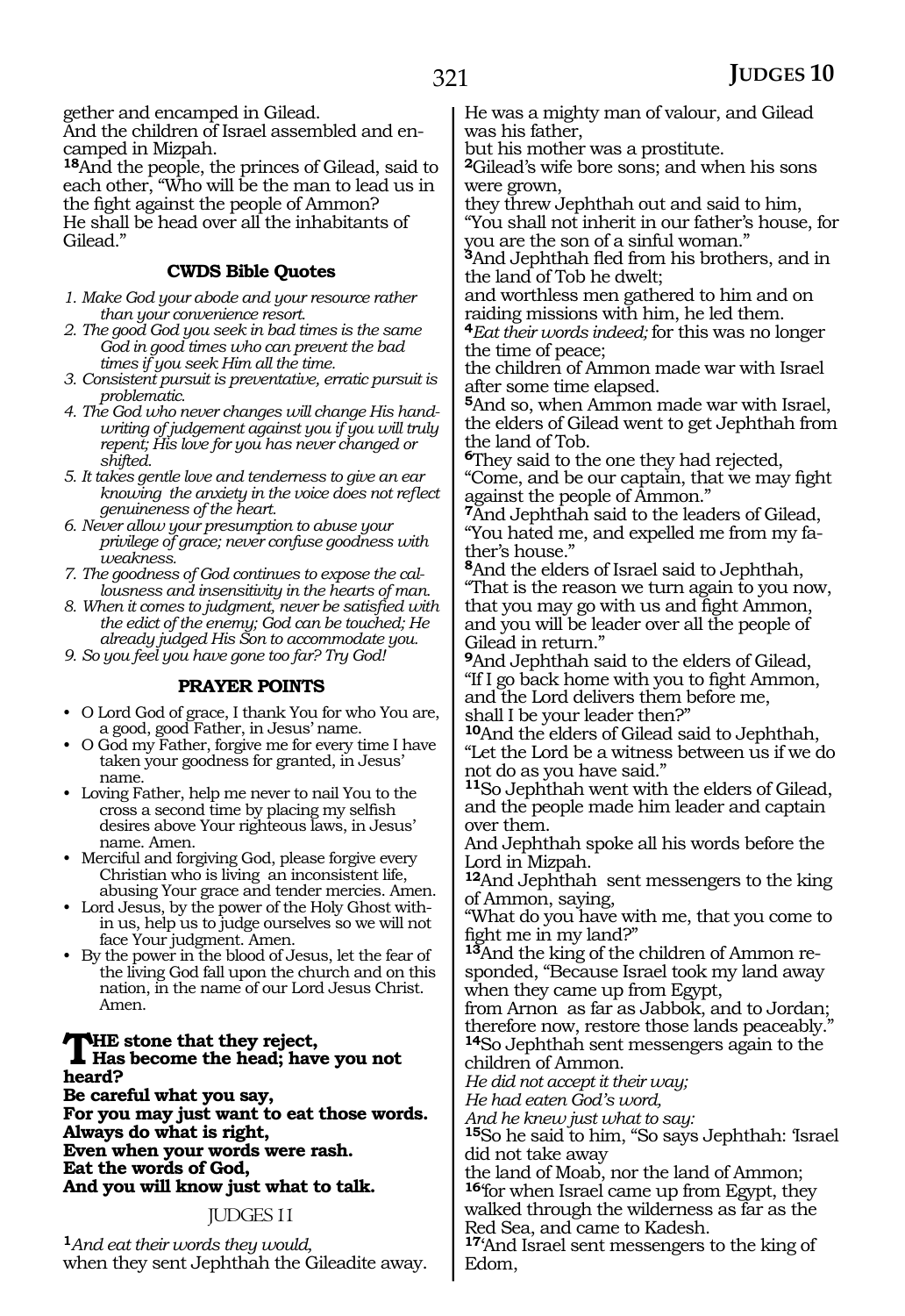and through Mizpah of Gilead;

people of Ammon.

and from there he went forward towards the

He said, "If You will truly deliver the children

**<sup>30</sup>**And Jephthah made a vow to the Lord. With his mouth he expressed these words, *that would one day pierce his heart.*

322 saying, "Please let me pass through your land. But the king of Edom would not cooperate. **<sup>18</sup>**'And they sent similarly to the king of Moab, but he would not agree. So Israel remained in Kadesh. 'And they continued through the wilderness and avoided the land of Edom and Moab, and came to the east of the land of Moab then, and camped on the other side of Arnon, but they did not come within the borders of Moab, for Arnon was the border. **<sup>19</sup>**'Then Israel sent messengers to Sihon, king of the Amorites, saying to him, "Please let us pass through your land." **<sup>20</sup>**'But Sihon did not trust Israel to pass through his borders, so he gathered all his people, encamped in Jahaz, and fought Israel. **<sup>21</sup>**'And the Lord God of Israel delivered Sihon and all his people into the hand of Israel, and they defeated them. And so Israel possessed all the land of the Amorites, who inhabited that territory. **<sup>22</sup>**'They took possession of all the territory of the Amorites, from Arnon to Jabbok and from the wilderness to Jordan. **<sup>23</sup>**'The Lord God of Israel has dispossessed the Amorites from before his people Israel; should you then possess it? **24**'Why not go and possess that which Chemosh your god gives you to possess? Whomever the Lord our God drives out from before us, and gives us their land to possess, we will possess. *We have eaten the Lord's word. We know the truth; we know our rights.* **25**'Are you any better than Balak, son of Zippor, king of Moab? Against Israel did he not contend to fight? **26**'While Israel dwelt in Heshbon and its villages, in Aroer and its villages, and in all the cities by the banks of Arnon, for the three hundred years, why did you not recover them in all that time till now? **<sup>27</sup>**'Therefore I have not sinned against you, but you do me wrong to gather against me for war. May the Lord, the Judge, give judgment this day between the children of Israel and the children of Ammon.'" **<sup>28</sup>**However, the king of Ammon did not listen to the words of Jephthah. **<sup>29</sup>**Then upon Jephthah, the Spirit of the Lord came; and he passed through Gilead and Manasseh, of Ammon into my hands, **<sup>31</sup>**then it shall be, whatever comes out of the doors of my house to meet me, when I return from the children of Ammon in peace, I will offer it up for a burnt offering; it shall be the Lord's certainly." **<sup>32</sup>**So Jephthah passed over to fight Ammon, and the Lord delivered them into his hands. **<sup>33</sup>**And he struck them from Aroer to as far as Minnith-twenty cities-to the plain of the vineyards. It was a very great slaughter. So the Ammonites were subdued before Israel. *But Jephthah would have to face the words he spoke, for to know the word of God, is to know He requires your vows.* **34**When Jephthah came to his house at Mizpah; there was his daughter, coming out to meet him with tambourines and dancing. She was his only child. He had no son or daughter except for her. **<sup>35</sup>**And so it was, when he saw her he tore his clothes, and said, "Oh my daughter! You are among the ones who troubles me! For I opened my mouth to the Lord, and I cannot go back on my word." **<sup>36</sup>**But she said to him, "Father, if you have opened your mouth to the Lord, if you have made a vow to the Lord, do to me according to the vow of your mouth, for the Lord has avenged you of your enemies, the children of Ammon." **<sup>37</sup>**Then she said to her father, "Let this one request be given to me; give me reprieve for two months that I may wander the mountains and weep with my friends, because of my virginity. **<sup>38</sup>**And he said "Go." And he sent her away for two months; and she went with her friends, and bewailed her virginity on the mountains. *The stone the builders rejected has become the head, have you not heard? Be careful what you say, for you may want to eat those words.* **<sup>39</sup>**And so she returned to her father at the end of the two months, and he did to her according to the vow which he had vowed. She knew no man. And so it became a custom in Israel **<sup>40</sup>**that the daughters of Israel go to lament the daughter of Jephthah for four days every year.

#### **CWDS Bible Quotes**

*1. Handle your relationships with care, seasons change when you will care to have your relationships.*

*2. It is much easier to break up than to put together, to pull down than to build, be very careful of the*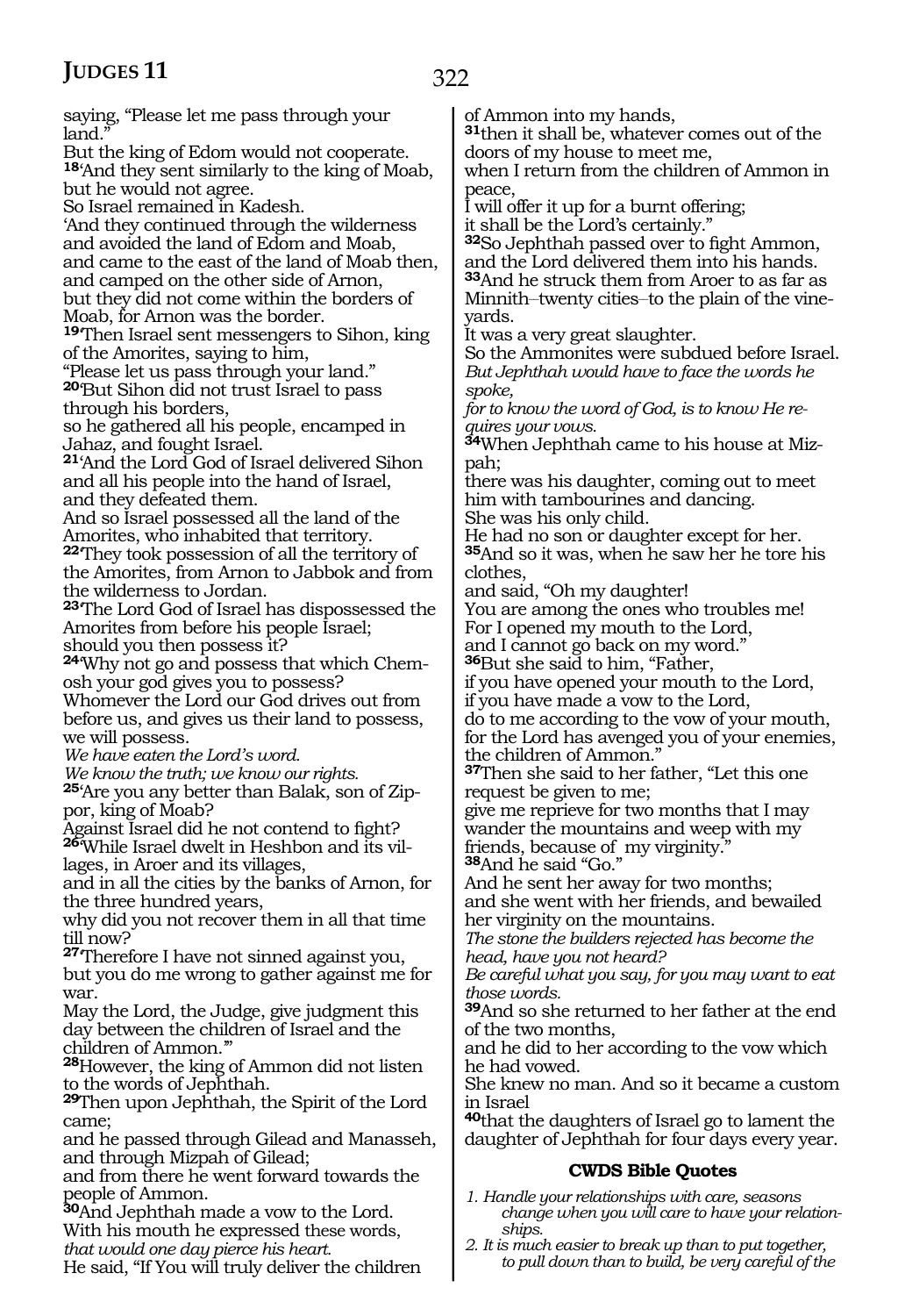*allies you seek quarrel with.*

- *3. If you are pushed into a corner, keep refining your craft, and your craft will make you the cornerstone.*
- *4. Your grave situation does not have to be the situation of your grave; refine your craft, send roots down, and it will be your platform for promotion.*
- *5. Your strength in battle is as mighty as your strength in God; refine your knowledge of the word.*
- *6. The word of God is your battle ax, it is your history, your victory and your destiny; be ever ready and ever armed for battle with the word.*
- *7. The word of God is living; He destroys physical opposition and defeats spiritual ones; all your battles are already won in the Word.*
- *8. If you have the word of God, why test God with your own rash words?*
- *9. Your vow is your bond in the spiritual world; fulfil it or it will expose you to spiritual exactors.*
- *10. Now that sin is satisfied in His Son, the only human sacrifice God requires are living sacrifices; accept His word and act without rash promises of your own.*
- *11. Your knowledge of, and persistent pursuance and reliance on, the Word of God will take you from obscurity to security, visibility, respectability and prominence.*

#### **PRAYER POINTS**

- O God my Father, I thank You that my grave situation, is not the situation of my grave but my platform for promotion, in the name of Jesus.
- O God my Father, Your word shall be a battle ax in my mouth. Amen.
- Merciful God, thank You for taking me from my place of obscurity to my place of destiny, in the name of Jesus. Amen.
- Loving Father, help me to magnify Your word in my life until Your word magnify my life, in the name of Jesus.
- By the power of the Holy Ghost in me, my words shall be filled with grace, seasoned with salt, and not rashness, in Jesus name.

### **EPHRAIM** again who calls for strife,<br> **EPHRAIM** again who call Ephraim, he will not **fight.**

**Ready to fight when the battle is done, and to steal victory when victory is won. Ephraim again shall no more be heard; You will catch Ephraim in Ephraim's own words.** 

**Judges will go, and judges will come, But Ephraim's deed will be judged once and done.** 

#### JUDGES 12

**<sup>1</sup>**The men of Ephraim gathered, crossed over towards Zaphon, and to Jephthah they said, "Why did you cross over to fight against the people of Ammon, and you did not call us to go with you to fight?

We will burn your house on you with fire." *Ephraim, your rest is what they fought for, why take it from their mouths?* 

*And instead of celebration, threaten to burn their houses?* 

*Ephraim again, but now too far;*

*first with Gideon, here again with Jephthah.* **<sup>2</sup>**And Jephthah said to them, "Where does this strife come from?

My people and I were in a great conflict with the children of Ammon;

and when we called Ephraim to deliver us, Ephraim did not come.

**<sup>3</sup>**"So when I saw you would not deliver me, I took my life into my own hands and crossed over against the people of Ammon;

and the Lord delivered them into my hand. You did not come out to save us when the enemy was alive,

why then have you come up against me this day to fight?"

**4**And Jephthah gathered all the men of Gilead and fought against Ephraim.

And the men of Gilead defeated them, for they said, "You Gileadites are now fugitives of Ephraim among the Ephraimites and among Manasseh."

**<sup>5</sup>**Caught in their evil, Ephraim sought how to escape,

but Gilead seized the fords of Jordan before Ephraim arrived, and so blocked their way. And when any Ephraimite who escaped said, "Let me cross over!"

Then men of Gilead would say, "Are you of Ephraim?" If he answered, "No."

**<sup>6</sup>**They would say to him, "Say Shibboleth," but they could not do so;

instead they would say, "Sibboleth," for they could not pronounce it right.

In their own word Ephraim was caught. They would kill him at the fords of Jordan.

*Ephraim again, Ephraim but taught.* 

Forty-two thousand died of Ephraim, *till Ephraim's pride was gone.* 

**<sup>7</sup>**And Jephthah judged Israel for six years. Then Jephthah the Gileadite died and was buried in the cities of Gilead.

**<sup>8</sup>**After him Ibzan of Bethlehem judged Israel. **<sup>9</sup>**He had thirty sons. And he gave away thirty daughters in marriage,

and brought in thirty daughters for his sons. He judged Israel seven years.

**10**And Ibzan died and was buried at Bethlehem.

**<sup>11</sup>**After him, Elon the Zebulunite judged Israel. He judged Israel ten years.

**<sup>12</sup>**And Elon died and was buried at Aijalon in the land of Zebulun.

**<sup>13</sup>**And after him, Abdon the son of Hilel the Pirathonite judged Israel.

**<sup>14</sup>**He had forty sons and thirty grandsons, who rode on seventy young donkeys.

He judged Israel for eight years. **<sup>15</sup>**Then Abdon the son of Hillel the Pirathonite died and was buried in Pirathon the land of Ephraim, in the mountains of the Amalekites. *But know that pride will destroy men*; *so when they fight for what you have gained*,

*they fight a losing battle; it is just Ephraim again*.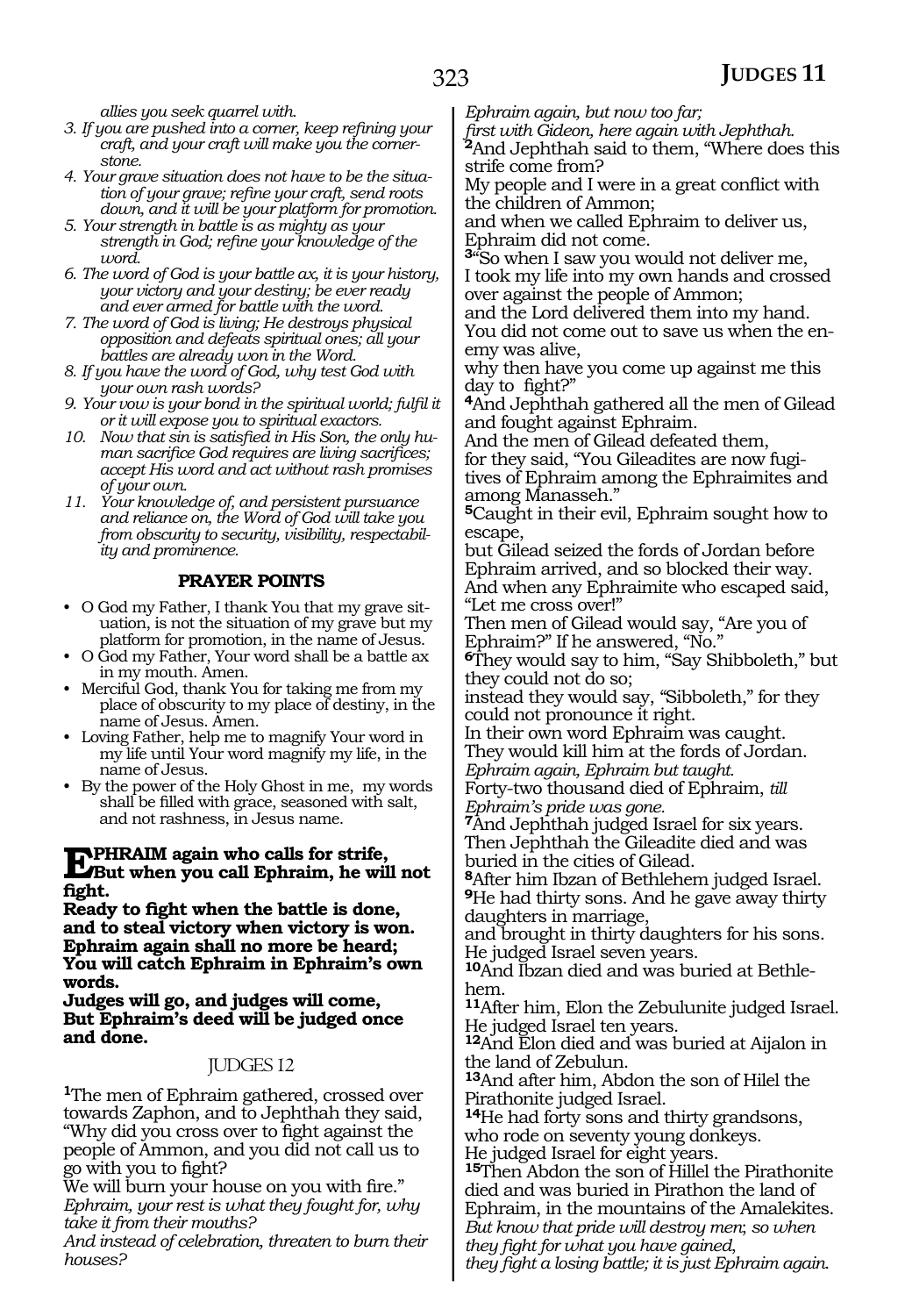#### **CWDS Bible Quotes**

- *1. The fast track to glory is the highway to shame; pride is the standard bearer for a fall.*
- *2. You are obviously fighting the wrong battle when you fight the heroes who fought the enemy you would not fight.*
- *3. The fight for glory is a battle you can never win.*
- *4. Seek out praise and give it lavishly; seek out contention and you will be disgraced catastrophically.*
- *5. Be sensitive. Welcome home your heroes with joy and encouragement; do not frustrate them with your pettiness.*
- *6. Never seek to build your glory on the backs of others, there are ample opportunities for adventure and conquest in the kingdom.*
- *7. Your accent may be unusual, but think carefully before you speak seeking ascension to positions you have not earned; your words and not your accent, may be your descent.*
- *8. God gives you judges to deliver you when you fail to judge and regulate yourself.*

#### **PRAYER POINTS**

- O God my Father, remove far from me the sin of envy and covetousness, in the name of Jesus.
- My Father, my God, let me be a warrior in Your cause, a worker in the fields of souls and not just a boaster in the achievement of others. Amen.
- God of my destiny, help me to blaze trails for You that will make people envy my achievements. Amen.
- By the power in the blood of Jesus, let the fight in the spirit of Christians be expended on the battlefield of souls, rather than exhausted doing battle with those who are giving their all in service. Amen.

#### **TOVED** by the Spirit; something is go**ing on.**

**Moved by purpose; there is a difference in the camp.**

**Moved by curiosity, "Let the thing you say be proved."**

**But when he saw the glory, with awe he was so moved.** 

#### JUDGES 13

*Moved out of the Lord's shadow:*

**<sup>1</sup>**Again the children of Israel did evil in the Lord's sight.

And the Lord delivered them into the hand of the Philistines, they were forty years in this plight.

**<sup>2</sup>**There was a certain man named Manoah, of the family of the Danites from Zorah; and his wife was barren, she bore no children. **<sup>3</sup>**And the angel of the Lord appeared to her and said, "You are now barren and have no children, but you shall conceive and bear a son.

**<sup>4</sup>**Now therefore, be careful not to drink wine or any strong drink,

and ensure you do not eat anything unclean. **<sup>5</sup>**"For surely, you shall conceive and bear a son.

And no razor shall come on his head,

for the child shall be a Nazarite to God from the womb;

and he shall begin to deliver Israel out of the hand of the Philistines."

**<sup>6</sup>**So she came and told her husband, "I saw a man of God!

His countenance was like the countenance of an angel of God, very awesome;

but I did not ask him where he came from, nor did he tell me his name.

**<sup>7</sup>**"And he said to me, 'You shall conceive and bear a son.

Drink no wine nor strong drink, nor eat anything unclean,

for the child shall be a Nazarite to God from the womb until he dies.'"

**<sup>8</sup>**Then Manoah prayed to the Lord, saying, "O Lord, please let the man of God You sent

come to us one more time, and teach us what we shall do for the child when he is born."

**<sup>9</sup>**And God listened to the voice of Manoah, and the angel of God came to the woman again as she was sitting in the field;

but her husband Manoah was not with her. **<sup>10</sup>**So she hurried and ran to get her husband, and said to him, "The man who came to me the other day has now re-appeared."

**<sup>11</sup>**So Manoah rose up and went up with his wife, and when he came to the man, he said to him,

"Are you the man who spoke to my wife?" And he said, "I am."

**<sup>12</sup>**And Manoah said, "Now let your words come to pass; tell us what we shall do to this child. How shall we order and care for him?" **<sup>13</sup>**And the angel of the Lord said to Manoah,

"All I have spoken to the woman, let her be attentive to perform.

**<sup>14</sup>**"She shall not eat anything that comes from the vine, nor drink wine or strong drink, nor eat any unclean thing.

All I command her, let her observe to do." **<sup>15</sup>**Then Manoah said to the angel, "Please let me detain you, and we will prepare a goat kid for you."

**<sup>16</sup>**And the angel replied, "Though you detain me, I will not eat your food.

If you offer a burnt offering, you must offer it to the Lord."

(For Manoah did not know he was an angel of the Lord).

**<sup>17</sup>**Then Manoah said to the angel of the Lord, "What is your name,

that when these things come to pass, we may know to whose honor were these things said?" **<sup>18</sup>**Then the angel said, "Why do you ask my name since it is a secret?"

*But he was amazed when he offered up the kid.* **<sup>19</sup>**Manoah took the goat kid with the grain offering, and offered it upon the rock to the Lord.

And the angel did a marvellous thing while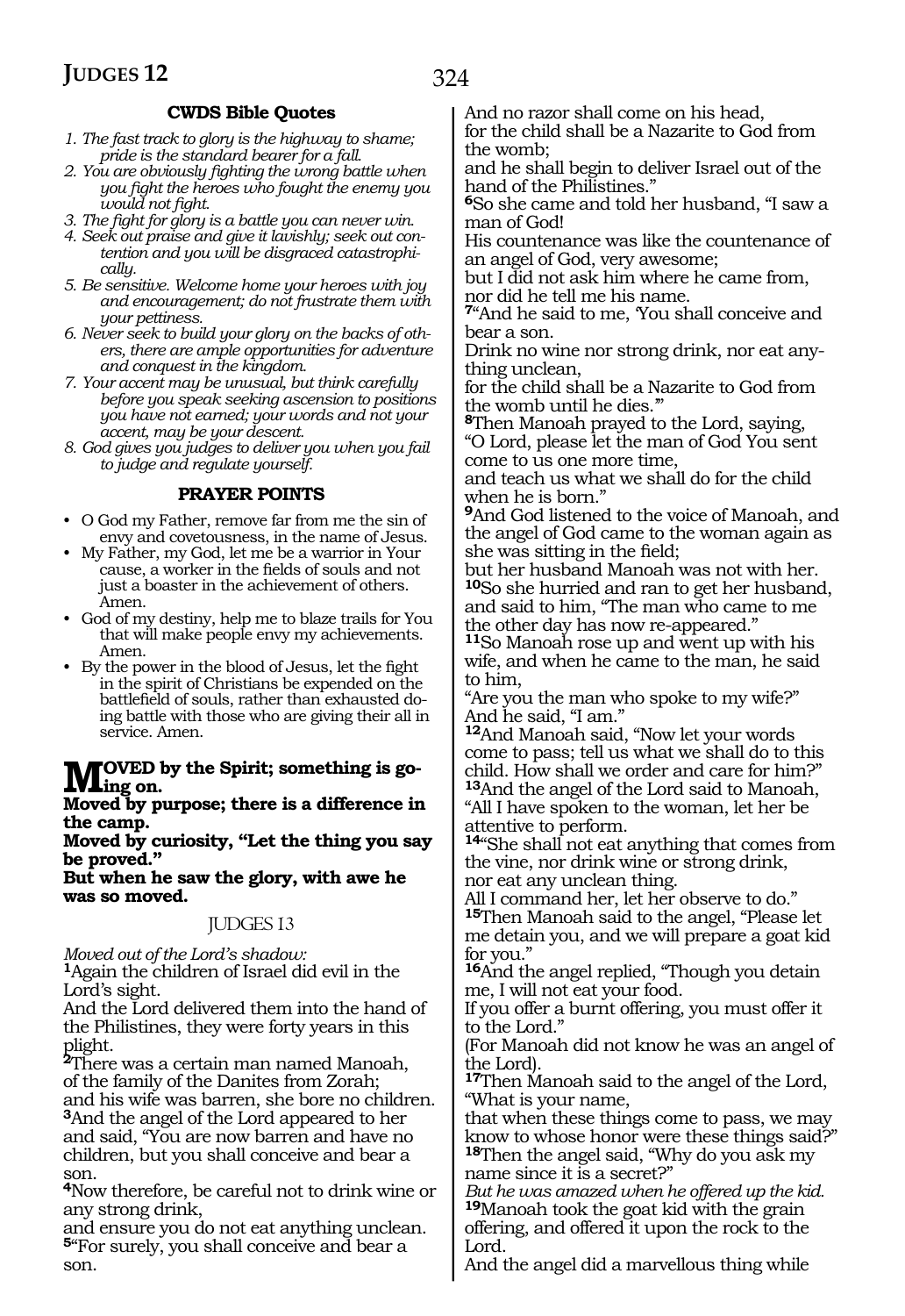Manoah and his wife looked on-

**<sup>20</sup>**as the flame reached up towards heaven from the altar, the angel of the Lord was... going... going… gone!

For he ascended in the flame from the altar! When Manoah and his wife saw this, they fell on their faces.

*They no longer sought his name; all they wanted now was grace.*

**<sup>21</sup>**When the angel of the Lord did not reappear to Manoah and his wife, Manoah knew he was an angel of the Lord.

**<sup>22</sup>**And Manoah said to his wife, "We shall surely die because we have seen God!" **<sup>23</sup>**But his wife said to him, "If the Lord wanted

to kill us, he would not have accepted our

burnt offering and our grain offering, nor would he have shown us these things." **<sup>24</sup>**So the woman bore a son and called his name Samson;

and the child grew, and the Lord blessed him. **<sup>25</sup>**And the Spirit of the Lord began to move upon him at Mahaneh Dan,

and also there in the camp between Zorah and Eshtaol Israel knew

that the Spirit was on Samson, for by God Samson was being moved.

#### **CWDS Bible Quotes**

*1. Your barrenness(let-down) in any area of your life may be a set-up for your fruitfulness in God to manifest. Maintain your faithfulness.*

*2. Christians are only truly barren if they fail to perceive, conceive, incubate, and release the word of God to their generation.*

*3. You are daily a beneficiary of angelic ministration and a candidate for angelic visitation; keep believing for the supernatural promises of the Word.*

*4. God is preparing Him an answer for your generation, you may have to prepare the conditions to receive it.*

*5. God is preparing Him an answer for your generation, you must be prepared to nurture and release it.*

*6. You can be mystified by the supernatural reports, or you can be a part of the mystery that mystifies others if you will seek God just as Manoah.*

*7. Pray to the Lord for the rise of a generation that will shake the world for better; believe God for children of distinction and purpose.*

#### **PRAYER POINTS**

• O God my Father, I thank You for the answers You have prepared for this generation, let it manifest by fire, in the mighty name of Jesus.

• God of heaven and earth, we thank You for explosive revelations and explosive intervention in this imploding generation, in the name of Jesus. Amen.

• O God my Father, we thank You for angelic visitations, angelic manifestations, and supernatural interventions in the nations, in the powerful name of Jesus.

• Father God, raise up answers in these troubled times, in the name of Jesus. Amen.

• Omnipotent Father, King of Glory, make me an answer to my generation, in the name of Jesus. Amen.

**He** gave to them a riddle<br>They just could not understand;<br>Why so to the Philiptines **Why go to the Philistines, And leave the daughters of this land? What meat is there in eaters? What sweet comes from the strong? What good to us is his wife? Where would thirty changes of clothes come from?**

#### JUDGES 14

**<sup>1</sup>**And Samson went down to Timnath, and saw a woman there he liked.

**2**So he went and told his father and his mother, "I have seen a Philistine woman in Timnah, get her for me to be my wife."

**@***His behavior brought many questions; a riddle they could not understand.*

**<sup>3</sup>**His father and mother said to him,

"Is there no woman among the daughters of your family, or among all your people for you to choose from,

that you must go and get a wife from the Philistines; the uncircumcised?"

But Samson said, "Get her for me, for I like her."

**<sup>4</sup>**His father and mother did not know, that the answer to this riddle, was wrapped up in God's will.

He was seeking to pick a quarrel with the Philistines; to break their yoke from Israel.

For at that time the Philistines dominated and oppressed Israel.

**<sup>5</sup>**So Samson went down to Timnah with his father and his mother,

and when he reached the vineyards of Timnah,

to his surprise, a young lion came roaring at him.

**<sup>6</sup>**Then the Spirit of the Lord came mightily upon Samson, and he tore the lion apart; it was just as someone would have torn up the kid of a goat, yet he had nothing in his hand. He did not tell his mother or father what he had done.

**<sup>7</sup>**He went down and talked with the woman, and Samson was very pleased with her. **<sup>8</sup>**And after some time he went again to get her, he turned aside to see the carcass of the lion. And he found a swarm of bees and honey inside the carcass.

**<sup>9</sup>**He took some in his hands and was eating as he went.

When he came to his father and mother he gave some to them.

"Come taste of my honey, mother, father; tell me, is it sweet?"

But he did not tell them it was taken from *the belly of the beast*\_\_the carcass of the lion.

**<sup>10</sup>**So his father went down to the woman, and Samson made a feast there, for this was the custom of young men.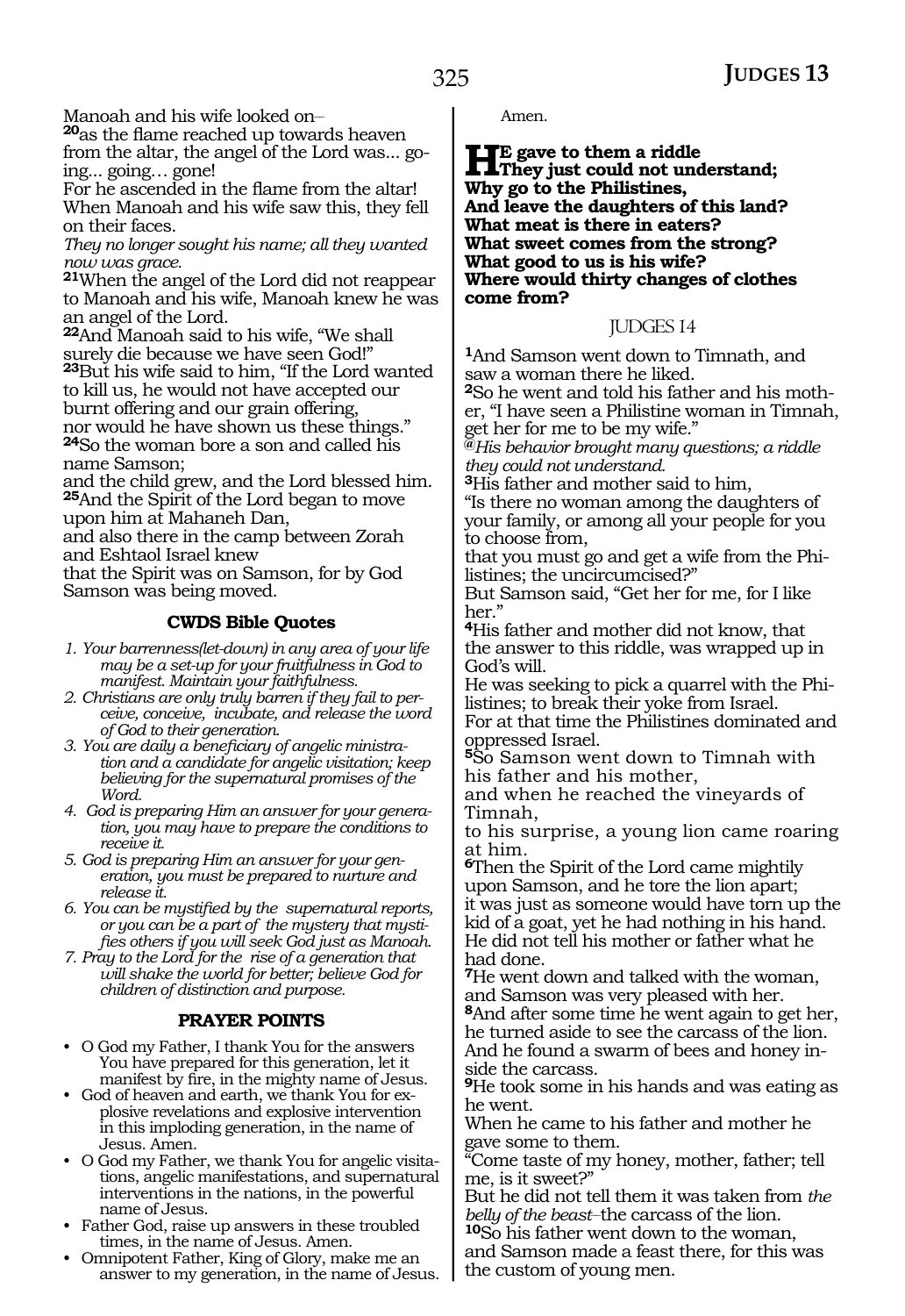**<sup>11</sup>**And when they saw him, they brought thirty companions to be with him. **<sup>12</sup>**To thirty men he gave a riddle, and seven days to find it out.

Thirty linen sheets, and thirty changes of clothes, was what the riddle was worth. **<sup>13</sup>**And he said, "If you cannot explain it to me, you give me the thirty linen sheets and the thirty changes of clothes instead." "We will hear this riddle," they said,

*though another riddle plagued their minds; "Where do we get thirty changes of garments,* 

**14**They listened and they heard it,

"Out of the eater came something to eat."

*It was compounded by the echo,* 

"Out of the strong came something sweet."

They exhausted three days but could not ex-

plain it, though they tried in every way. **@***And they became anxious for the answer* 

*was not known in three more days.* 

*Then had conspired to get the answer. It must be found in Samson's wife. Let the answer be her riddle.* 

*Let her face the threat of fire.* **15**So on the seventh day they told her, "Entice your husband, it is your turn. Let him declare to you the meaning of this riddle,

or you and your father's house we will burn. Have you invited us to take away what we have? Is that not what you have done?"

**<sup>16</sup>**So this weeping beauty came to Samson; tears blurred her pain-filled words,

"You hate me! You do not love me!

You have given the sons of my people a riddle, but you have not showed me what it means." And he said, "Should I explain it to you, when to my father and mother, I have not even explained it?"

**<sup>17</sup>**She wept to him for the entire seven days; all seven days they held the feast.

*This was supposed to be his wedding, but he was not enjoying it.* 

On the seventh day he told her for she was nagging him so much.

It was the price of her happiness.

And she explained it to the men of her people who had threatened her.

**<sup>18</sup>**On the seventh day the men of the city came to Samson, head high with pride made known,

they came and spoke with confidence before the sun went down.

"What is sweeter now than honey?

Or like a lion what is strong?"

*@What relief to have the answer,* 

*and to know it was not wrong.* 

And he said to them, "You have ploughed with my wife,

or my riddle you could not have solved." **<sup>19</sup>***He gave to them another riddle;* 

when with thirty lives the price was paid.

The Spirit of the Lord came on him mightily,

and he went down to Ashkelon and slew thirty of their men.

And his anger was aroused greatly,

and he went back to his father's house enraged.

**<sup>20</sup>***Yet they gave to him their own riddle,* 

when they gave his wife away,

to his companion who was the best man at his wedding those days.

#### **CWDS Bible Quotes**

- *1. You may eat honey from the carcass of a lion, but the enemy will eat it from your heart if you allow them.*
- *2. The awesome strength to kill a lion is awfully weak in the presence of a beautiful nagging woman; weaknesses you do not strengthen will defeat you.*
- *3. Do not let your honey steal your divine secrets; keep your secrets and you will keep your honey.*
- *4. The riddle of divine confusion may be the working of divine purposes.*
- *5. The Spirit of the Lord in you is angry every day with the wicked and sinful friends you entertain and fraternize with.*
- *6. Your love for the enemy is your downfall, and your arrogance your pitfall.*
- *7. Flirt with the enemy you flirt with your strength, and surrender your advantage against the enemy.*
- *8. Holy anger is telling you, "Go slay your thirty with the Word, rather than entertain thirty to satisfy your soul."*
- *9. The spirit of the righteous will always be angry in the presence of the enemy of their souls; comfort and marriage are delusions.*

#### **PRAYER POINTS**

- O Lord my God, help me to understand who I am in You, so I will live to please You and not myself, to pursue You, and not my own passions, in Jesus name.
- Righteous Father, help me not to be confused by the riddle of my own life when Your word to me and about me is plain, in Jesus name.
- Most High God, let my life be fulfilled by direction and not by default in the most excellent name of Jesus.
- By the power in the blood of Jesus, I shall not give my strength away to the enemies. Amen.
- God of power and might, let wisdom settle it for me so I will not have to resort to physical strength. Amen.

#### **WITH** the jawbone of an ass,<br> **W** Heaps upon heaps,<br> **Cut the vector One thousand men were slain, And water he received. What is your source of victory? Where will provision now come from? Is it from your so-called rulers Or the God who uses the things at hand?**

#### JUDGES 15

**<sup>1</sup>**After some time, in the time of wheat harvest, Samson went down to visit his wife. He brought with him a goat kid and said, "Let me go in to her room tonight."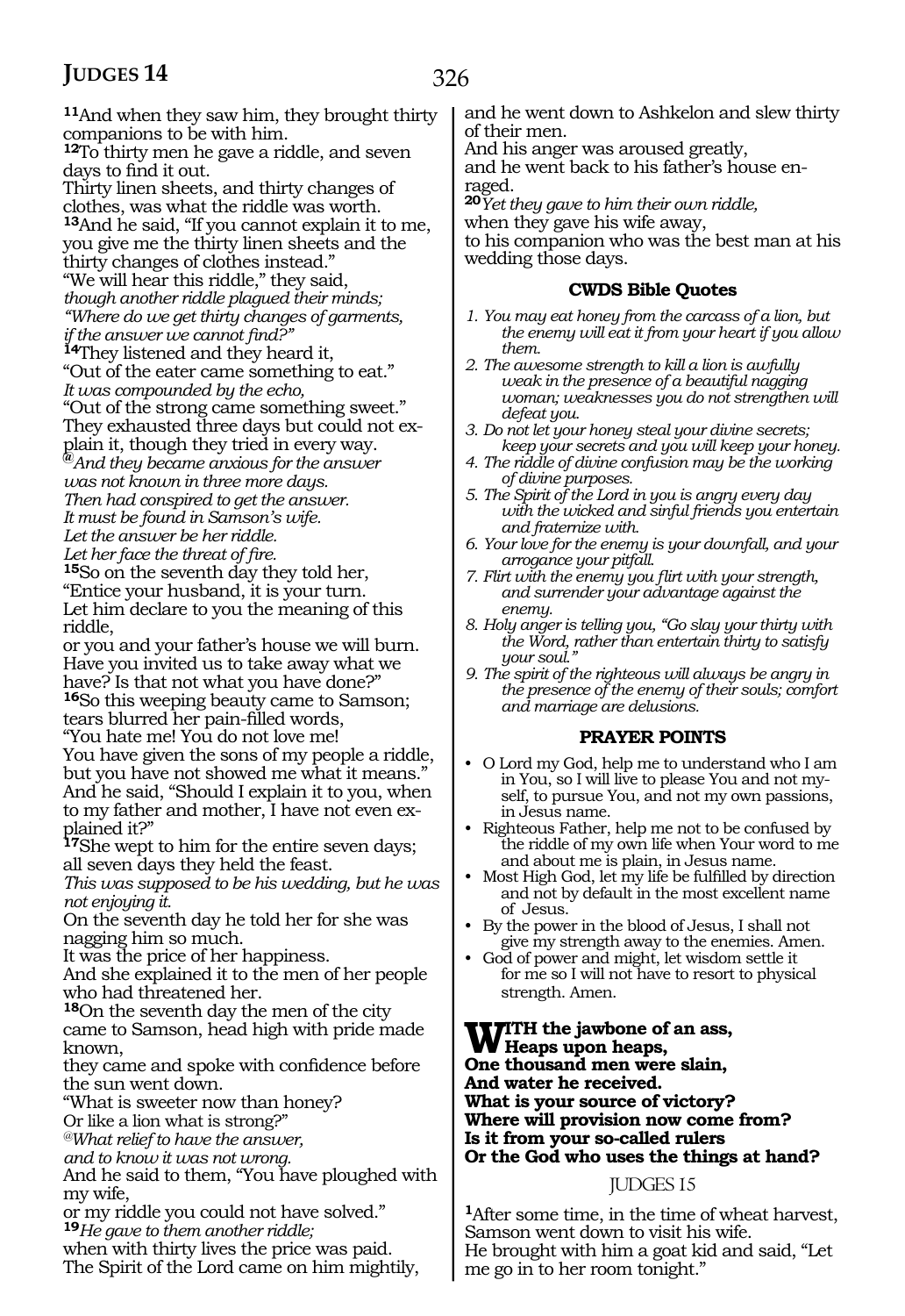But her father would not let him go in. **<sup>2</sup>**Her father said, "I really thought you hated her entirely, therefore I give her to your companion.

Is not her younger sister much more beautiful than her? Please take her instead."

*@He saw her father's jaw moving,*

*as he said, "I thought you hated her a lot." Could he have thought that it would come down* 

*to--the jawbone of an ass?* **<sup>3</sup>***For Samson it was not just beauty, but a passion in his heart.*

He said, "Now I shall be more than blameless, though the Philistines I shall harm."

**<sup>4</sup>**Then Samson caught three hundred foxes, and turned them tail to tail\_\_*in battle he knew no convention; this was no standard way\_\_* he placed torches between each pair of tails. **<sup>5</sup>**He lit the torches and let the foxes go into the standing grain of the Philistines,

and burned up the shocks, the standing grain, the vineyards and the olives fields. **<sup>6</sup>**And the Philistines asked, "Who has done this?"

They answered, "Samson, the son-in-law of the Timnite,

for he has taken his wife and given her to his companion."

So the Philistines came and burnt her and her father with fire.

**<sup>7</sup>**And Samson said to them, "Because you would do something like this,

I will surely take revenge on you and then I will cease."

**<sup>8</sup>**So he struck them with a great slaughter, then he went down and dwelt in the cleft at the top of the rock Etam.

*@But this one woman had sparked a raging war. If contention was God's purpose, then the Philistines were His mark.*

**9**The Philistines went up and camped in Judah, and in Lehi they were spread;

**<sup>10</sup>**"Why have you come up against us?" The men of Judah asked and said. And they answered, "We are here to bind the

strongman, to do to him as he has done to us."

**<sup>11</sup>**Then three thousand men of Judah, went up the Rock Etam, to the cleft at the top.

**@***They came to him together. They came three thousand strong.*

*The three thousand came to Samson.*

*They came to him as one.*

And they said to Samson, "Do you not know that the Philistines rule over us?"

*'Oh, I thought that it was God.'*

"What is this you have done to us now?" And he said, "What they did to me I have done to them, I just paid them back."

**12**They said, "We are here to bind you Samson,'

*'Would be a shame to see you dead.'*

"We will deliver you into the hands of the Philistines."

And Samson said, "Swear you will not try to kill me yourselves."

**13**And they responded, "We will tie you securely and deliver you into their hand,

but we will not kill you ourselves, we swear." And with two strong new ropes they bound him, and brought him up from there.

**<sup>14</sup>**When he came to the Philistines in Lehi, the Philistines advanced shouting against him,

the Spirit of the Lord came on him mightily, and the ropes on his arms became like wisp burnt in fire,

and his bonds broke loose from his hands. **<sup>15</sup>**And he found a new jawbone of a donkey, and he took it up in his hands,

and with it he killed one thousand men. **<sup>16</sup>**Then Samson said,

"With a jawbone of an ass, heaps upon heaps; with the jawbone of an ass I have slain a thousand men."

**@***His strength was not in Judah,*

*for then it would have been betrayed. His strength was not in the jawbone,*

*but from God only his strength came.*

*Many men would have taken jawbone memento to remind them of the day,*

*or to use in the next battle,*

**17**but when he had finished speaking, Samson threw the jawbone away.

He called that place Ramath-lehi.

**<sup>18</sup>**Then he became very thirsty, so he cried out to the Lord and said,

"Lord, You gave this great deliverance by Your servant's hand,

now shall I die from thirst and fall into the hand of the uncircumcised?"

**<sup>19</sup>**So God split a hallow place there in Lehi,

and water came out and he drank;

and his spirit revived, he was refreshed. Therefore Samson named the place En-hak-

kore, which is in Lehi to this day.

**<sup>20</sup>**And Samson judged Israel for twenty years in the days of the Philistines.

**@***In the midst of life's challenges,*

*Ask the Lord to place you there;*

*Where you do not know how He delivers,*

*You do not know how He provides;*

*All you know is things thought useless*

*May just suddenly come alive.*

#### **CWDS Bible Quotes**

- *1. The Spirit of God inside you is your greatest connection to the supernatural, draw upon His strength and His resources as you pursue fulfilment.*
- *2. Devastating strength in the arms of an angry man is devastating to the man, yet the purposes of God are deliberate.*
- *3. If you find that you cannot help but get devils mad at you, it is ok, you must crush the head of angry devils on the road to kingdom advancement.*
- *4. Same God different challenges; let it attract the same response of faith from you; the God who conquered your enemy can bring you water*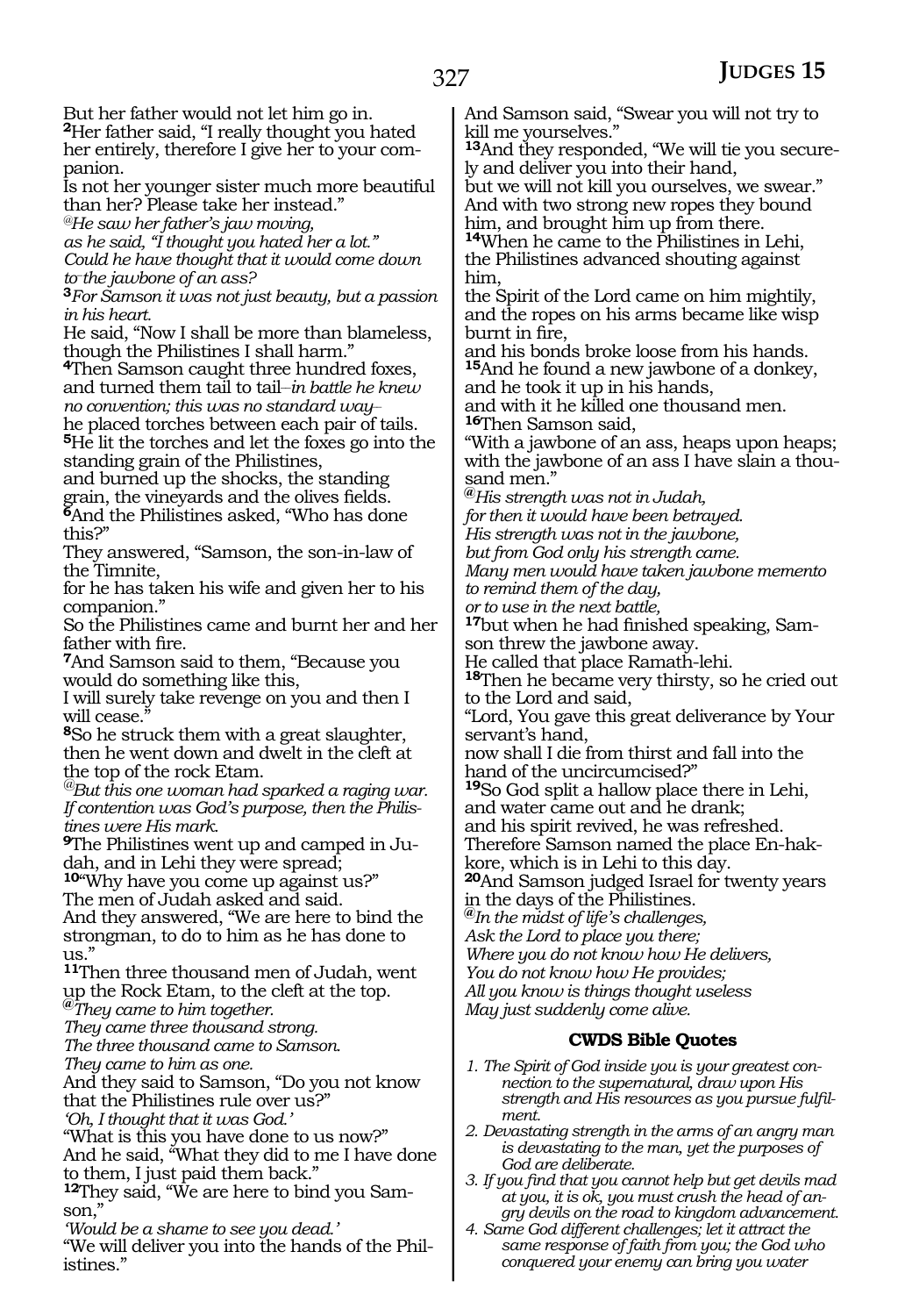*from the Rock.*

- *5. Do not base your future on your past, but let your past be a platform for your future. Throw the jawbone away and embrace the next move of God.*
- *6. God can use anything in your hand to hand you victory if your strength is not in your hands but in God.*
- *7. Friend and family will give you up if tested enough, be fully grounded in God, He will never let you go.*

#### **PRAYER POINTS**

- O God my Father, thank You for every victory You have wrought, every deliverance You have worked, every provision You have brought into my life, in Jesus name.
- O Lord God of Israel, it is precious to know You will never let me go. Amen.
- God of my victories, help me not to magnify the things and people You use to bless me above You in Jesus name. Help me to count the past as nothing so I may reach forward to embrace what You have in store for my life. Amen.
- Father God, help me to develop and manage my strength in You with wisdom so that Your assignment for my life will be fulfilled.
- Thank You Holy Father that I am not without an answer to my present situation and to my generation; let it be settled in my heart that You can use anything I have in my hand or at hand to manifest Your glory. Amen.

**Your strength is not in numbers; Your strength is with the Lord. With Him tear gates from cities, and escape from every sword. But know the name Delilah; She comes to steal your joy. Do not give in to her seductions, for your victories she will destroy. She will steal the strength you cling to, and make you lose your sight; But if you see God with your spirit, purpose will come back to life.**

#### JUDGES 16

**<sup>1</sup>**Samson went to Gaza and saw a harlot there, and he went in to her.

**<sup>2</sup>**The Gazites were told Samson had come to Gaza,

so they surrounded the place and lay an ambush for him all night at the city gate.

The night was still and quiet; all night they remained hush,

saying, "We will kill him in the morning when the dawn comes."

**<sup>3</sup>**Samson did nothing until midnight, but at midnight he arose,

and took hold of the gates of the city with the two gateposts.

He pulled them up, with bar and everything, and he put them on his shoulders and carried them to the top of the hill facing Hebron.

**@***They looked and saw the opening; the gates were torn right out.*

*They trembled at the power of the man whose strength was God.*

**@***They could not beat him with their numbers; no, it was not enough.*

*They could not outsmart him with their great plans, so they would try his heart with love.* **<sup>4</sup>**Samson loved this woman; her name was Delilah.

The Valley of Sorek was her place.

**<sup>5</sup>**And so the Philistine lords came to her. Seduction was their way.

**@***They knew that she was wicked, and love was just a game.*

*They knew that she loved money, and love she would betray*.

They said to her, "Entice Samson, and find the source of his great strength,

how we may overcome him and bind him to afflict him,

and each of us will give you eleven hundred pieces of silver."

**@***They could not fight his strength in battle, but they could cause him to lose it.*

**@***She did not try to be subtle; she had him bound to love;*

**<sup>6</sup>**Delilah said, "Tell me your great strength, Samson,

and how you may be bound that we may afflict you.'

**<sup>7</sup>**And Samson said to her, "If they bind me with seven fresh cords, that are not yet dried; I shall be weak, and be like any other man." **<sup>8</sup>**So the lords of the Philistines brought the seven fresh chords to her,

and she used them to bind Samson.

**@***He was bound by her love and now by the fresh cords.*

**<sup>9</sup>**She had men lying in ambush with her in the room; to overpower him.

She said to him, "The Philistines are upon you, Samson!"

He then broke the cords as a thread that is burnt in the fire,

so the secret of his strength was not known. **@***But he did not break her kiss, though her inner heart was shown.*

*Her deception was not hidden.* 

*His love made her so bold.*

**<sup>10</sup>**And Delilah said to Samson, "You have mocked me and told me lies.

Now tell me with what you may be bound."<br><sup>11</sup>And he said to her, "If they bind me steadfastly with ropes that were never used before, then I shall become weak as any other man. **<sup>12</sup>**And Delilah took new ropes and bound him,

and said, "Samson, the Philistines are upon you."

Again men were waiting in the room; Samson broke the new ropes as if they were a thread.

**@***Again he saw that she meant evil,*

*yet he did not break himself from out her bed.* **<sup>13</sup>**And Delilah said to Samson, "Until now you have mocked me and told me lies, tell me with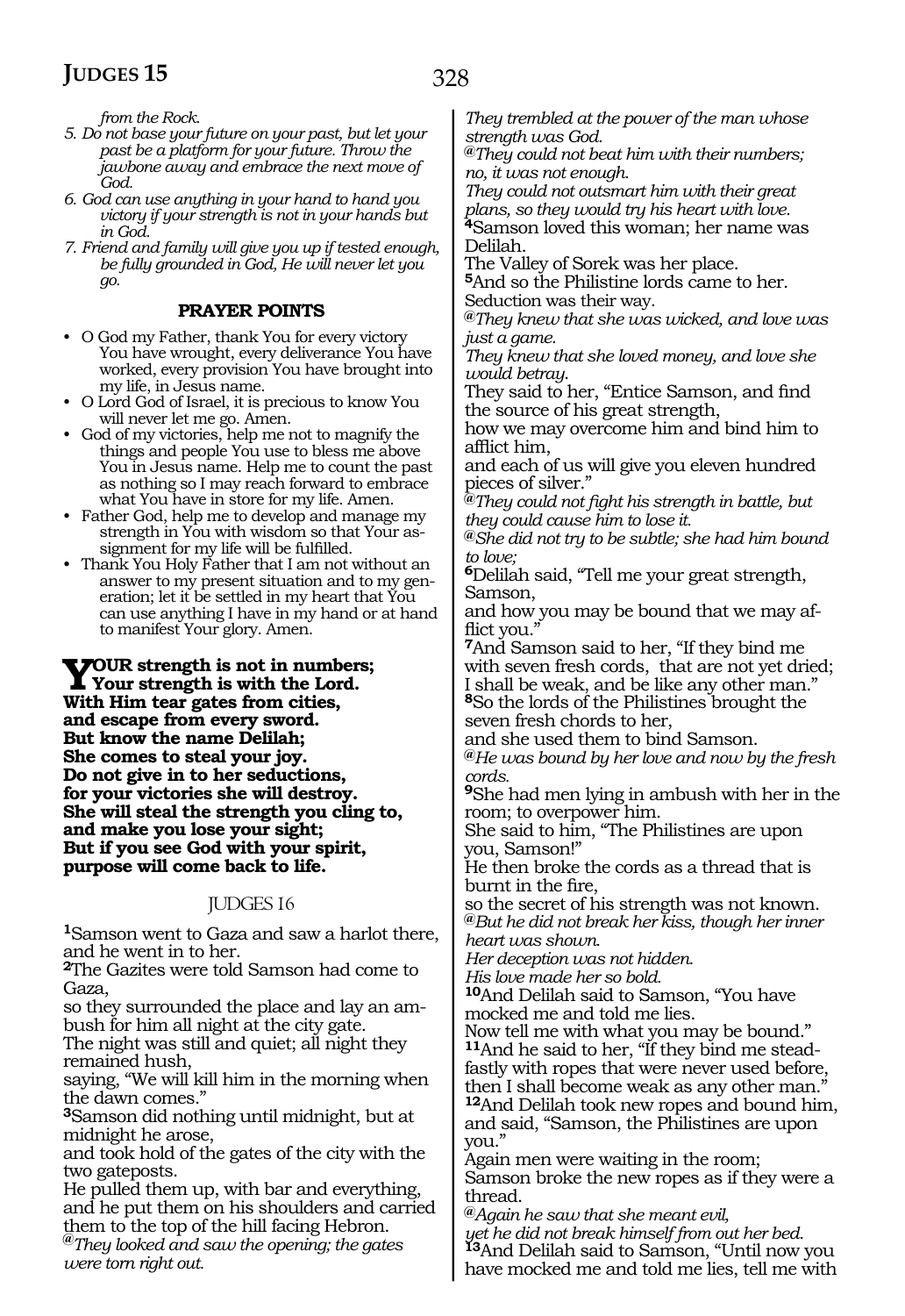what you may be bound."

**@***Love wanted so much to tell her, but wisdom said, "Be warned."*

*But she was getting closer to his strength; to do him harm.*

He said to her, "If you weave the seven locks of my hair into the web of the loom."

**<sup>14</sup>**So she wove it tightly and fastened it with a beam and said,

"The Philistines are attacking you, Samson!" And from his sleep he awakened,

and pulled out the beam and the web from the loom.

**@***That was very close, too close; this was obviously no game.*

*They say love will make one foolish.*

*He came back to her again.*

15She said to him, "How can you say you love me, yet your heart is not with me?

Three times now you have mocked me; and you have not told me where to find your

great strength."

**<sup>16</sup>**With these words she nagged him daily, until his soul was frustrated to death. **@***Vexed for she was asking God's displeasure, and still, he would not let her go just yet. It will pierce you like an arrow, and your life quickly destroy.*

*You will regret the moment, you give Delilah all* 

*your heart.* **<sup>17</sup>**His love was st*rong,* and so he told her all his heart and said,

"No razor has ever come upon my head, for from my mother's womb I have been a Nazarite to the Lord.

If I am shaved, my strength will leave me and I will be weak as any other man." **@***He knew that she would do it.*

*She acted every time before this one.*

*He won the woman's approval, but he lost his strength in God.*

**<sup>18</sup>**When Delilah saw that he bared his heart to her,

she sent and called for the lords of the Philistines, saying, "Come up now, once more, for he has shown me all his heart." So the lords of the Philistines came to her, and brought the money in their hand. **@***He would sleep that night* in her *embrace,*

*but he would wake up in their bonds!*

**<sup>19</sup>**As he slept in the lap of Delilah, another man shaved his seven locks off. She began to torment and afflict him that same moment, but his strength was gone. **<sup>20</sup>**And she said, "The Philistines are upon you, Samson!"

He awoke and said, "I will go out as before, and shake myself free as in old times." He did not know that the Lord was with him no more.

**@***He lost his strength and God's favor. He lost his vision and his sight. For he entertained Delilah, and now he was to lose his eyes.*

**<sup>21</sup>**The Philistines plucked his eyes out, then they brought him down to Gaza.

With bronze fetters he was bound;

*where bronze fetters never held him in times before.*

And they made him grind in their prisons. **@***If you are enticed by Delilah, then break off all the ties.*

*Anything that blinds God from you, is altogether a lie.*

*But if you have lost your way, then you should know,*

*return and seek your Maker; y*es, cause your hair to grow.

**<sup>22</sup>**Samson's hair was growing again after it had been shaved.

**<sup>23</sup>**The lords of the Philistines came together to rejoice, and to offer a great sacrifice to Dagon their god.

And they said, "Our god has delivered our enemy and destroyer into our hands!"

**<sup>24</sup>**When the people saw him, they praised their god, for they said:

"Our god has delivered our enemy into our hands,

the destroyer of our land, the one who multiplied our dead."

**<sup>25</sup>**So it happened, when their hearts were drunken, they said,

"Call Samson, that he may entertain us." So they brought Samson from prison, and they made fun of him.

**<sup>26</sup>**Then Samson said to the boy who held him by the hand, "Let me feel the pillars which support the temple that I may lean on them." **<sup>27</sup>**The temple was filled with men and women. All the lords of the Philistines were there, and there were about three thousand men and women on the roof watching the enter- tainment.

**<sup>28</sup>**Then Samson called to the Lord, and said, "O Lord, remember me I pray! Strengthen me just this once,

that I may with one strike, take vengeance on the Philistines for my two eyes!"

**<sup>29</sup>**And Samson took hold of the two middle pillars which supported the temple,

and he braced himself against them,

one on the right and the other on the left.

**<sup>30</sup>**And Samson said, "Let me die with the Phil- istines!"

And he pushed with all his might.

**@***They must have found it entertaining, wondering what he was about.*

*Before they realized it*, *he was bringing down the house.*

The temple fell on the lords and on all the people who were in it.

The people he killed at his death were more than those he killed during his life.

**<sup>31</sup>**His brothers and all his father's household came and took him from there.

They buried him between Zorah and Eshtaol, in the burying place of his father Manoah.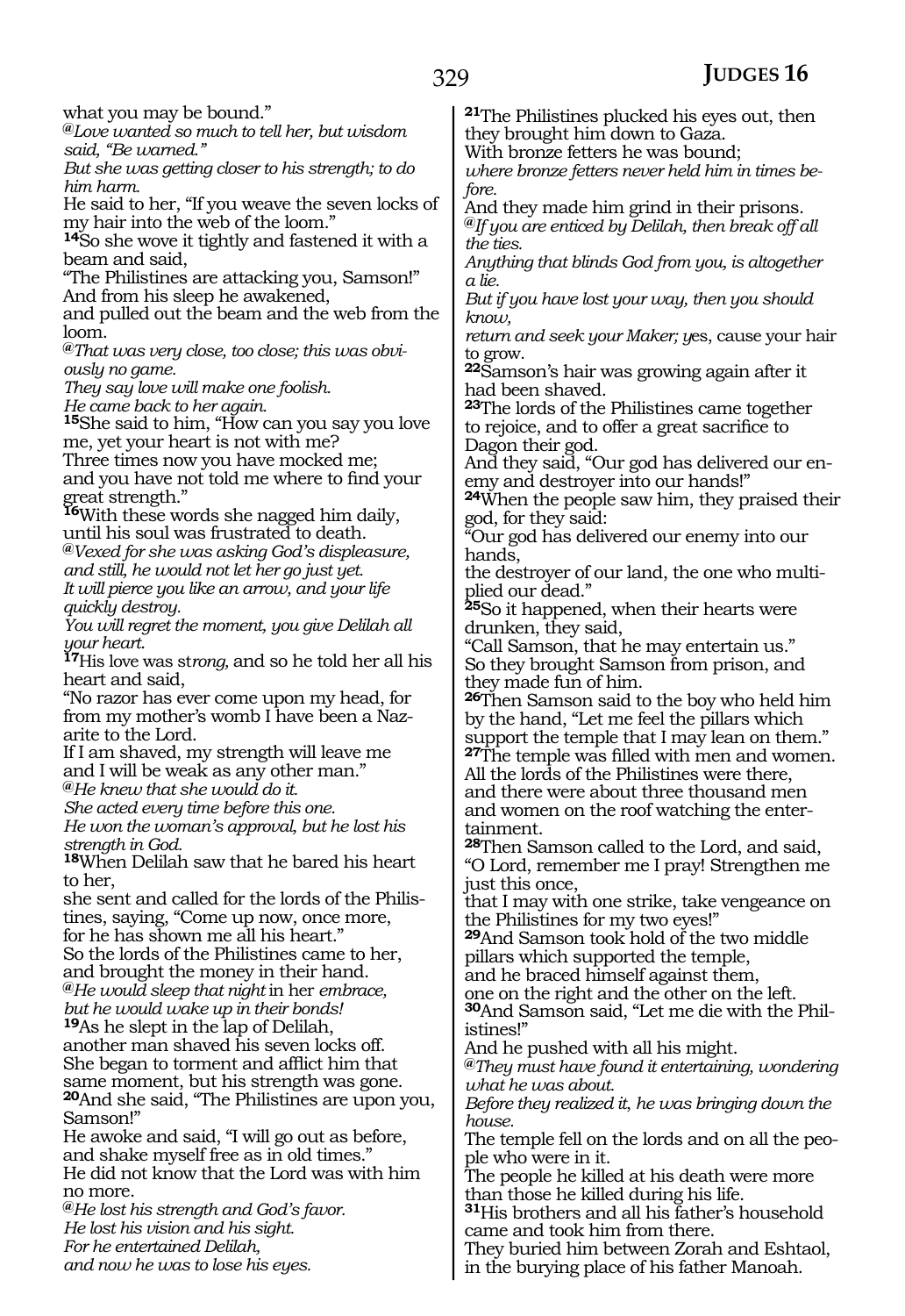He judged Israel for twenty years.

**@***If you are serving on the forefront, and you lose the strength you had,*

*purpose will be restored if you will find the heart of God.*

### **CWDS Bible Quotes**

- *1. The strong gates of cities are not your limitations, your own addiction to sinful pleasures is.*
- *2. Sin is telling you it is going to kill you, bind and afflict you; it has attempted many times, you know it, why then do you not believe?*
- *3. Do not let a member of the opposite sex steal your strength in God, or you will lose both them and your strength in God.*
- *4. If they are of the enemy they can be instructed by the enemy; it is a trap. Do not be unequally yoked.*
- *5. You cannot trust the best of your enemy; no man can serve two masters; the devil has full rights to instruct his servant followers against their Godly friends.*
- *6. Do not wait to test the outcome, flee for your life!*
- *7. You lose your vision before you lose your eyes, keep your eyes on the word of God and maintain your vision.*
- *8. You are in prison of your own failures, you are ridiculed and enslaved by your own presumption; remember your place of glory, embrace your strength in God; let your hair grow.*
- *9. Your enemy does not have the final say, your failures do not have the final say, your imprisonment does not have the final say, God has the final say.*

#### **PRAYER POINTS**

- O God my Father, help me to value Your purpose in my life above my personal desires, in the name of Jesus.
- Lord God of Abraham, remove every destiny stealer and every spirit of distraction from my life, in the name of Jesus.
- Father God, give me the wisdom to keep my strength in You out of the reach of the enemy. Amen.
- By the power in the blood of Jesus, let every point of access to my strength in God and vision be closed by fire, in the name of Jesus. Amen.
- Every spirit assigned to keep my heart blind to the attack of the enemy on my life and ministry, be scattered by fire, in the name of Jesus.
- Let every destiny stealer assigned to my life and ministry be fanned away by the blood of Jesus. Amen.
- I declare that I shall not love anything on this earth more than my God who created the earth, in Jesus name.
- Thank You Lord that my hair is growing, in Jesus name. I declare that I have the Holy Ghost bounce, I will come back strong, in the name of Jesus. Amen.

#### **To make you gods of silver, to have a house of gods,**

**To set a Levite over it, then tell me what you have?**

**Can you see the God of Israel? Or do you fill your house with lies?**

**Or what is good in your own circle, or right** 

#### **in your own eyes?**

#### JUDGES 17

**<sup>1</sup>**There was a man from the mountains of Ephraim named Micah.

**<sup>2</sup>**He said to his mother,

"The eleven hundred shekels of silver that were taken from you, and which you cursed about in my earshot\_\_

here is the silver with me; I took it."

And his mother said, "May you be blessed of the Lord, my son!"

**<sup>3</sup>**When he had returned the eleven hundred shekels of silver to his mother, she said,

"I had dedicated it completely from my hand to the Lord for you,

to make a carved image and a molten image; therefore I will return it to you."

**@***They were better off without it for it was to make them gods.*

**<sup>4</sup>**He returned the silver to his mother; and she took two hundred shekels of silver and gave it to the silversmith,

and he made it into a carved image and a molten image; and they were placed in Micah's house.

**<sup>5</sup>**Micah had a shrine, and he made an ephod, and household idols, and consecrated one of his sons to be priest.

*Micah had a house of gods! His faith was now in these molten images.*

**6**At that time there was no king in Israel, everyone did what was right in his own eyes.

**<sup>7</sup>**There was a young man from Bethlehem in Judah; he was a Levite staying there.

**<sup>8</sup>**He left the city of Bethlehem-judah to stay wherever he could find a place.

He came to the mountains of Ephraim, to the house of Micah on his journey.

*A young man of Levi, priest of God, would be priest to idols that day.*

**<sup>9</sup>**Micah said to him, "Where are you coming from?"

So he said to him, "I am a Levite of Bethlehem in Judah, and I am in search of a place to stay."

**<sup>10</sup>**Micah said to him, "Live with me, and be a father and a priest to me, and I will give you ten shekels of silver per year, a suit of clothes and food as your pay."

So the Levite went in.

**<sup>11</sup>**The Levite was content to dwell with Micah, and he became as one of his sons to him.

**<sup>12</sup>**So Micah consecrated the Levite, and the young man became his priest, and he lived with him.

**<sup>13</sup>**And Micah said, "Now I know the Lord will treat me well for I have a Levite as my priest." **@***Good to have a Levite, but tell me what are all these?*

*Obey the Lord's commandments; set His words before your eyes.*

*Yes, indeed, He will do you good when to you His laws are good and right.*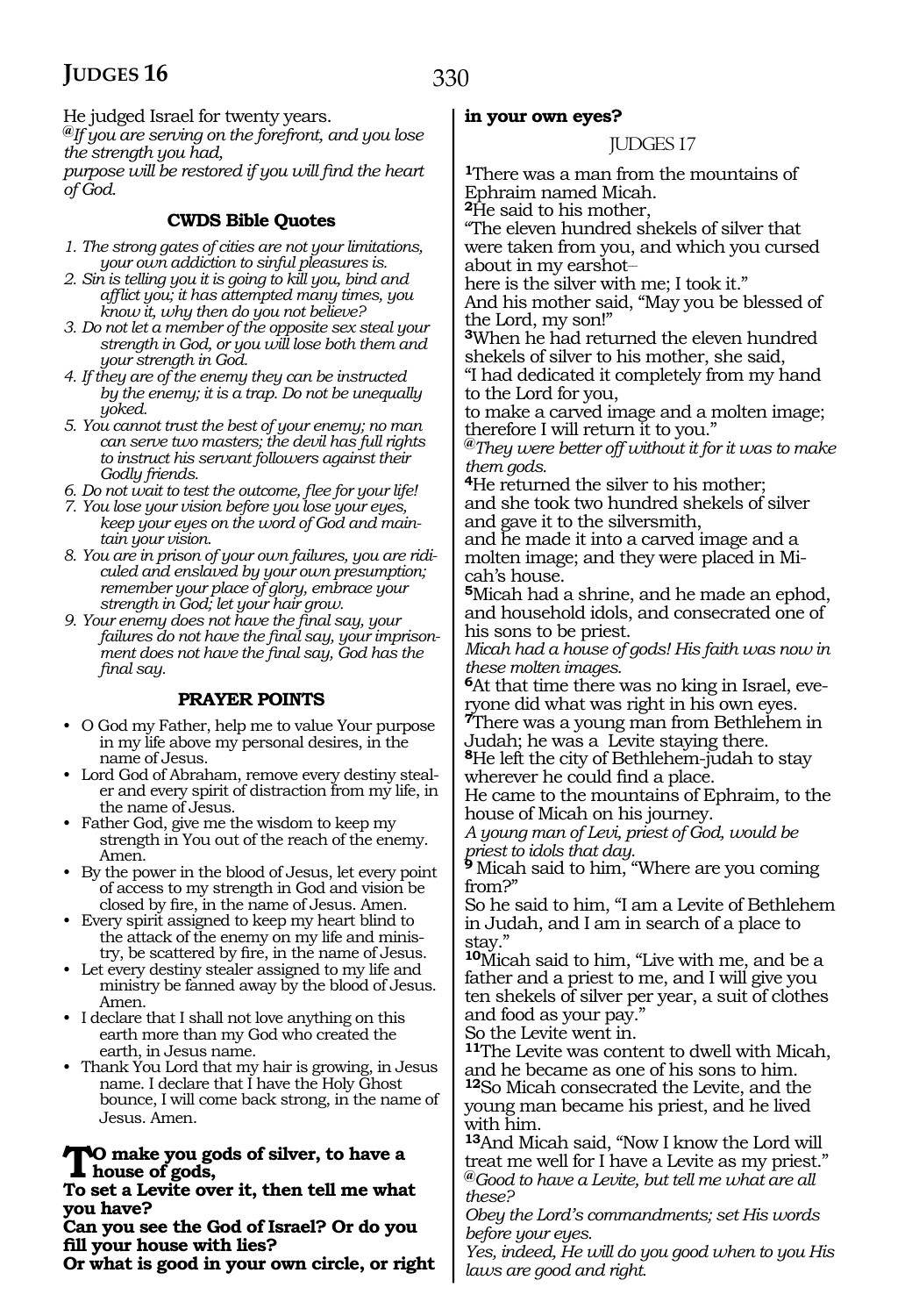#### **CWDS Bible Quotes**

- *1. It is best to lose all your wealth and be poor than to use all your wealth to improvise your spirit.*
- *2. Never be in bondage to your wealth, release your wealth to free those who are in bondage.*
- *3. A confusion of the laws of God with other gods does not work His righteousness; God requires total obedience.*
- *4. Do not waste your qualification on futile administrations.*
- *5. A priest of God ministering to idols is an idol worshipper just as a man of God living in sin is a sinner.*
- *6. You cannot place heaven on a hell bound flight; everything goes to hell. This includes idolatrous priests and idol worshippers.*

#### **PRAYER POINTS**

- O God my Father, help me never to compromise your laws to suit my own evil lust, in the name of Jesus. Amen.
- My Father, my God, help me never to seek to replace You, or substitute You for anything You give to me, in the name of Jesus. Amen.
- King of glory, help me to use the resources You give to me responsibly. Let me use my wealth to build Your kingdom and not to oppose it, in the name of Jesus.
- By the power of the Holy Spirit, I will never waste my God-given gifts on useless administration, in the name of Jesus.
- By the Holy Ghost and fire, I reject every attempt of the enemy to employ me in any assignment that opposes the kingdom of God on earth; in the name of Jesus. Amen.

#### **I** IS RIGHT to go get your inheritance,<br>And right to ask the Lord the way;<br>It is gight to alsim what God has given **And right to ask the Lord the way; It is right to claim what God has given, And, indeed, it is right to pray. But why turn to carved images? Why take it to your land? Why turn from the house of God at Shiloh? Right! All of these are wrong!**

#### JUDGES 18

**<sup>1</sup>**In those days there was no king in Israel, and the Danites set out to do something right, to seek an inheritance to dwell in among the tribes of Israel.

For to that day, they had not yet received their inheritance that was given them by God. **<sup>2</sup>**So the children of Dan sent five men of their family, men of valor, from Zorah and Eshtaol, to search and to spy out the land.

They told them, "Go, search the land." So they came to Mount Ephraim, and with Micah at his house the five men lodged.

**<sup>3</sup>**At his house, they recognized the voice of the Levite.

They went and said to him, "Who brought you here? What are you doing in this place? What is it you have here?"

**<sup>4</sup>**He said to them, "This is what Micah did for me, he hired me and I have become his priest."

**<sup>5</sup>**So they said, "Please ask counsel of God for

us, so we will know if we will have a prosperous journey."

**<sup>6</sup>**The priest said to them, "Go in peace. The presence of the Lord be with you in the way you go."

**<sup>7</sup>**So the five left and came to Laish. They saw a people there dwelling safely, just as the Sidonians, quiet and secure.

They had no magistrates to put them to shame; they were far from the Sidonians, and were isolated, they had no business relations.

**<sup>8</sup>**The spies returned to their brethren at Zorah and Eshtaol, and they said to them, "What do you have to report?"

**<sup>9</sup>**And they said, "Arise, let us go, for we have seen the land; it is very good; why are you yet still?

Do not be hesitant to go, and enter to possess the land.

**<sup>10</sup>**"You shall come to a people secure and a land that is large;

for God has given it into your hands; a place where there is no lack of anything on the earth."

**<sup>11</sup>**Six hundred men of the Danites went from there, from Zorah and Eshtaol with weapons of war.

**12**They went up and made camp in Kiriathjearim in Judah.

(Therefore they called the place Mahaneh-dan to this day. It is west of Kiriath-jearim.)

**13**Then they passed from there to the mountains of Ephraim, and to the house of Micah they came.

**<sup>14</sup>**Then the five men who had gone out to spy out the country of Laish said to them,

"Do you know that in this house there are an ephod, household idols, a carved image, and a molded image?

Consider now what you should do."

**<sup>15</sup>**So they turned aside and came to the house of the young Levite\_\_to the house of Micah\_\_and they greeted him.

*They set out to do something right but stopped to do something wrong.*

**16**The six hundred Danites armed with weapons of war, stood at the entrance of Micah's gate.

**<sup>17</sup>**And the men who were sent as spies went in and took the gods that were in their hearts: the carved image, the ephod, the household idols, and the molded image.

The priest stood at the entrance of the gate with the six hundred armed men.

**<sup>18</sup>**When they went into Micah's house and took the images, the ephod and the idols, the priest asked them, "What are you doing?" **<sup>19</sup>**And they said to him, "Hold your peace; be

quiet and come with us. Is it not better for you to be priest to a tribe and family in Israel than to the household of one man?"

*Would the priest now do the right thing or support*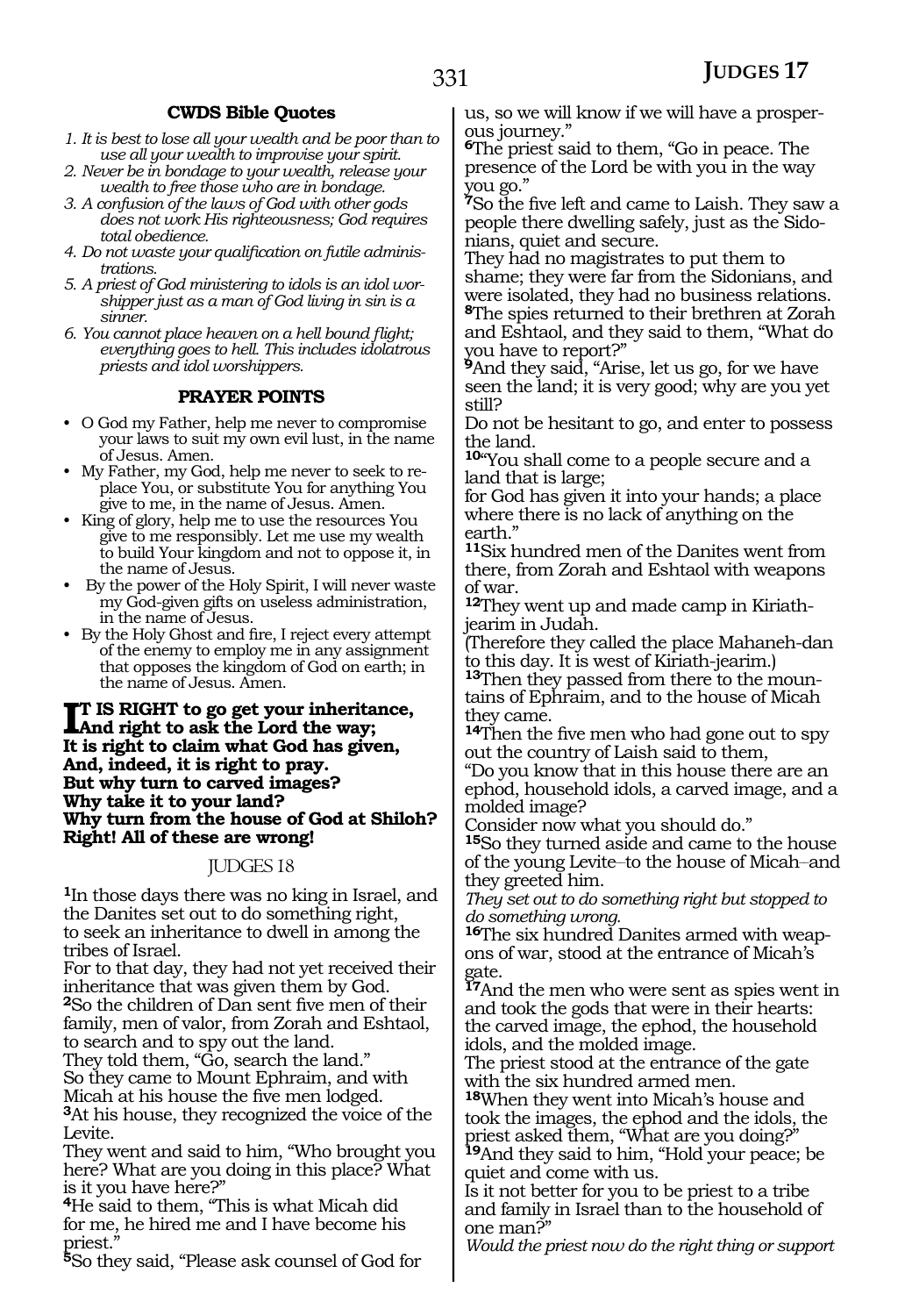*something wrong?*

**<sup>20</sup>**So with gladness of heart the priest took the ephod, the household idols, the carved image, and he went up among the people *to be priest of their stolen idols.*

**<sup>21</sup>**So they turned and departed with the goods, the livestock, and little ones in front of them. **<sup>22</sup>**When they were some distance from Micah's house,

Micah gathered his house together and over- took the children of Dan.

**<sup>23</sup>**They called out to the Danites, and they turned around and said to Micah, "What bothers you that you have come with this company?"

**<sup>24</sup>**So he said, "You have taken away the gods I made, and you have taken away the priest. Now what more do I have. Yet you say, what bothers you; why have you come?"

*What more do you have Micah? Are these idols worth more than God?*

**<sup>25</sup>**Then the Danites said to Micah, "Do not let your voice be heard among us,

lest angry men run at you, and you lose your life, and the life of your household!"

**<sup>26</sup>***They used intimidation to defend their theft;* and so the children of Dan went their way. And when Micah saw they were too strong, he returned to his house.

**<sup>27</sup>**So they took the things Micah had made, and the priest who belonged to him, and to Laish they went, to a people quiet and secure; and they struck them with the sword and burned the city with fire.

**<sup>28</sup>**There was no one to deliver, because the city was far from Sidon, and because they had no business with anyone.

It was in the valley that belongs to Beth-rehob. So they built the city and dwelt there.

**<sup>29</sup>**They named the city Dan, after Dan their father, the son of Israel.

The name of the city formerly was Laish. **<sup>30</sup>**And the children of Dan set up the carved image.

And Jonathan the son of Gershom, the son of Manasseh, and his sons

were priests of the tribe of Dan until the day that the land was sold into captivity.

**31**So they set up for themselves and worshipped Micah's carved image which he made, all the time the house of God was in Shiloh.

**@***Yes, it is right to go up to God's house.*

*Yes it is right to serve the Lord your God. And right to take what He has given.*

*Go on, possess your possession..*

*But what will you set up in your cities? To whom will you sing your songs? Let it be to the Lord God of Israel only. To worship idols is so wrong.*

#### **CWDS Bible Quotes**

*1. Pursue God's instructions for your life relentlessly; resist every temptation to replace the God who instructs your life, with idols.*

- *2. You may lose your priests, but never serve gods that you can lose or that may be stolen.*
- *3. Isolation destroys your insulation. It exposes you and makes you a target of the enemy, get connected, stay connected.*
- *4. Your best victory is a loss if you use it to establish your idols.*
- *5. If you practise bondage in your time of freedom you will lose your freedom; you will be taken captive to your practices.*
- *6. There are rules to conquest that will catch up with you if you ignore them; in the spiritual world they expose you just as those who live careless lifestyles.*
- *7. You make your right wrong by mixing the right with wrong; it is time to right your wrong, God does not accept compromise.*
- *8. Religious symbols do not make you righteous; it is not about how tall your cross is; it is about how faithful you are to your God.*
- *9. Your idolatry will lead to your captivity even if you have ministers of God endorsing you.*

#### **PRAYER POINTS**

- By the power in the blood of Jesus, I shall possess all my possession. Amen.
- O God my Father, help me to serve You without compromise; I declare that I will serve no foreign gods or set up idols in my heart, in Jesus name.
- Lord Jesus, take absolute glory for my successes. Amen.
- By the power in the blood of Jesus, I shake myself loose from every bondage lifestyle, in the name of Jesus.
- I rejoice in my freedom in Christ; I refuse to use my liberty as an occasion to satisfy my flesh, in the name of Jesus.

## **HE** cut her into twelve pieces, one for<br>
There he d aut him to gioces when there de

**They had cut him to pieces when they de- stroyed her life.**

**He did not go up to a stranger; he lodged among the twelve;**

**but their behaviour was like Sodom, and this was done in Israel.**

#### JUDGES 19

**<sup>1</sup>**In those days, when there was no king in Israel,

there was a certain Levite staying in Mount Ephraim.

And he took for himself a concubine from Bethlehem in Judah.

**<sup>2</sup>**But his concubine played the harlot against him,

and went away from him to her father's house at Bethlehem-judah, and was there for four entire months.

**<sup>3</sup>**He was cut up by her actions, but her hus- band went after her,

to speak to her kindly and bring her back. He had his servants and two donkeys with him.

She brought him into her father's house, and when the father of the young woman saw him, he was glad to meet him.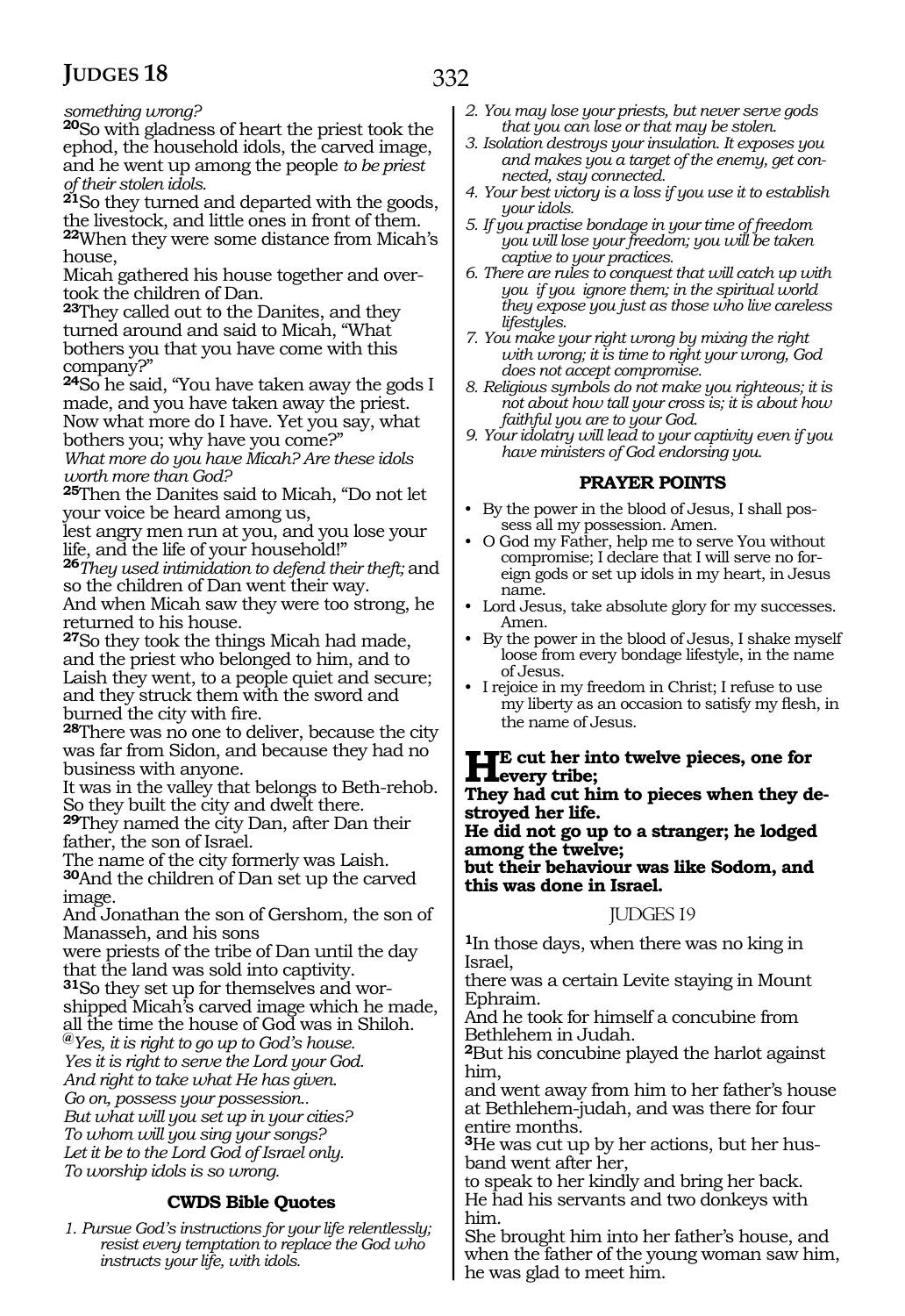**4**His father-in-law, the woman's father, detained him; he lodged with him for three days. So they ate and drank and he remained there. **<sup>5</sup>**Early in the morning on the fourth day, he rose up to depart,

but the woman's father said to his son-in-law, "Refresh your heart with a piece of bread, then you may go on your way afterwards."

**<sup>6</sup>**So they sat down, and the two ate and drank together. Then the woman's father said to him, "Be content to stay all tonight, and let your heart be merry."

**7**When the man stood up to leave, his fatherin-law encouraged him; so he lodged there again that night.

**<sup>8</sup>**He rose up early in the morning on the fifth day to leave, but the woman's father said, "Please comfort your heart."

So they delayed until afternoon, and they both ate.

**9**When the man stood up to leave– he and his concubine and his servant\_\_his father-in-law said to him,

"The day is getting towards evening; spend the night, make your heart merry.

Go on your way tomorrow, so that you may get home."

**<sup>10</sup>**But the man was not willing to spend an- other night; so he rose and departed,

and came opposite Jebus (that is, Jerusalem). He had with him the two donkeys and his concubine.

**<sup>11</sup>**They were near to Jebus, and the evening was closing in; and his servant said to him, "Come, let us turn aside and lodge with the Jebusites in their city."

**<sup>12</sup>**But his master said to him, "No, we will not turn aside into the city of strangers who are not of Israel, we will go to Gibeah."

*To rest among the brethren is to feel secure and safe,*

*with men who have God's commandments and reverence His holy name.*

**<sup>13</sup>**So he said to his servant, "Come, let us draw near to one of these places, and spend the night in Ramah or Gibeah."

**<sup>14</sup>**So they passed by and went their way,

and they were near Gibeah at sundown, a city belonging to the Benjamites.

**<sup>15</sup>**They turned to go in to lodge in Gibeah. And there he sat in the open city square, for no one took them into his house to spend the night.

**<sup>16</sup>**But then an old man came in from his work in the field.

He was also from Mount Ephraim, but he was staying in Gibeah, among the men of the place who were Benjamites.

**<sup>17</sup>**He looked and saw the man in the open square of the city;

and the old man said, "Where are you going? Where do you come from?"

**<sup>18</sup>**So he said to him, "We are coming from Bethlehem-judah and journeying to Mount Ephraim; to the city I am from.

I went to Bethlehem-judah, now I am going to the house of God, but there is no one to take me into his house,

**<sup>19</sup>**"although we have straw and provision for our donkeys,

and bread and wine for myself, your female servant, and the young man with your servant; there is no lack of anything."

**<sup>20</sup>**And the old man said, "Peace be with you! However, I will meet all your needs, only do not lodge in the street tonight."

**<sup>21</sup>**So he brought him into his house, and gave provision to the donkeys.

And they washed their feet and ate and drank there.

**<sup>22</sup>**As they ate and made merry, certain wicked men of the city surrounded the house.

They beat at the door and told the old man, "Bring out the man who came to you."

*Could the Levite be hearing this?* "That we may know him," they all said.

*No, he had not turned in to the heathen; this was a city of Israel!*

**<sup>23</sup>**But the old man, the master of the house, went out to them and said,

"My brethren, no! I beg you, do not do this wicked thing!

Seeing this man has come into my house; do not commit this folly.

**<sup>24</sup>**"See, here is my daughter, she is a virgin and the man's concubine; let me bring them out now.

Humble them, and do to them as you please; but do not do such a vile thing to this man!" **<sup>25</sup>**But the men would not listen to him, so the man took his concubine and brought her out to them.

They knew her and abused her all night until morning;

and let her go when the day began to break. **<sup>26</sup>**The woman came at dawn and fell down at the door of the old man's house where her husband was, *battered, bashed, barely alive.* She was there until it was light.

**<sup>27</sup>**When her husband rose up in the morning, and opened the door of the house, and went out to go,

there his concubine was, fallen at the door of the house with her hands on the threshold!

**<sup>28</sup>**And he said to her, "Get up, let us be going." But no answer came.

*He felt sick to his soul*, as he placed her on the donkey and went to his place.

**@***He was angered, pained and troubled; he was cut up and confused.*

*"And I did not go in to a stranger;" these thoughts deepened every wound.*

**<sup>29</sup>***This was a matter for all Israel; all twelve tribes must decide.*

When he entered his house he cut her, limb by limb, into twelve parts with a razor-sharp knife,

and he sent her pieces throughout all the ter- ritory of Israel.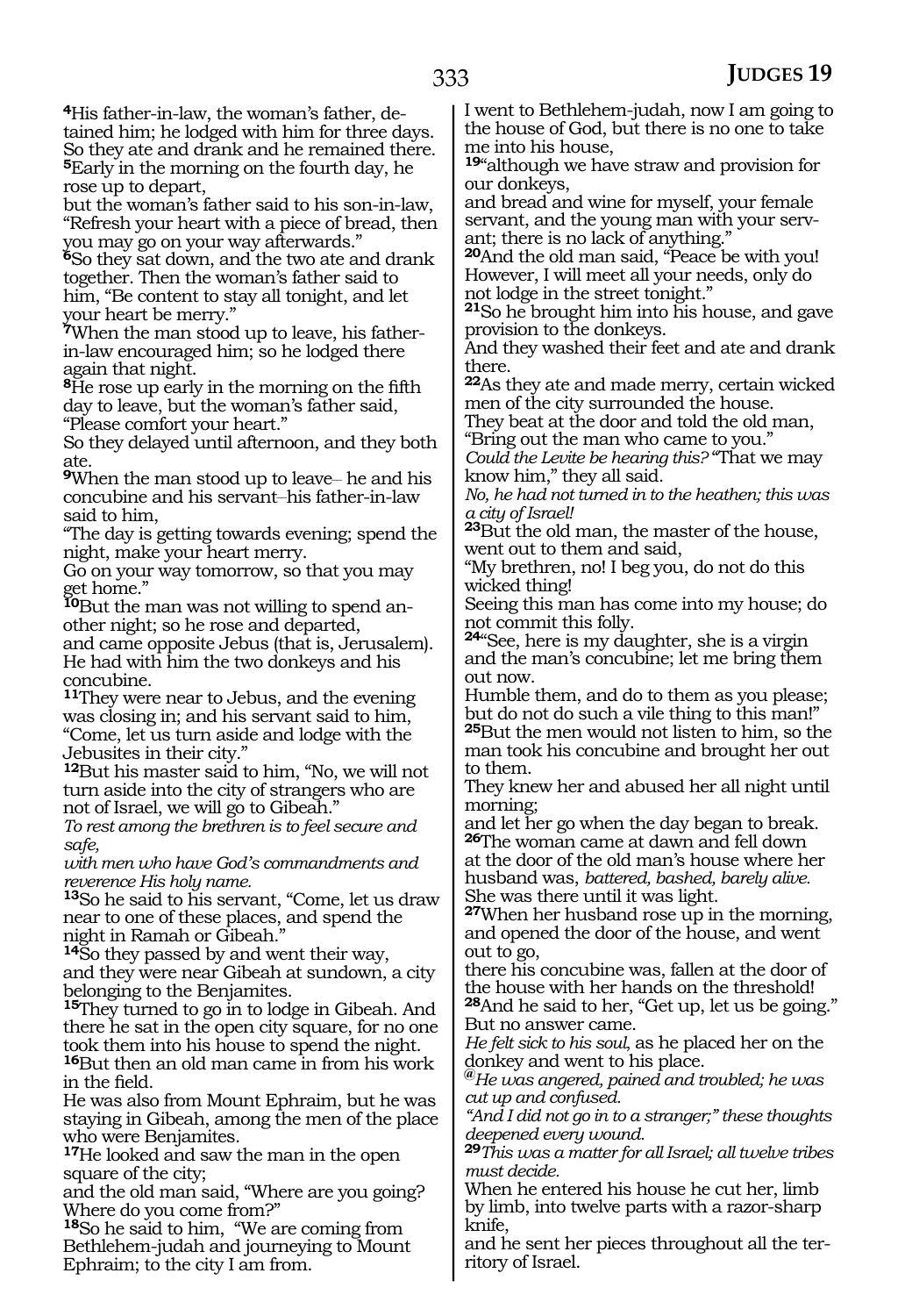**<sup>30</sup>**And all Israel who saw it *were grieved, cut up and confused.*

*For they said,* "Since the children of Israel came out of Egypt to this day, nothing like this has ever been done."

They told everyone, "Consider it, seek counsel and speak up."

*@They were all cut to the heart; this was evil and all could tell.*

*And it was not done among strangers; it was done right here in Israel.*

#### **CWDS Bible Quotes**

- *1. Delay will detain you in a good place far away from your designation, destination and destiny. Get agitated with delay and just do it.*
- *2. It is right to have great expectations of the people of God and to place confidence in those expectations.*
- *3. The church is a refuge but many will be left out in the cold, subject to satanic abuse unless believers urgently extend themselves.*
- *4. Pray for the church, you will be surprised at how much darkness has invaded the pulpit and the pews.*
- *5. If it happens in the world it is happening in church and will until the day of harvest.*
- *6. There is nothing more repulsive than when sin is placed on the background of righteousness and the very high holy expectation from the people of God.*
- *7. When the people of God adopt the behaviour of Sodom it shakes heaven and earth; we have descended into darkness.*
- *8. Desperate times call for desperate measures and demand a determined cooperate response.*
- *9. If the church is unable to judge itself, it will be judged...it is a fearful thing to fall into the hands of the living God.*
- *10. Divisive sin is calling for a decisive church with an undivided response; that picture is the parting and present prayer of our Lord, the head of the church.*

#### **PRAYER POINTS**

- O God my Father, raise up intercessors for the church who will travail day and night for its redemption in this evil age, in the name of Jesus. Amen.
- Righteous Father, remove every demonic corruption from my life, my household and my community, in Jesus name.
- Let the blood of Jesus sweep the church of every witchcraft activity and wickedness, in the name of Jesus. Amen.
- Merciful God, let immorality and bloodshed be repulsive to souls of believers; let it move us the way it moves You. Amen.
- Almighty God, let the church rise militantly and stand together against sin in this evil age, in the name of Jesus. Amen.

# **THEY** gathered in numbers; they gathered all as one.

**They all came together, for evil was done. Whether among brethren or strangers it will tell,**

**To see all together is a sign that speaks** 

**well.**

#### **To find evil revolting is to have the heart of the Rock;**

#### **And a love for His worship when it moves you to act.**

#### JUDGES 20

**<sup>1</sup>**From Dan to Beersheba and from the land of Gilead as well, all the children of Israel gathered as one.

They gathered at Mizpah before the Lord. **<sup>2</sup>**The leaders of all the people, all the tribes of Israel,

presented themselves in the assembly of the people of God,

four hundred thousand footmen who drew the sword, everyone.

**<sup>3</sup>**(The children of Benjamin heard that the children of Israel had gone to Mizpah.)

*It was because of what this one man did; now he must explain word by word.*

The children of Israel said, "Explain to us, how did this wickedness happen?"

**<sup>4</sup>**So the Levite, the husband of the murdered woman, answered and said,

"My concubine and I went to Gibeah of Benjamin to lodge for the night.

**<sup>5</sup>**"And the men of Gibeah rose against me, and surrounded the house at night because of me. They would have killed me, but instead they raped my concubine until she was dead.

**<sup>6</sup>**"So I took my concubine, and cut her in twelve pieces,

and sent her all over, throughout all Israel, for this lewdness and folly that in Israel was done.

**7**"You are all children of Israel; give your advice and counsel now!"

**<sup>8</sup>**So all the people arose and answered as one, "None of us will go to his tent, nor will any re- turn to his house;

**<sup>9</sup>**"but we will do this to Gibeah, we will go up against it by lot.

**<sup>10</sup>**"We will take one tenth of the men of all the tribes in Israel, to make provision for everyone, that when they come to Gibeah in Benjamin, they may repay all the vileness they have done in Israel."

**11**So all the men of Israel gathered against Gibeah; as one man they were united.

**<sup>12</sup>**Then the men of Israel *waged war against sin;*

they sent men throughout Benjamin saying, "What is this wickedness that has occurred among you?

**<sup>13</sup>**Deliver up the men, the wicked men in Gibeah, that we may put them to death and purge this evil from Israel!"

But the children of Benjamin would not listen to what their brethren, the children of Israel, were saying.

**<sup>14</sup>**Instead the children of Benjamin gathered out of the cities to Gibeah, to do battle against Israel.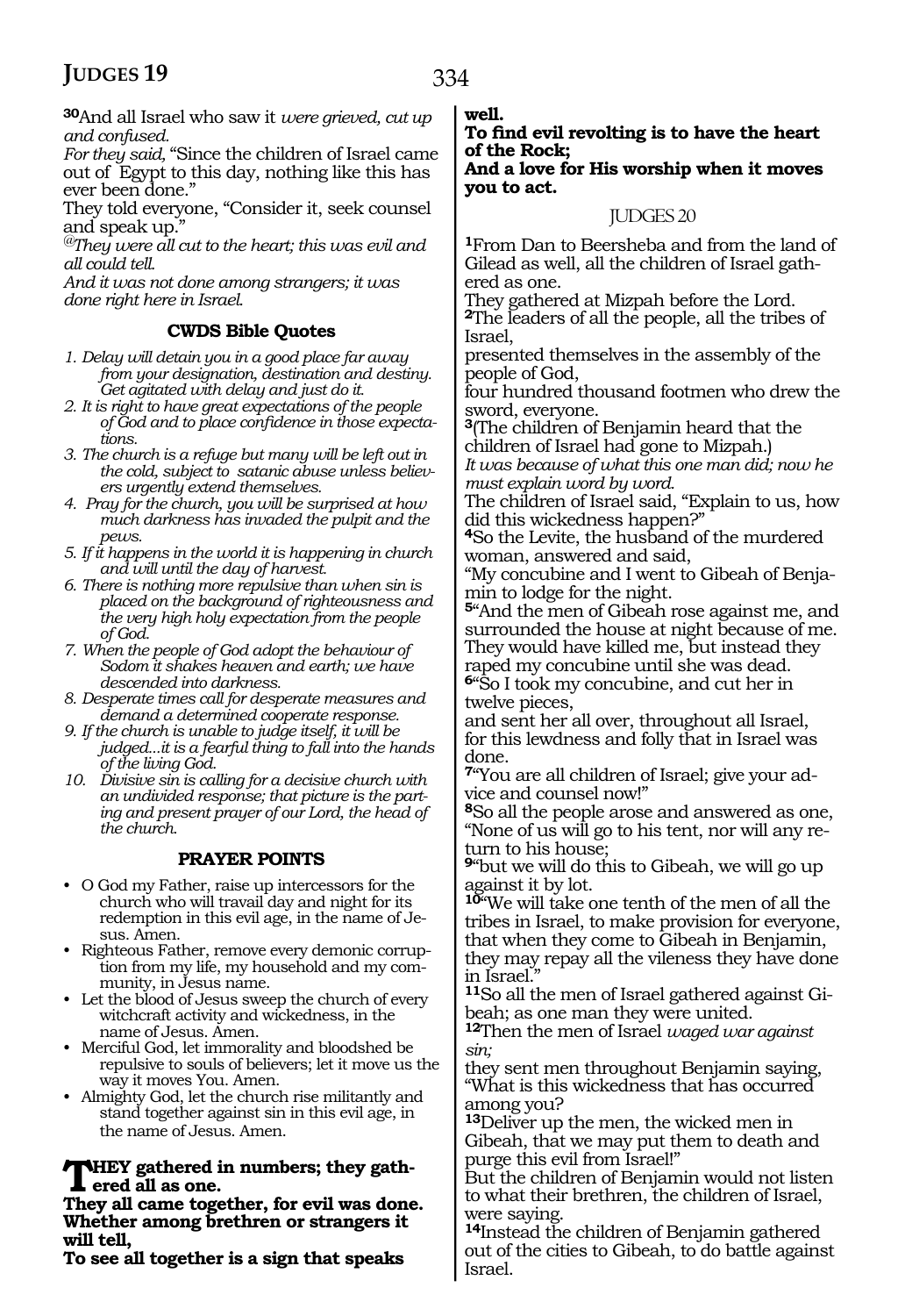**<sup>15</sup>**And the children of Benjamin numbered twenty-six thousand men who drew sword, beside the inhabitants of Gibeah, who numbered seven hundred chosen men.

**<sup>16</sup>**And among them also were seven hundred chosen men who were left-handed; each of them could sling stones at a hair

breadth, and they would never miss. **<sup>17</sup>**Now, besides Benjamin, the men of Israel numbered four hundred thousand men who

drew sword; all of them were men of war. **<sup>18</sup>**Then the children of Israel arose and went up to the house of God, to ask counsel of the Lord.

They said, "Which of us shall go first to battle against the children of Benjamin?"

The Lord said, "Judah shall go up first." **<sup>19</sup>**So the children of Israel rose in the morning

and camped against Gibeah.

**<sup>20</sup>**And the men of Israel went out to battle with Benjamin, and they entered battle to fight them at Gibeah.

**21**The children of Benjamin came out of Gibeah, and struck down twenty-two thousand men of Israel.

**22**And the men of Israel encouraged themselves, and formed the battle formation at the place they had entered battle the first day.

**<sup>23</sup>**Then together the children of Israel went up, and until evening they wept before the Lord; and they asked counsel of the Lord, saying, "Shall we go up against the children of Benjamin, our brother?"

And the Lord said, "Go up against him." **24**So once again, on the second day, the children of Israel came up against Benjamin. **<sup>25</sup>**And Benjamin went out against them from

Gibeah on the second day and struck down eighteen thousand more of the children of Israel who drew the sword.

**<sup>26</sup>**Then all the children of Israel, that is, all the people, went up and came to the house of God and wept.

They sat before the Lord then, and until evening they fasted;

and they offered burnt offerings and peace offering before the Lord for themselves.

**<sup>27</sup>**So the children of Israel inquired of the Lord (for the ark of the covenant was there in those days.

**<sup>28</sup>**And Phinehas, son of Eleazar, son of Aaron stood before it in those days), and they enquired of God once more,

"Shall I still go up to battle against the children of my brother Benjamin, or cease?"

And the Lord said, "Go up, for tomorrow I will deliver them into your hand."

**@***They lost thousands in battle but they battled on to win.*

*Yes! Have you yet resisted unto blood, striving against sin?*

*They gathered once more against Gibeah, this time with a plan.*

**<sup>29</sup>**Israel set men in ambush all around the city

with clear instructions.

**<sup>30</sup>**And the children of Israel went out against the children of Benjamin on the third day, and as at other times they put themselves in battle array.

**<sup>31</sup>**So Benjamin came out against them and from the city they were drawn.

They began to strike down and to kill some of the people, just like the other times.

They struck, in the highways (one of which goes up to Bethel and the other to Gibeah) and in the field, about thirty men of Israel. **<sup>32</sup>**And the children of Benjamin said, "They

are defeated before us as at the first." But Israel said, "Let us flee and so draw them from the city to the highways."

**<sup>33</sup>**Then all the men of Israel rose up from their place and fought against them at Baal-tamar. Then the men that Israel had in ambush came out of their hiding in the plain of Geba. **<sup>34</sup>**And the ten thousand chosen men of Israel came against Gibeah, and the battle was fierce.

But Benjamin did not know that destruction was upon them.

**<sup>35</sup>**The Lord struck Benjamin before Israel. And Israel destroyed twenty-five thousand, one hundred men of Benjamin that day; all that drew the sword.

**<sup>36</sup>**So the children of Benjamin saw they were defeated. The men of Benjamin gave place to Israel,

for they had great confidence in those laying in ambush that they set against Gibeah.

**<sup>37</sup>**The men in ambush quickly rushed upon Gibeah and spread out and struck the entire city with the sword.

**<sup>38</sup>**Now the men of Israel and those in ambush, had agreed this sign,

that they should make a great flame from the city, and let a great cloud of smoke rise,

**<sup>39</sup>**at which signal the men of Israel would turn in battle.

And Benjamin had began to strike and kill about thirty of the men of Israel.

For they said, "They are defeated before us in the battle as before."

**<sup>40</sup>**But when the cloud began to rise from the city in a pillar of smoke,

the Benjamites looked behind them, and be- hold; the entire city was going up in smoke rising up to heaven.

**<sup>41</sup>**And when Israel turned back, the men of Benjamin were amazed,

for they saw the evil coming on them.

**<sup>42</sup>**Therefore they turned their backs before Israel that day and went in the direction of the wilderness;

but the battle overtook them, and they destroyed those who came out of the city in their midst.

**<sup>43</sup>**They surrounded the Benjamites, and easily trampled them down,

as far as before Gibeah and towards the rising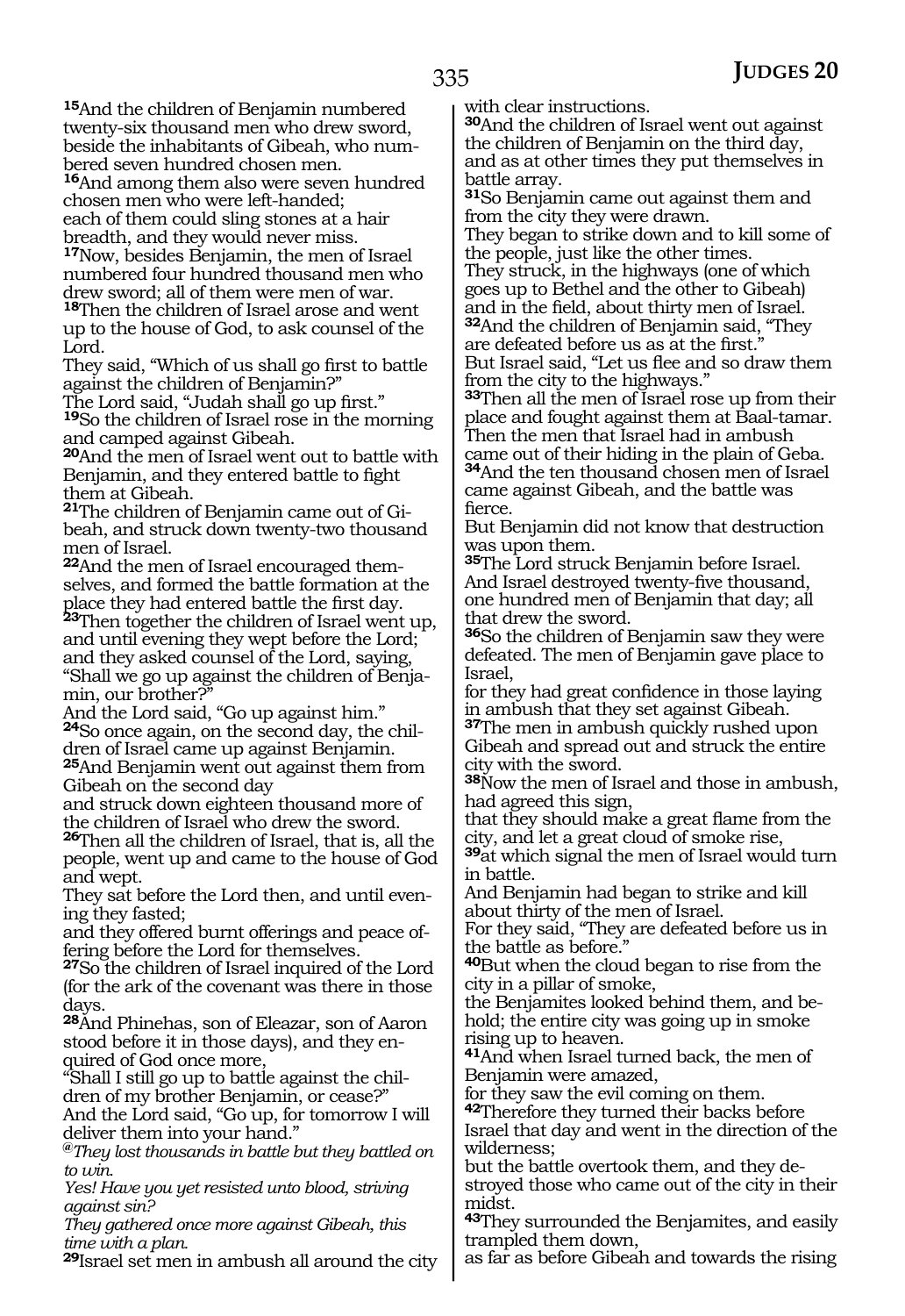of the sun.

**<sup>44</sup>**Eighteen thousand men fell of Benjamin, all men of valor.

**45**They then turned and fled towards the wilderness to the rock of Rimmon;

and they struck down five thousand of them in the highways.

They pursued them relentlessly to Gidom, and struck down two thousand more.

**<sup>46</sup>**So there fell of Benjamin that day, a total of twenty-five thousand men, all men of valor, who drew the sword.

**47**But to the rock of Rimmon towards the wilderness, six hundred men fled.

They remained in the rock of Rimmon four months.

**<sup>48</sup>**And the men of Israel turned back against the children of Benjamin, and struck them down with the edge of the sword-every man of every city, and the beasts, and all who were found.

They also set fire to all the cities they came to\_\_*a total victory to win;*

*for they had resisted unto blood as they strove in this war against sin.*

#### **CWDS Bible Quotes**

- *1. O for the days when the people of God will find sin so repulsive that they are moved in determination to stamp it out.*
- *2. Heaven stands at attention when the church rises as one army against sin.*
- *3. Sin must unite the church or it will divide the church.*
- *4. Sin within the body of Christ requires decisive resolve of the body as a unit to fight and dispose of it.*
- *5. Harboring and defending sin is very expensive; it is a total loss even when it appears you are winning.*
- *6. If it is against sin, then resist, even unto blood; Jesus poured His out.*
- *7. Failure does not mean you have not heard from God, refine your strategies, keep seeking, keep pressing.*
- *8. God gives you complete victory, search your heart to search His heart before you surge forward.*
- *9. No one is qualified to lay a sword or lift up a voice against his brother without searching himself first.*
- *10. God may give you the victory but retain the timing until you sincerely search your heart and find His.*
- *11. There is a price to pay to fight sin measured in time, resources and lives; the battle is real; there is no deserting or drawing back.*
- *12. The loss of lives on the battlefield does not eliminate God from the picture; it hurts but keep pressing.*
- *13. Complacency is the courier of your defeat in any arena.*
- *14. Never be fooled by temporary hype; sin will always catch up with you; it is the devastating type.*

#### **PRAYER POINTS**

• O God my Father, raise up intercessors for the church, who will travail day and night for its redemption in this evil age, in the name of Jesus. Amen.

- O God, our Redeemer, let sin, immorality and bloodshed be always repulsive to our souls, and let it move us as it moves You, in the precious name of Jesus Christ.
- O Lord of hosts, give us resilience unto death against the stubborn enemy of sin, and help us not to count our lives more important than the life of Your Son, in the name of Jesus. Amen.
- Father God, unite the church for an effective response in these end times as sin becomes more organized and institutionalized, in the name of Jesus. Amen.
- Let the fire of the Lord burn against witchcraft among believers, in the name of Jesus.

#### **Destroy the evil but hang on to the**   $\sum_{\text{friend}}$ ;

**Deliver the brother when the evil ends. The price of sin is indeed a great cost, But it is never God's will that any be lost.**

#### JUDGES 21

**<sup>1</sup>**And all Israel had sworn an oath at Mizpah at that time, saying,

"None of us shall give our daughters to Benjamin as wife."

**<sup>2</sup>**The people came to the house of God and remained there before God until evening. And they all lifted up their voices and wept bitterly,

**<sup>3</sup>**saying, "O Lord God of Israel, why has this come to pass this day in Israel, that today a tribe is missing in Israel?"

*They were before the Lord until evening, for now that the evil had ended*

*they were grieved for their brother; they were bitterly distressed.*

**<sup>4</sup>**In the morning they rose up early and built an altar there,

and on it they offered burnt and peace offerings.

**<sup>5</sup>**And the children of Israel asked, "Who is there among all the tribes of Israel who did not come to battle with the congregation of the Lord?"

For they had made a great oath concerning anyone who had not come up to Mizpah, say- ing, "He shall surely be put to death."

**6**And for the children of Benjamin, their broth-<br>er Israel grieved and sorrowed,

saying, "There is one tribe cut off from Israel this day!

**7**"What shall we do for wives for those who remain, since we have sworn to the Lord we will not give them our daughters as wives?"

**<sup>8</sup>**And they said, "Who did not come up with us to Mizpah among the tribes of Israel?" They realized that from Jabesh-gilead, no one

had come to the camp of the congregation.

**<sup>9</sup>**For the people were numbered, and from the inhabitants of Jabesh-gilead no one was present.

**10**So the congregation sent out twelve thou-